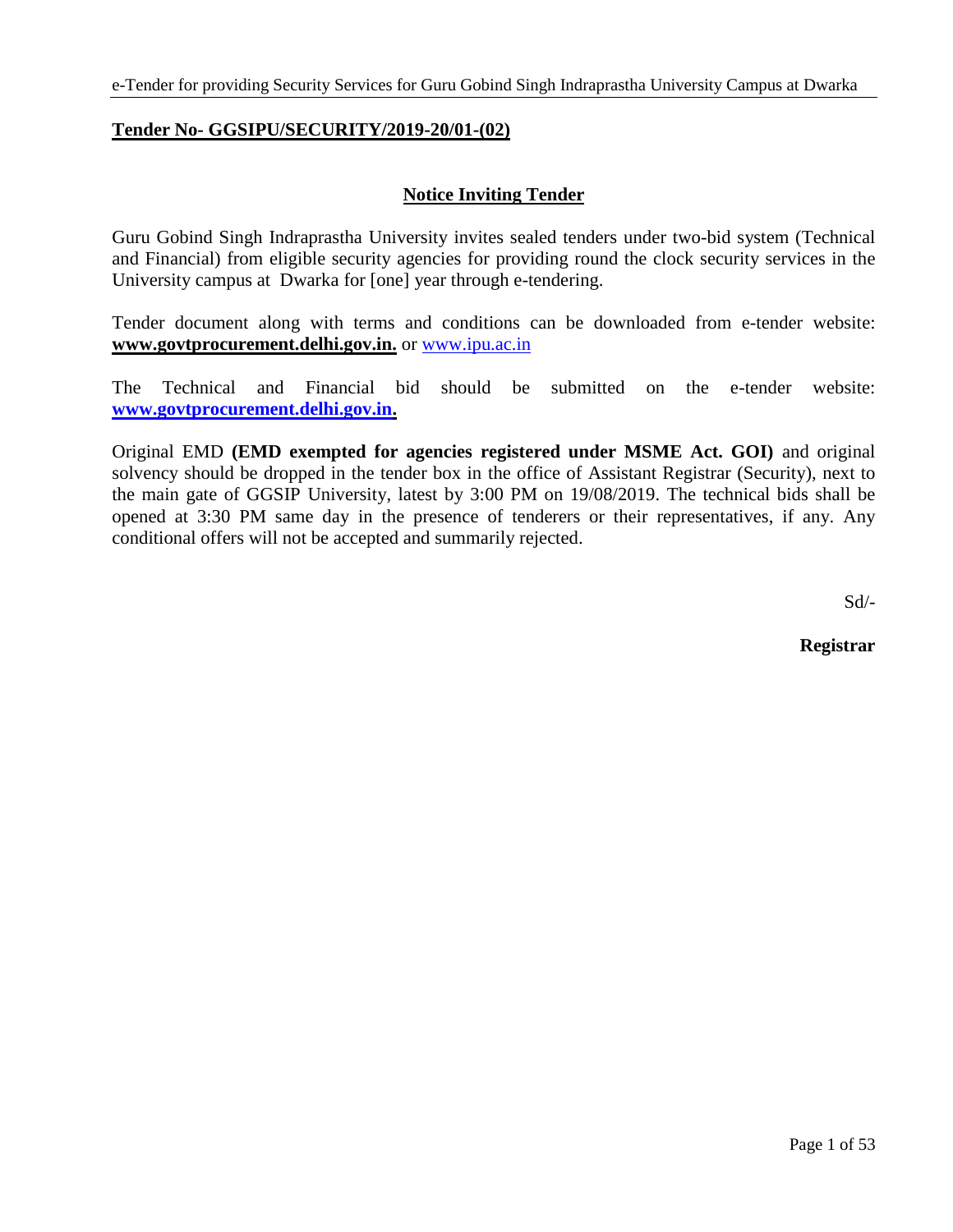| Name of work                                                                                                               | Providing Security Services for Guru Gobind Singh<br>Indraprastha University Campus at Dwarka.                                                                                                                                                                                                                                                                                                                                                                                                                           |
|----------------------------------------------------------------------------------------------------------------------------|--------------------------------------------------------------------------------------------------------------------------------------------------------------------------------------------------------------------------------------------------------------------------------------------------------------------------------------------------------------------------------------------------------------------------------------------------------------------------------------------------------------------------|
|                                                                                                                            |                                                                                                                                                                                                                                                                                                                                                                                                                                                                                                                          |
| <b>Estimated Cost</b>                                                                                                      | <b>Rs.</b> 626 lacs                                                                                                                                                                                                                                                                                                                                                                                                                                                                                                      |
| Earnest Money Deposited (EMD) (3%<br>of estimated cost)                                                                    | Rs. 18,78,000/- (Rs. Eighteen Lacs Seventy Eight)<br>Thousand only) is to be paid in the shape of<br>FDR/BG of any Nationalized/scheduled bank or<br>online in favour of Registrar, Guru Gobind Singh<br>Indraprastha University and payable at New Delhi.<br>In no case, cheque and / or cash will be accepted.<br>"Micro and Small Enterprises are exempted from<br>depositing EMD, on submission of attested copy of<br>valid registration certificate as MSE from authority<br>defined in the MSME Act".             |
| Last<br>time<br>and<br>Date,<br>venue<br>οf<br>submission of EMD and Technical bids<br>documents                           | The Technical & Financial Bid Should be submitted<br>website:<br>the<br>e-tender<br><sub>on</sub><br>www.govtprocurement.delhi.gov.in. Original EMD<br>(exempted in case of agencies registered under<br>MSME Act, GOI) and original solvency in a sealed<br>envelope should be dropped in the tender box in the<br>office of Assistant Registrar (Security), next to the<br>main gate of Guru Gobind Singh Indraprastha<br>University, Sector -16-C, Dwarka, New Delhi-<br>110078.<br>Latest by 19.08.2019 upto 3:00 PM |
| Date and Time of Pre-Bid Meeting                                                                                           | 09.08.2019, Time 3:00 PM, O/O AR (Security),<br>Main Gate Of University Campus                                                                                                                                                                                                                                                                                                                                                                                                                                           |
| Date, Time & Venue for Opening of<br>Technical bid in presence of the<br>authorized representatives of bidders, if<br>any. | 19.08.2019 at 3:30 PM in the office of Assistant<br>Registrar (Security) at Dwarka Campus.                                                                                                                                                                                                                                                                                                                                                                                                                               |
| Date of opening of Financial bid                                                                                           | Financial bid of eligible bidders shall be opened on<br>e-tender<br>website:<br>www.govtprocurement.delhi.gov.in,the<br>date<br>and<br>time will be announced later                                                                                                                                                                                                                                                                                                                                                      |

# **Tendering Schedule and instructions for tenderers**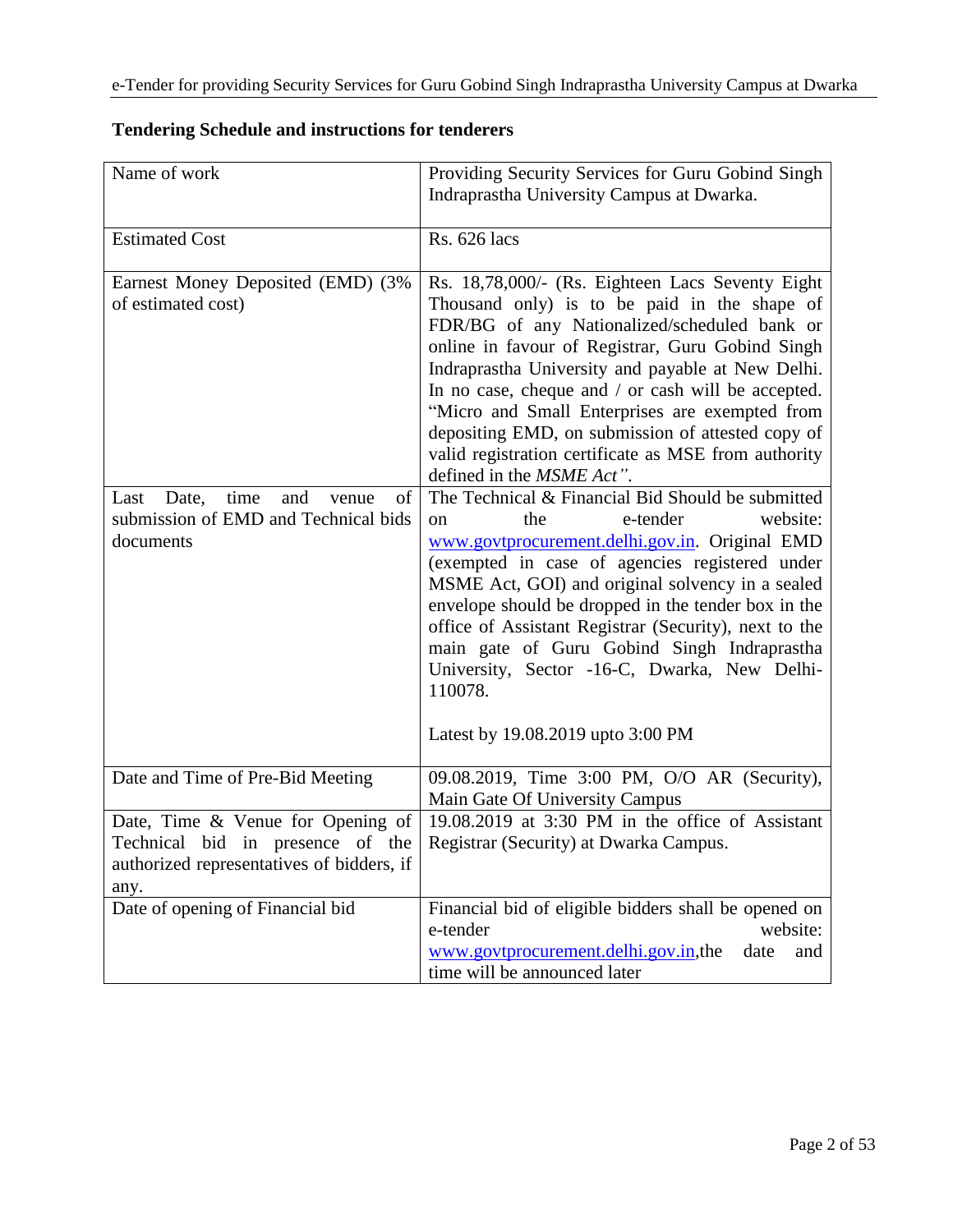# **INFORMATION AND INSTRUCTIONS FOR BIDDERS FOR e-TENDERING**

## **FORMING PART OF NIT**

- 1. Information and instruction for contractors will be part of NIT
- 2. The Bid document as uploaded can be viewed and downloaded free of cost by anyone including intending bidder. But the bid can only be submitted after uploading the mandatory scanned documents.
- 3. After submission of the bid the bidder can resubmit revised bid any number of times but before the last date and time of submission of bid as notified.
- 4. While submitting the revised bid, bidder can revise the rate of one or more items any number of times (he need not re-enter rate of all the items) but before last date and time of submission of bid as notified.
- 5. When bids are invited in three stages system and if it is desired to submit revised financial bid then it shall be mandatory to submit revised financial bid. If not submitted then the bid submitted earlier shall become invalid.
- 6. On opening date, the bidder can login and see the bid opening process.
- 7. Bidder can upload documents in the form of JPG format and PDF format
- 8. It is mandatory to upload scanned copies of all the documents as stipulated in the bid document. If such document is not uploaded, his bid will become invalid and shall be rejected.
- 9. If the bidder is found ineligible after opening of bid, his bid shall become invalid and shall be rejected.
- 10. Bidder must ensure to quote rate of each item. The column meant for quoting rate in figures appears in pink color and the moment rate is entered it turns sky blue. In addition of this while selecting any of the cells a warning appears that if any cell is left blank the same shall be treated as "0". Therefore, if any cell is left blank and no rate is quoted by the bidder rate of such items shall be treated as "0" (Zero).
- 11. **Payment of Cost of Tender Documents:** The collection of cost of Tender documents is dispensed away with, as there is no physical supply of tender documents and also to have absolute anonymity of the bidder participating in e-procurement solution. The bidder can view/downloaded the tender documents, from the e-tender website: [www.govtprocurement.delhi.gov.in](http://www.govtprocurement.delhi.gov.in/) or [www.ipu.ac.in](http://www.ipu.ac.in/)
- 12. **Submission of Bid:** The bidders who are desirous of participating in e-procurement shall submit the price bid in the standard format prescribed in the tender document displayed at [www.govtprocurement.delhi.gov.in.](http://www.govtprocurement.delhi.gov.in/) The bidder shall upload the scanned copies of all the relevant certificate, documents etc. on the [www.govtprocurement.delhi.gov.in](http://www.govtprocurement.delhi.gov.in/) in support of their price bid. The bidder shall sign on all the statement, documents, certificates uploaded by him, owning responsibility for their correctness/authenticity.
- 13. **Payment of Bid security(Earnest Money Deposit):** The EMD shall be in the form of FDR/Bank Guarantee **or online** of a scheduled bank issued in favor of Registrar, Guru Gobind Singh Indraprastha University, New Delhi have to be deposited. The Bid security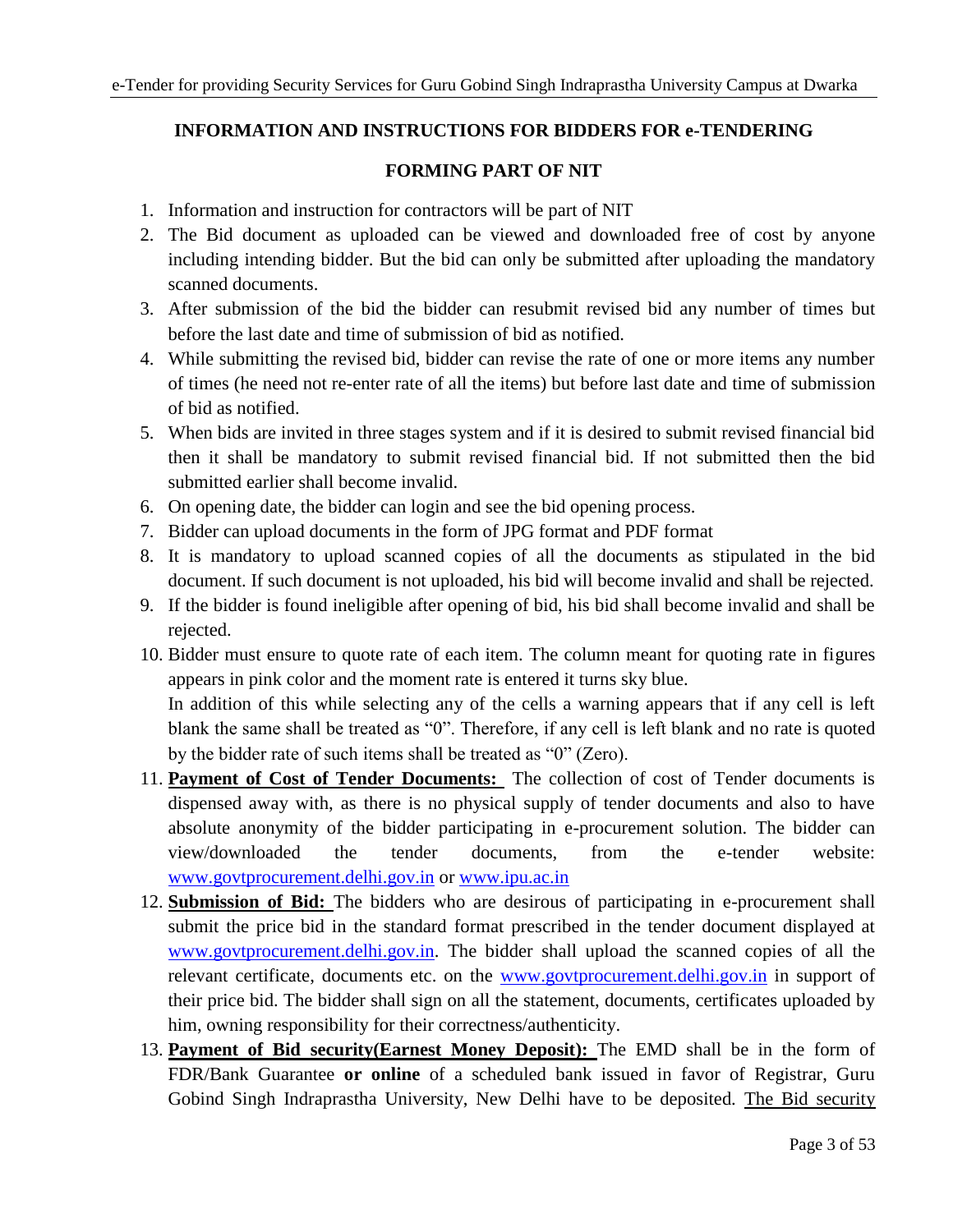should remain valid for a period of 165 days (Bid validity period plus 45 days). Online EMD can be deposited in following account:

|               | <b>Account Holder Name</b>  | Registrar, Guru Gobind Singh Indraprastha University        |
|---------------|-----------------------------|-------------------------------------------------------------|
| 2.            | Account No.                 | 927860555                                                   |
| $\mathcal{R}$ | <b>IFSC Code</b>            | <b>IDIB000G082</b>                                          |
| 4.            | <b>Bank Name</b>            | <b>INDIAN BANK</b>                                          |
| 5.            | Micr Code                   | 110019071                                                   |
| 6.            | <b>CBS Code/Branch Code</b> | 02029                                                       |
| 7.1           | Branch Name & Address       | GGSIPU, Sector-16C, Dwarka, New Delhi - 110078              |
| 8.            | E-Mail ID                   | $\frac{\text{accounts@ipu.ac.in}}{\text{avarun@ipu.ac.in}}$ |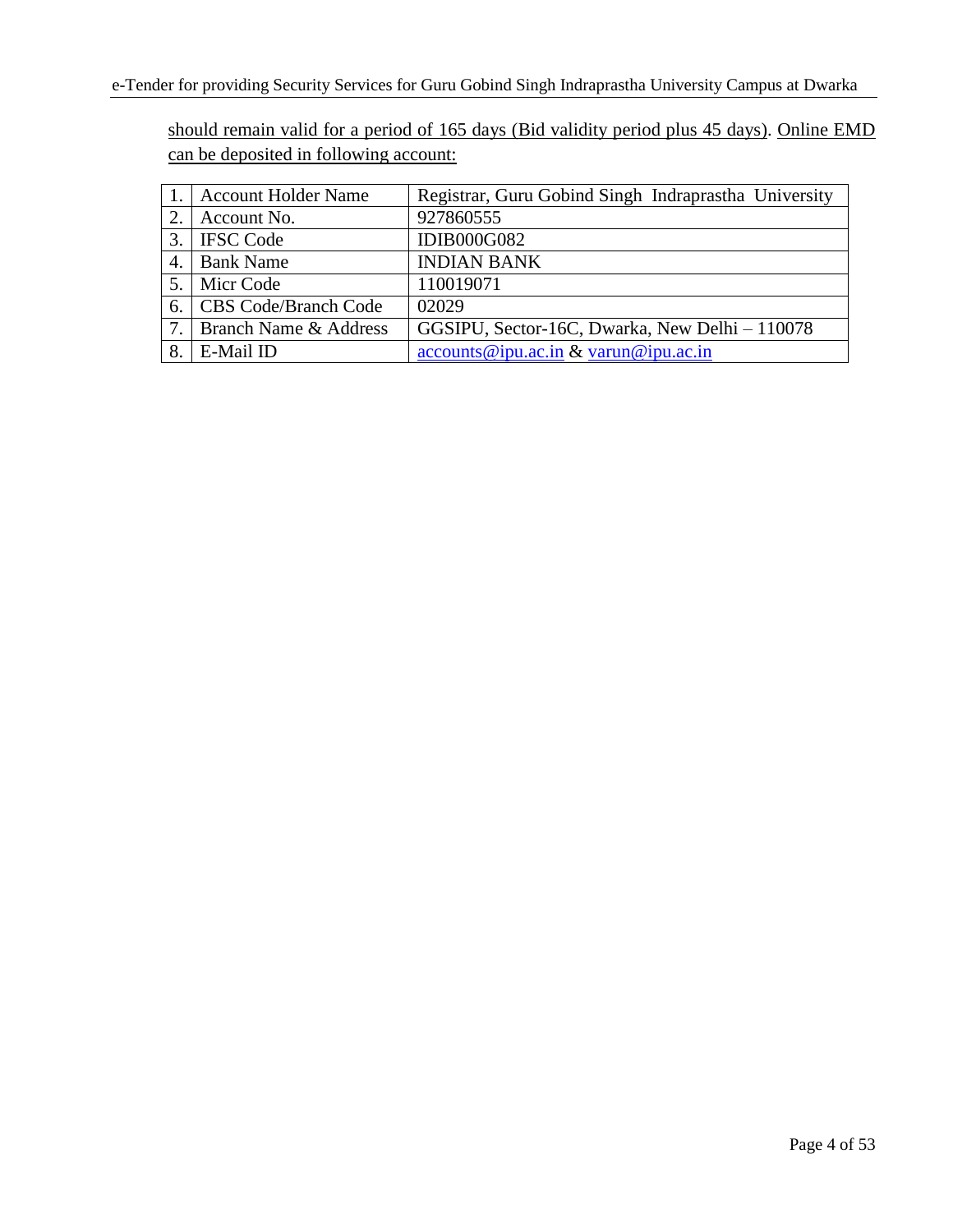Scanned copy of the FDR/Bank Guarantee is to be uploaded along with the bid and the original FDR/Bank Guarantee shall be sent to the office of Assistant Registrar (Security) so as to reach before date & time mentioned in NIT. Failure to furnish EMD before the date and time mentioned in NIT will entail rejection of Bids. Bank guarantee shall be in format attached as Annexure "A". I**n case of online EMD, physical submission is not required.** (Agencies registered under MICRO, SMALL AND MEDIUM ENTERPRISES ACT, (MSME), GOI, are exempted from submission of EMD, on submission of attested copy of valid registration certificate as MSE from the authority defined in the MSME Act. A scanned copy of the aforesaid valid certificate shall be required to be uploaded alongwith the bid.

- 14. **Price Bid Opening:** The price bids will be opened by the Assistant Registrar(Security) at the specified date and time and the result will be displayed on the website: [www.govtprocurement.delhi.gov.in](http://www.govtprocurement.delhi.gov.in/) which can be seen by all the bidders who participated in the tenders.
- 15. **Processing of the Tender:** The concerned officer/officers will evaluate and process the tenders as done in the conventional tenders and will communicate the decision to the bidder online.
- 16. **Participation of Bidders at the time of Opening of the Bids:** Bidders have two options to participate in tendering process at the time of opening of bid:
	- **i)** Bidder can come to the place of opening of bids (electronically) as done in the conventional tender process.
	- **ii)** Bidder can see the process online
- 17. **Signing of agreement:** After the award of the contract, an agreement shall be signed as done in conventional tenders.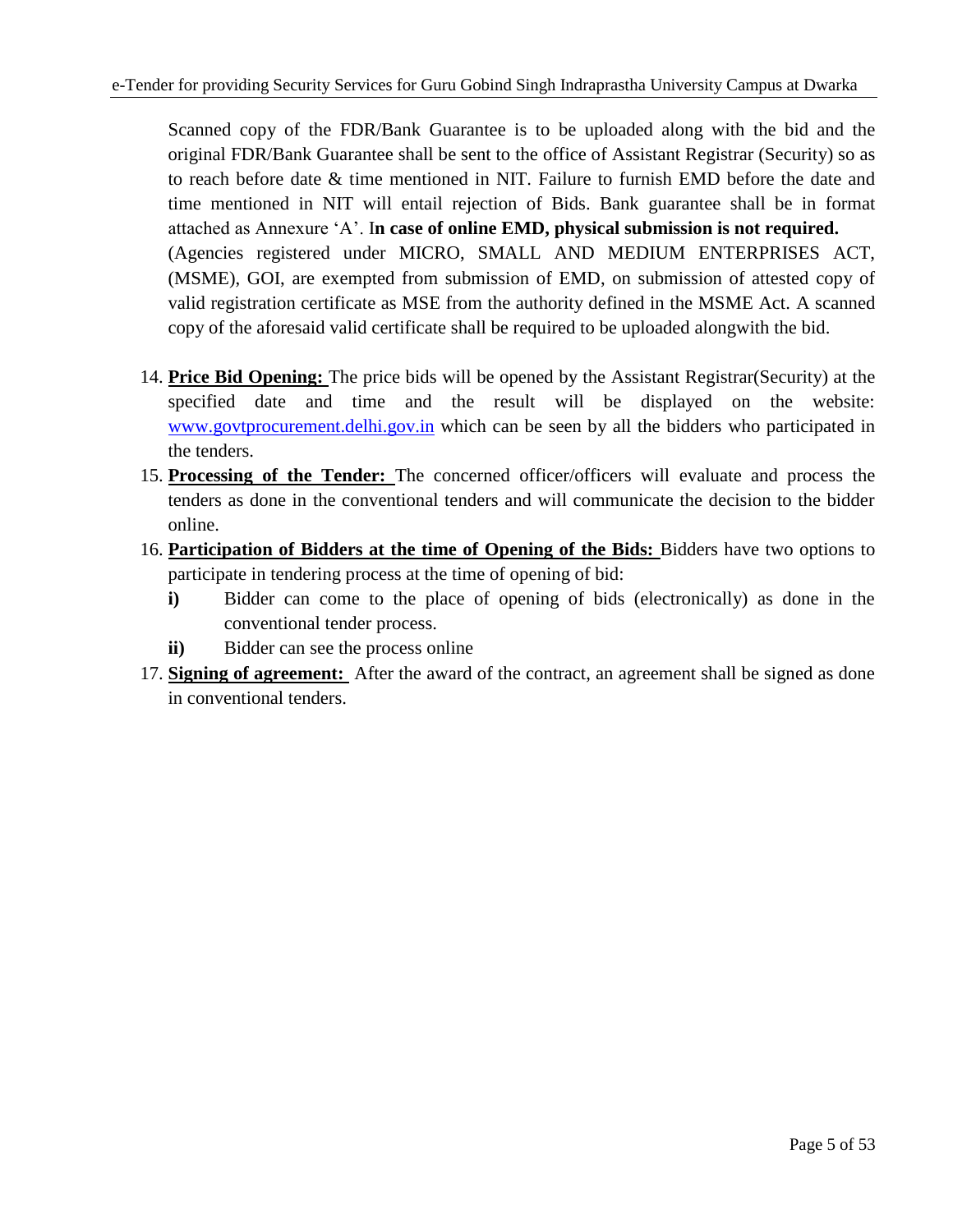### **TERMS AND CONDITIONS**

#### 1.0 **Definitions**

For the purpose of the tender (as hereinafter defined) the following words and expressions shall have the meaning hereby assigned to them except where the context otherwise requires:

- 1.1 "**The University / University"** shall mean the Guru Gobind Singh Indraprastha University established by the Govt. of NCT of Delhi vide Guru Gobind Singh Indraprastha University Act No.9 of 1998 and on whose behalf the Registrar or any officer authorized by the University shall execute and sign the correspondence and documentation.
- 1.2 "Competent Authority" shall mean the Vice Chancellor of Guru Gobind Singh Indraprastha University or his nominee.
- 1.3 "Agency/Contractor" shall mean a tenderer whose tender has been accepted by the University in writing.
- 1.4 "The Tender" shall mean the tender form (including earnest money deposit, the notice inviting tender, the terms & conditions), technical bid and financial bid.
- 1.5 "Letter of Acceptance" shall mean communication by the University to the tenderer to convey the acceptance of the offer.
- 1.6 "Supervisor" shall mean the full-time Security Supervisor employed by the Agency/contractor for carrying out the security services in Guru Gobind Singh Indraprastha University.
- 1.7 "Personnel" means, Security Guards, Armed Guards, Security Supervisor, Security Officer, Fire Fighting Staff / Supervisors and Lift Man (Rescue).
- 1.8 "Dwarka Campus" of the University shall mean the area (60.46 acres) including buildings, Play Grounds, open areas, Road and parking, corresponding to the address: Sector 16- C,Dwarka,New Delhi-110078 **(also see clause 3.18)**.
- 1.9 Similar work" means the work of providing Security Services in Government Department, State Government, PSU, Autonomous Body, University / Educational Institution, Bank, Hotel, Hospital, Private entity, at single location. In case of security services at multiple location of single organization (client), deployment of 60 Guards at single site (location) will also be considered as single location for the purpose of similar work.
- 1.10 Tentative Estimated Cost: The work is tentatively estimated to cost Rs. 626 Lacs annually.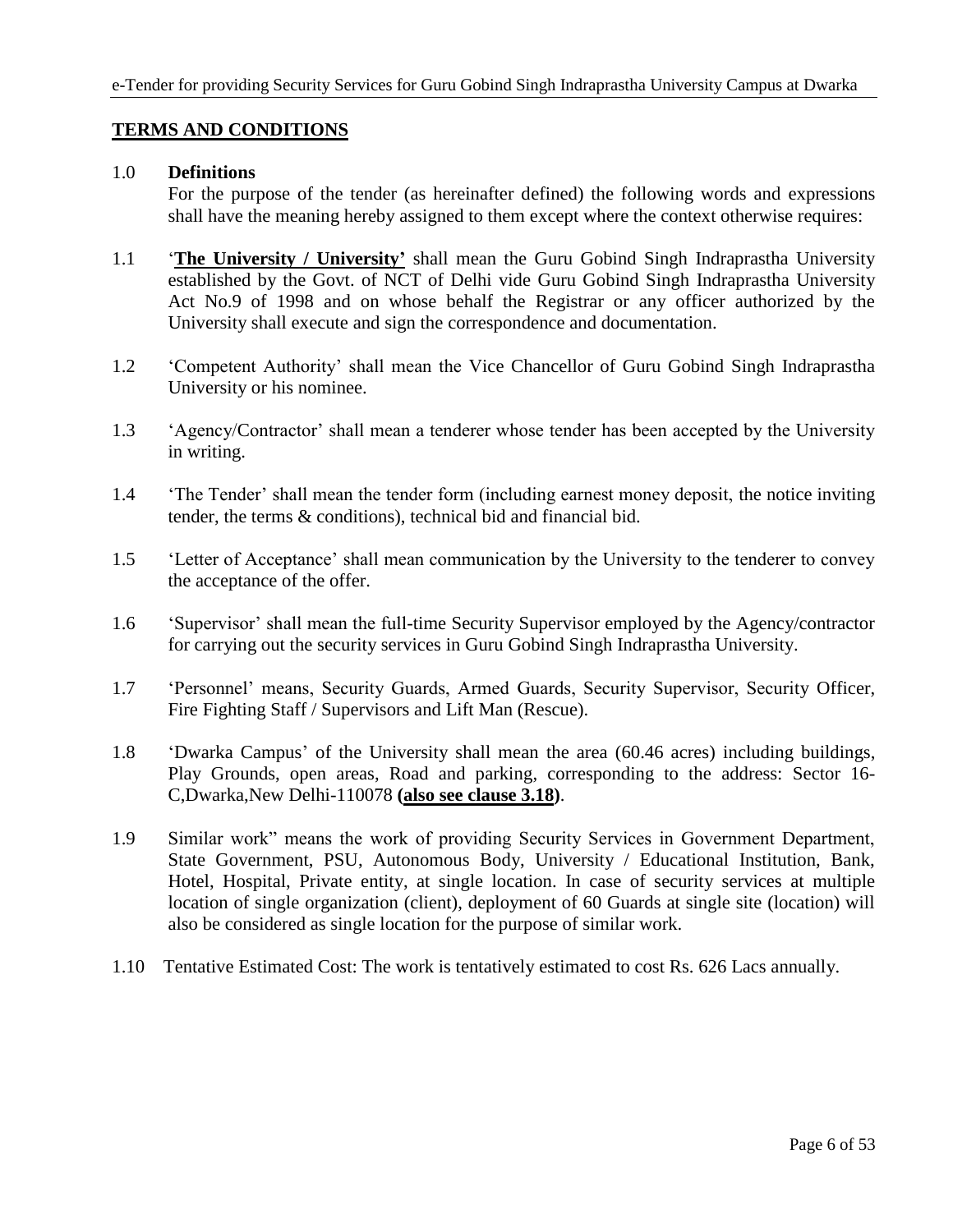### **2.0 Eligibility Criteria**

### **2.1 Initial Eligibility**

Bidder should fulfill following eligibility criteria to be eligible for technical bid evaluation:

a) Should have satisfactorily completed following works in last five years ending last date of receipt of tender:

At least One similar work of completed value of Rs. 500.8 Lacs

OR

At least Two similar work of completed value of Rs. 313 Lacs each OR

At least Three similar work of completed value of Rs. 250.4 Lacs each

"Similar work" means the work defined under clause 1.9

#### AND

Bidder should have completed at least one work of value of Rs.250.4 Lacs in University, College, and Education institution in last five years ending last date of receipt of tender.

Details to be furnished in **Annexure- C**.

Copy of Performance Certificate **(Annexure-E)** issued by officer not below rank of Executive Engineer or Equivalent should be attached. In case of experience of Private establishment, it should be supplemented with Form 26 A or TDS certificate**.**

- b) Should have minimum average annual turnover of Rs. 187.8 lacs (Rupees One Hundred Eighty Seven Lacs and Eighty Thousand Only) for the preceding three financial years (2016- 17, 2017-18 and 2018-19).
- c) Should not have incurred loss in more than two years in the preceding five financial years i.e. ending  $31<sup>st</sup>$  March 2019.

#### **Note**

1. Copy of Annual Turnover\* and Annual Account (Balance Sheet & Profit & Loss Account) to be submitted in **Annexure – I** duly certified by Chartered Accountant.

\*Turnover shall be exclusively for security services**.**

2. Should have solvency for minimum value of Rs.250.4 Lacs (Rupees Two Hundred Fifty Lacs and Forty Thousand Only) issued by a Scheduled bank. Original solvency issued for this work only by bank to be submitted by the bidder. The solvency certificate should be either addressed to Registrar, GGSIPU or should be sealed in an envelope addressed to Registrar, GGSIPU by the bank. The solvency certificate should be latest issued by the bank after the date of invitation of this tender.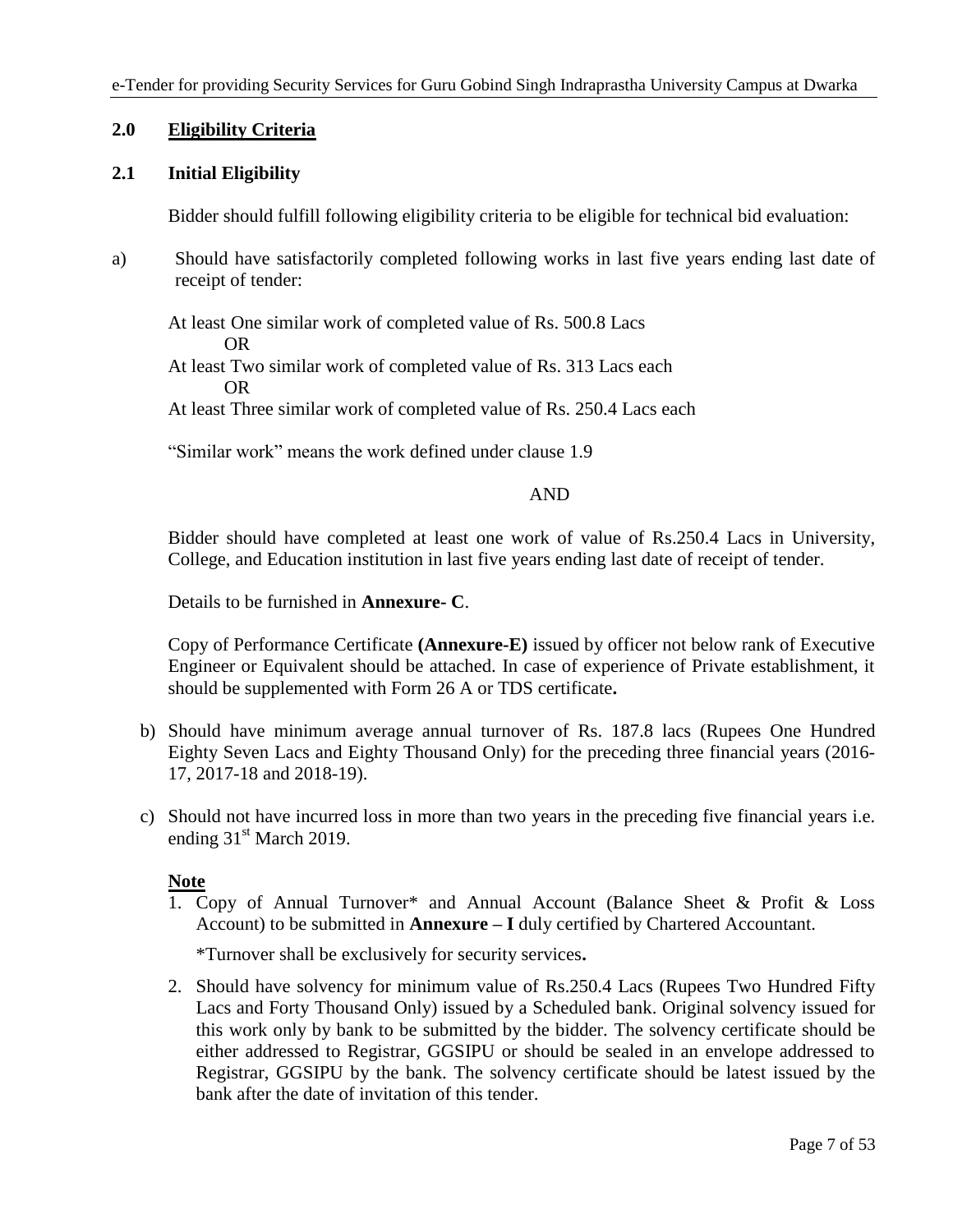- d. Should have at least 300 Security guards on rolls with minimum of 75 Security guards per day for any single contract to client at one location. Details to be provided as per **Annexure D.** (i.e. Copy of ECR of EPF and labour license to be submitted).
- e. The agency should not have been blacklisted and / or debarred by any of Government / State Government/ PSU/ University etc. from participating in tenders **either in their own organization or state or Union** as on last date of receipt of tender. Undertaking to this effect shall be attached as per **Annexure- F.**
- f. The bidder should not have any criminal case pending against its proprietor/ partners **as on last date of receipt of tender** or having been earlier convicted on grounds of offences involving economic offences or moral turpitude or for violation of laws in force. Undertaking to this effect shall be attached as per **Annexure –G.**
- g. Bidder should have Valid Registration no. of the Firm/company (attach attested copy of the Certificate).
- h. The agency /firm should possess a valid license granted by Controlling Authority, Home Department, GNCT of Delhi Private Security Agency Regulation Rules, 2009 (attach attested copy of the license).
- i. Bidder should have Valid PAN No. of the Company/firm (Attach attested copy of the PAN card).
- j. Bidder should have Valid Provident Fund Account No. (EPFO Registration) of the firm (attach attested copy of the certificate).
- k. Bidder should have Valid ESI Registration No. of the company/Firm (attach attested copy of the certificate).
- l. Bidder should have GST Registration no. (Attach attested copy of the certificate).
- m. Bidder should have ISO Certification (Attach attested copy of the certificate).
- n. The training facility should be recognized under Delhi Private Security Agencies (Regulation) Rules, 2009 (DPSAR, 2009). Bidder should have its own training institute/facility recognized under DPSAR, 2009 or tie-up with any other training institute, duly recognized under DPSAR, 2009 (attach attested copy of the valid certificate in either of the cases). In case of tie-up, MOU with any such recognized training institute to be attached. MOU should be accompanied by confirmation letter from the aforesaid training institute on their letter head signed by authorized signatory and their recognition letter under DPSAR, 2009.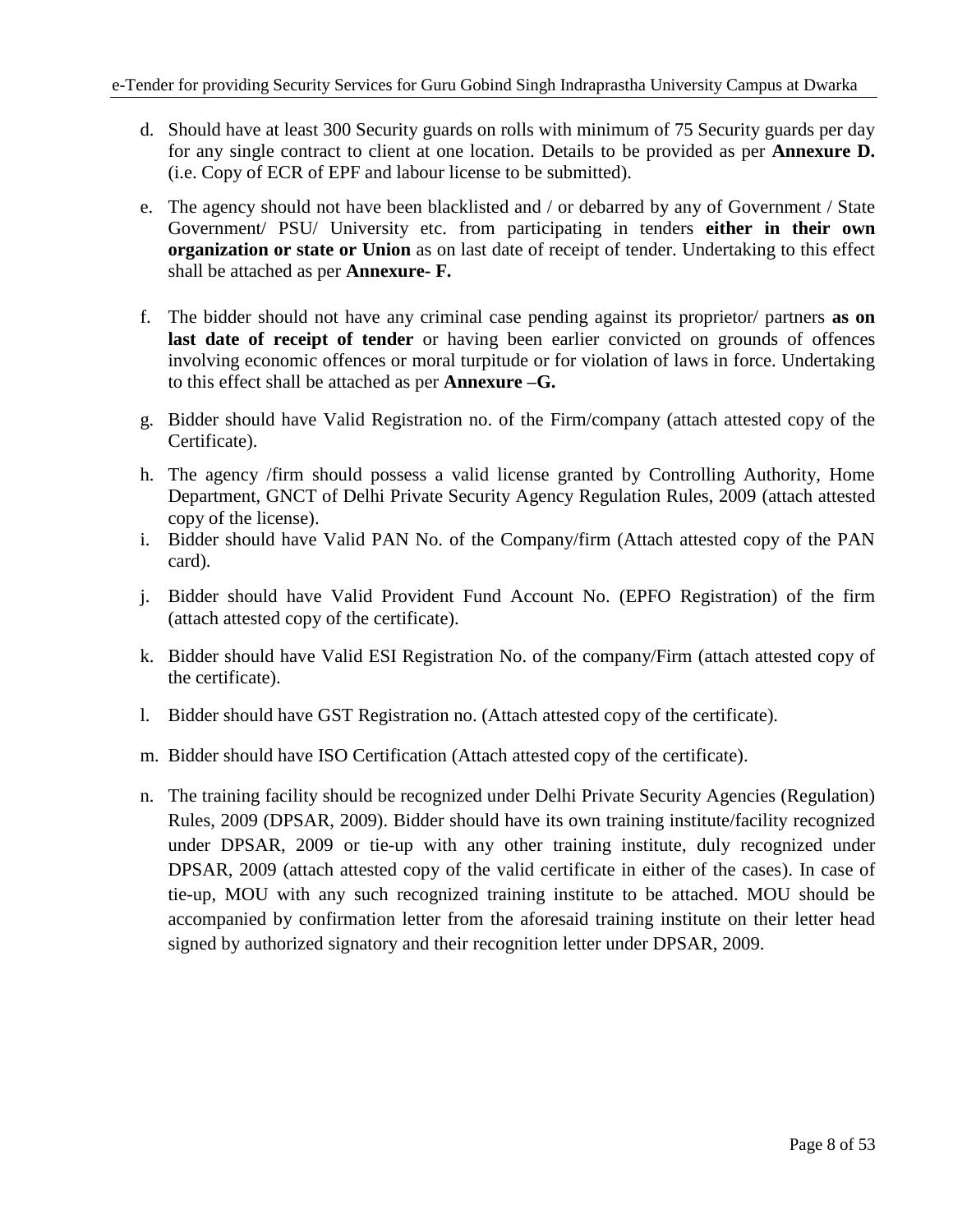**Note**

- i) Legal status of the company/ organization with legal proof along with copies of the original documents to be submitted (as per **Annexure-H**).
- ii) University reserves the right to inspect the training centre of the tenderer in terms of facility available.
- iii) The tenderer should submit the Integrity Pact & Integrity Agreement.
	- **2.2** Joint Ventures / Consortiums are not accepted.
	- **2.3** The scanned copies of documents to be uploaded by the bidder as Technical Bid are as under:
		- i) Integrity pact and integrity agreement
		- ii) Tender form as per Annexure "A"
		- iii) Letter of Transmittal as per Annexure 'B'
		- iv) Similar Works as per Annexure 'C'
		- v) Form 26AS or TDS Certificate and certificate of deployment of 60 Guards at single site, if required
		- vi) Annual Turnover and Profit Loss Account
		- vii) Certificate of Security Guards on roll Annexure "D"
		- viii) Performance Certificate as per Annexure 'E'
		- ix) License of VHF/UHF or MOU (VHF/UHF license shall be required in case the firm operates beyond license free frequency as per government norms).
		- x) Declaration as per Annexure 'F'
		- xi) Declaration as per Annexure "G"
		- xii) Bidder Profile as per Annexure "H"
		- xiii) Registration of Firm
		- xiv) Financial information as per Annexure "I"
		- xv) Valid license granted by Controlling Authority, Home Department, GNCT of Delhi Private Security Agency Regulation Rules, 2009
		- xvi) PAN Registration
		- xvii) EPF Registration
		- xviii) ESI Registration
		- xix) GST Registration
		- xx) ISO Registration
		- xxi) Legal status of Company
		- xxii) Valid recognition certificate for running the training facility under Delhi Private Security Agency Regulation Rules, 2009. In case of tie-up, MOU with any such recognized training institute to be attached. MOU should be accompanied by confirmation letter from the aforesaid training institute signed by authorized signatory and their recognition letter under DPSAR, 2009.
		- xxiii) Details of peak staff strength in last three years
		- xxiv) Valid certificate issued under MSME Act for the purpose of claiming EMD exemption **/ copy of EMD / copy of UTR for online transaction.**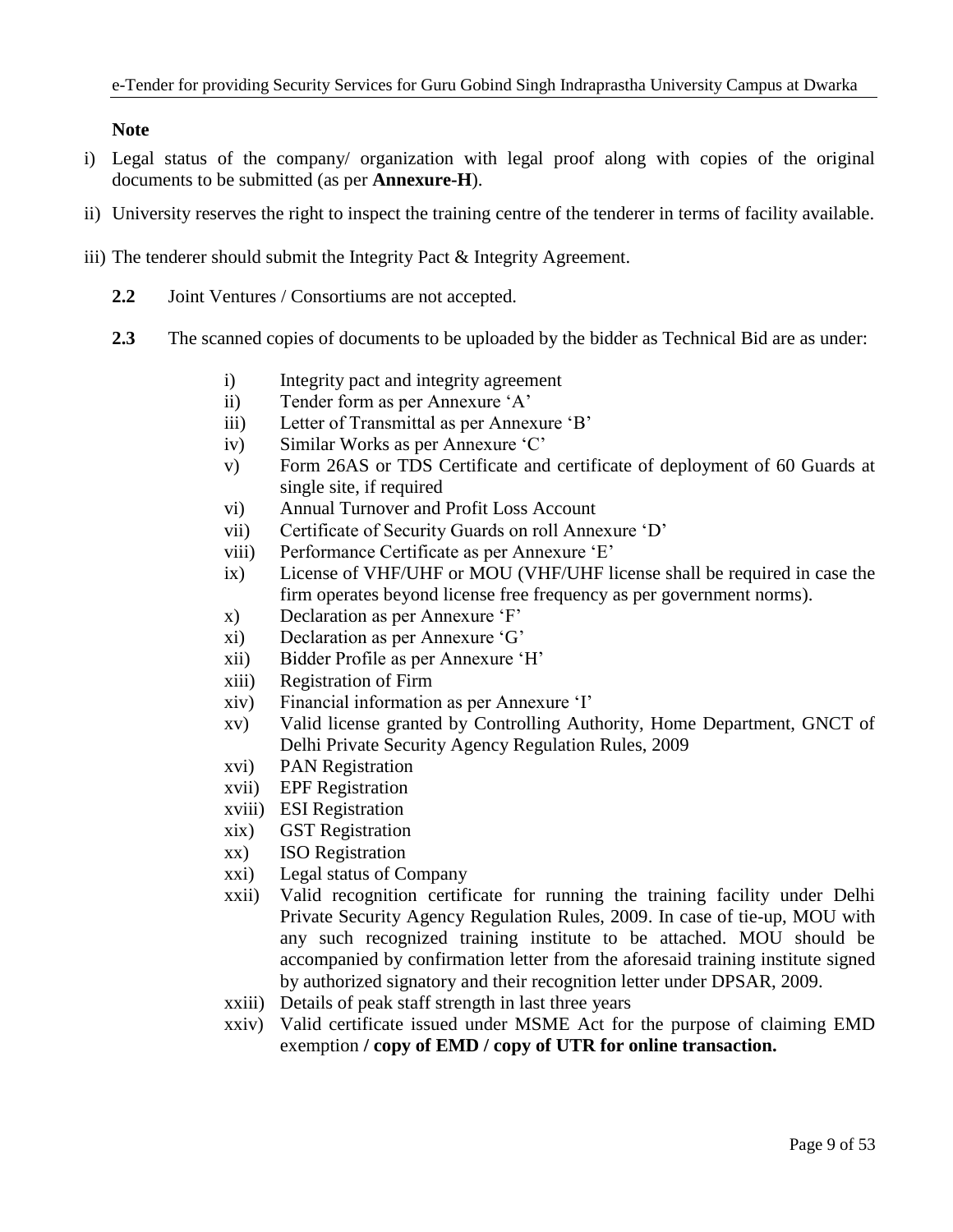Note: All the above documents countersigned by authorized signatory of the Agency, excluding EMD and Solvency, shall be submitted by the lowest bidder (L1) within 7 days of opening of Financial Bid.

#### **2.4 Technical Bid Evaluation:**

The bids of only those bidders who qualify in the initial eligibility criteria shall be evaluated further as under on marking system:

| S. No.           | Category                                               | Max.<br><b>Overall</b><br><b>Marks</b> | Max. Sub<br><b>Head Marks</b> |
|------------------|--------------------------------------------------------|----------------------------------------|-------------------------------|
| 1.               | Turnover of the bidding Agency                         | 15                                     | 15                            |
| 2.               | Solvency                                               | 5                                      | 5                             |
|                  | Availability of Human Resource                         |                                        |                               |
| 3.               | Available Strength of Staff                            | 35                                     | 25                            |
|                  | Capacity of hire staff (Peak Strength in last 3 years) |                                        | 10                            |
|                  | Past performance                                       |                                        |                               |
| $\overline{4}$ . | <b>Experience of Similar Projects</b>                  | 35                                     | 25                            |
|                  | <b>Clients</b> commendations                           |                                        | 10                            |
|                  | <b>Managerial Capacity</b>                             |                                        |                               |
|                  | Training Facility available for Guards / Fire men /    |                                        | 5                             |
|                  | Lift men                                               |                                        |                               |
| 5.               | License for operation of VHF / UHF communication       |                                        |                               |
|                  | system for NCR, if required or proof of having         | 10                                     | 3                             |
|                  | walky talky under license free frequency band          |                                        |                               |
|                  | <b>ISO</b> Certification                               |                                        | $\overline{2}$                |
|                  | <b>Total</b>                                           | 100                                    | 100                           |

Bidder should obtain minimum 60% marks in technical bid evaluation to be eligible for opening of financial bid. The details marking system is given at **Annexure – L.**

University reserves the right to restrict the numbers of bidders for opening of financial bid.

- 2.5 Even though any bidder may satisfy the above requirements, he/ she would be liable to disqualification if he/ she has:
	- i. Made misleading or false representation or deliberately suppressed the information in the forms, statements and enclosures required in the eligibility criteria document.
	- ii. Record of poor performance such as abandoning work, not properly completing the contract, or financial failures/weaknesses etc.

#### **3.0 Scope of the Work**

The Agency shall provide security services through uniformed and trained personnel to the University as well as residents at the University campus, by deploying fail-safe Security measures, providing early warning and mobilizing trouble shooting elements. The items or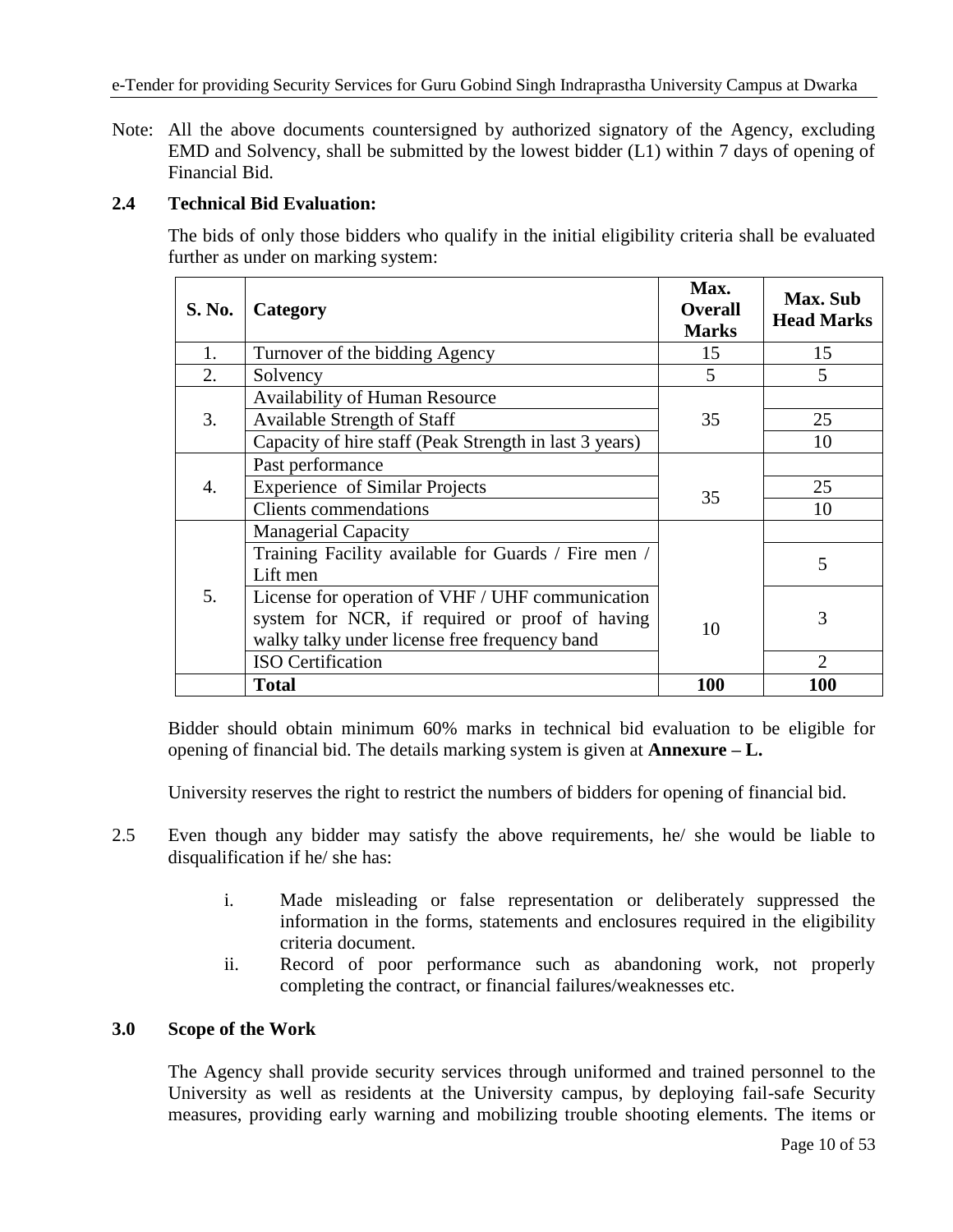situations that have to be covered by security services of the agency are enumerated with important but non exhaustive list as below:

- 3.1 To man various gates and any other sensitive points specified by the University.
- 3.2 Security personnel deployed by the Agency shall check the material/property/public/casual workers entering and exiting the campus through the procedure of entry pass/gate pass, as laid down by the University.
- 3.3 To perform the Security service including night patrol in the various points of deployment.
- 3.4 Protection of property and personnel (faculty, officers staff, students, official visitors and residents) of the University against willful harm; the University meaning All Gates, Academic Areas, Activities Area, Hostels, Guest Houses, Play Grounds / Open spaces, Residential Houses, Community Centers, Commercial Centers and Hospital etc. all within the boundary of University Campus.
- 3.5 Protection of cash and documents, static or in transit or due to burglary (where loss is due to entry after breaking any entry lock/door/window/grill).
- 3.6 Regulate access control at gates, prevent misuse of University grounds and facilities by outsiders, neighboring villages/areas, preventing trespassing, unauthorized parking, unauthorized construction, squatting in the University Campus, and prevent vandalism, breaking of twigs / trees throwing of garbage / littering and ensuring cleanliness. Ensure proper & timely reporting of violations to supervisors.
- 3.7 Prevent loss that is on account of lapse in "access control measures" at Gates of the University.
- 3.8 To carryout lift rescue operations in the University Campus.
- 3.9 Undertake fire fighting operations with provided equipment and re-filling / replacement / maintenance of Fire extinguishers including spare parts, if any (also see Clause 6.11).
- 3.10 Regulate parking of vehicles in designated areas of the University and also regulate traffic movement at the entry/ exit gates within the campus and ensure traffic rules are followed.
- 3.11 Adhere to the Standard Operating Procedures (SOPs) given by the Competent Authority which may be modified from time to time by the Competent Authority.
- 3.12 The Agency should be able to provide extra security guards at one day"s notice.
- 3.13 The Agency will carry out "on the job" training of Guards at the time of induction and ensure Refresher Training during the period of the contract every 03 months.
- 3.14 The Agency will also carry out regular Mock fire drills, Mock lift rescue operations and Mock Security exercise to train staff, students, faculty and residents at least once every two months.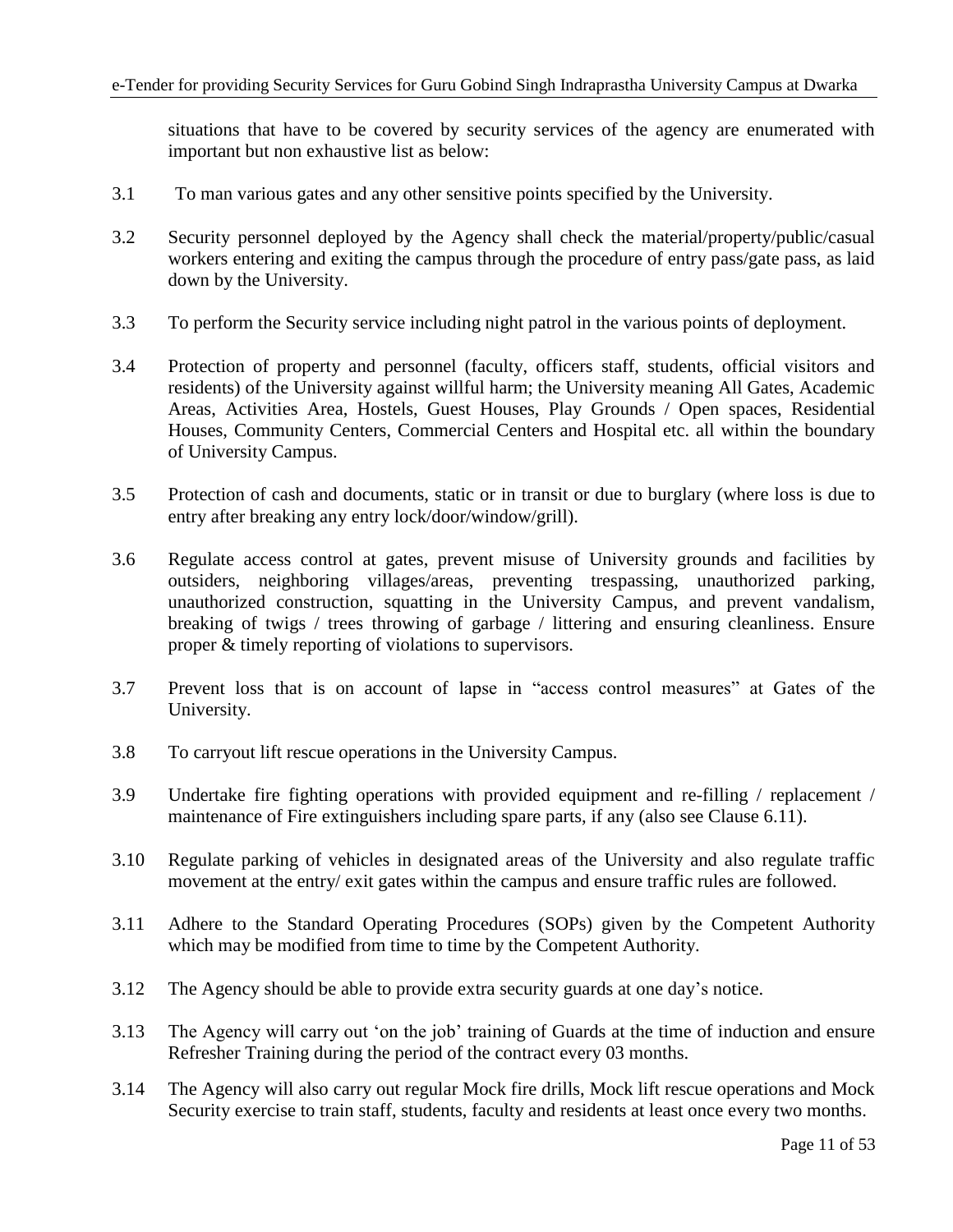- 3.15 Prevent defacing/ damage to University property buildings etc. (prevent Graffiti/ poster pasting etc.)
- 3.16 Prevent entry of animals into the campus and chasing of dogs from the University Campus. Liaison with Police/ Fire/ MCD and Civil Government Departments.
- 3.17 Switch off lights of common area, sports fields etc. when not in use and report leakage of water taps etc.
- 3.18 Carry out safety and any other job assigned by the Vice Chancellor or his nominee in the interest of Security of University. Further, any un-foreseen situation/exigency in future may necessitate deployment of additional security personnel for the Surajmal vihar Campus of the University ; payment of which shall be made on the terms and conditions of the tender applicable in respect to Dwarka Campus.
- 3.19 Provide additional security staff and measures as and when required for students" festivals, VVIP/ VIP visits, University functions inside the University Campus.
- 3.20 Conduct security audits/ surveys/ investigations/ consultancies as per requirements free of cost.
- 3.21 Patrolling of the campus during day and night by deployment of one motorcycle in each shift including fuel maintenance etc. Agency to ensure patrolling every two hours. Nothing extra shall be payable on this account.
- 3.22 Should have experience in handling of Access Control System, CCTVs & Recorders, Computers, Communication & Wireless Surveillance System & Electronic Gadgets.

#### **4.0 Submission of Tender**

- 4.1 There shall be pre-bid conference, which is proposed to be held in the O/o Assistant Registrar, Security, Guru Gobind Singh Indraprastha University, Sector 16-C, Dwarka, New Delhi, at 3:00 PM on 9.08.2019 for intending applicants in which any of their doubts shall be clarified besides discussion an on any other related issue proposed by the prospective bidders.
- 4.2 The tenderer should upload their bids on the e-tender website: [www.govtprocurment.delhi.gov.in.](http://www.govtprocurment.delhi.gov.in/) Original EMD (not applicable in case of firms claiming EMD exemption under MSME Act and firms submitting online EMD) and original solvency certificate should be submitted in the office of Assistant Registrar (Security), next to the main gate of GGSIP University, sector 16/c, Dwarka, New Delhi-110078, in a sealed envelope super scribed as "TENDER FOR PROVIDING SECURITY SERVICES AT DWARKA CAMPUS". The packet should be wax scaled and addressed to the Assistant Registrar (Security), Sector 16/c, Dwarka, New Delhi–110078.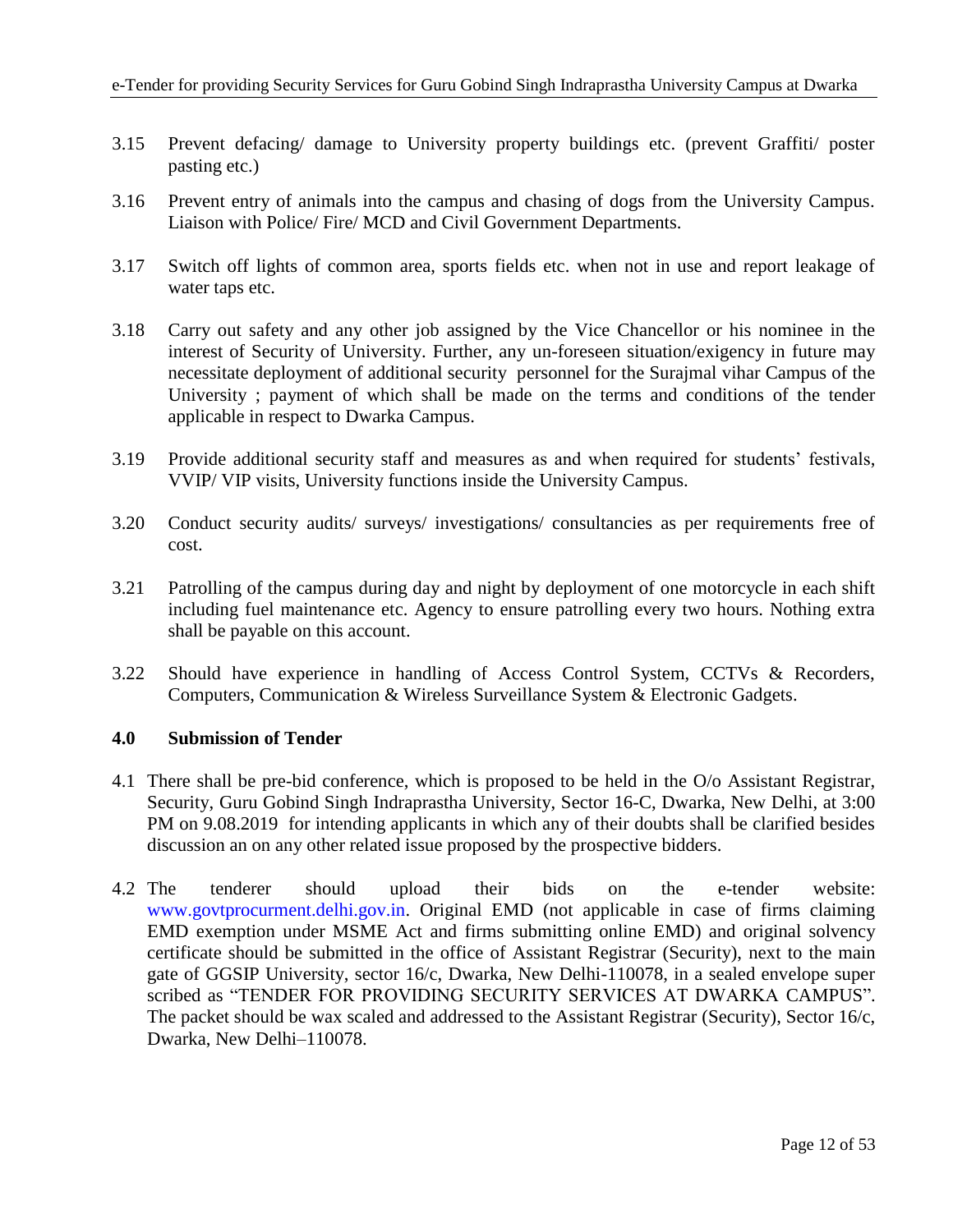Tender without EMD or scanned copy of valid certificate issued under MSME Act for the purpose of claiming EMD exemption by the bidders, as the case may be, shall not be considered for evaluation and shall be summarily rejected.

### 5.0 **Financial Bid**

5.1 The tenderer should quote the amount tendered in financial bid in the format attached as **Annexure "J"** and it should be uploaded on e-tender website: **[www.govtprocurment.delhi.gov.in](http://www.govtprocurment.delhi.gov.in/) .**

#### 5.2 **Opening of Financial bid and evaluation:**

After the Technical evaluation of the bids, the firms / Agencies who has secured equal and more than 60% in Technical evaluation shall be eligible for opening financial bid.

The University will open the "Financial Bids" of technically qualified bidders, on e-tender website, at notified time, date and place in the presence of the qualified bidders or their representatives, if any.

### 5.2.1 **Rejection of Tender**

- a. The tenders not accompanied with Earnest Money Deposit or valid certificate issued under MSME Act for the purpose EMD exemption shall be summarily rejected.
- b. Agency quoting 0% service charges shall be summarily rejected.
- c. The entire column and rows in the tender form (including tender form and Financial Bid) should be filled up. Tender incomplete by any mean may be rejected without assigning any reason.
- d. The Registrar of the University may reject any or all tender(s) without assigning any reason.
- e. If the bidder proposes any alternation in or additions to the prescribed form of tender or decline to carry out any work of the tender document; or any conditions mentioned, etc., his tender is liable to be rejected.
- f. The bidders are advised to ensure that all the documents submitted in support of their eligibility are legible. Not being so; may eventually lead to rejection of the tender. No correspondence in this matter shall be entertained.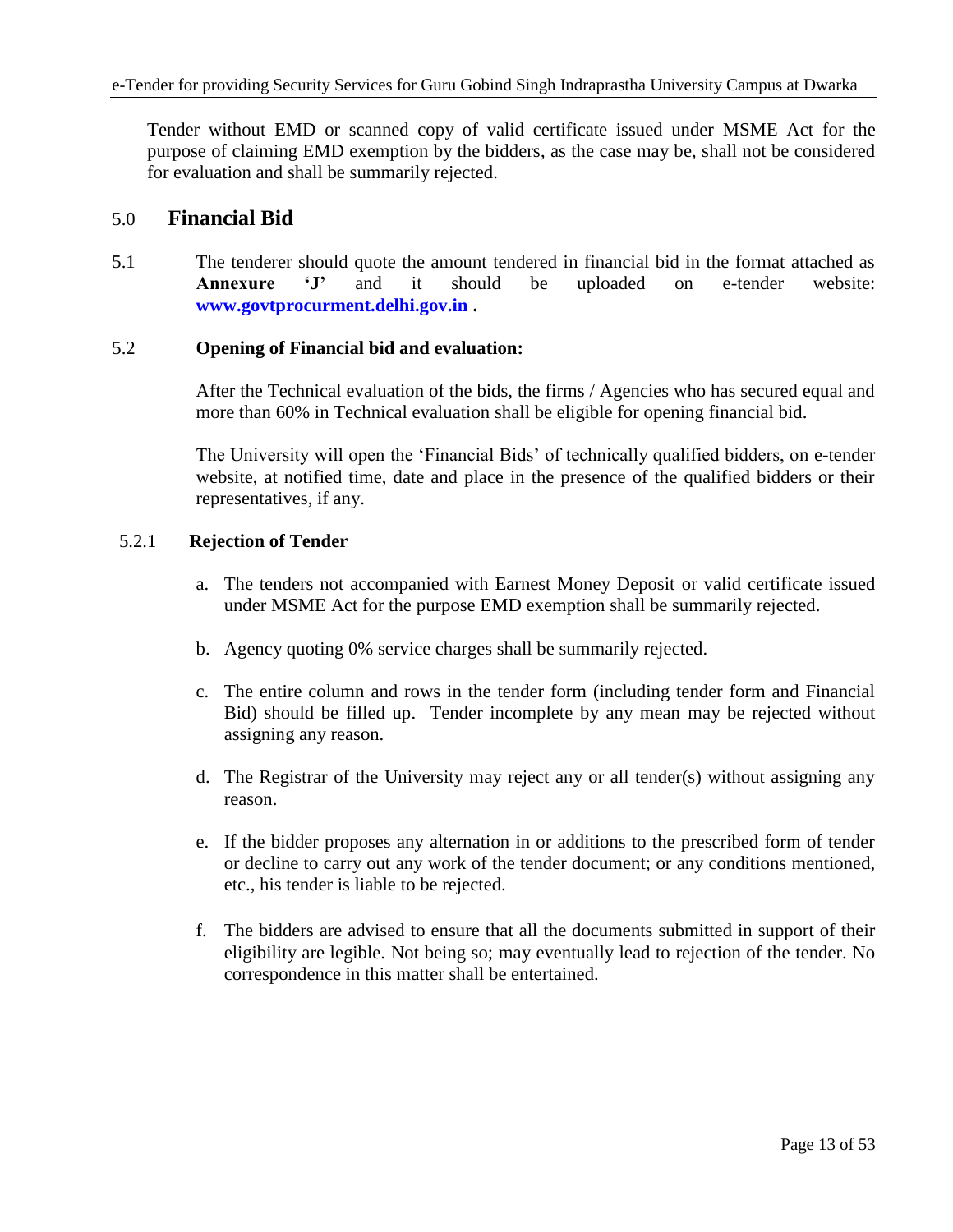### 5.2.2 **Selection Criteria**

- 1. The tender will be awarded to that firm who had quoted lowest amount of Services Charges. In case two or more firms quote the same rates of services charges, successful bidder will be selected as per the following criteria:
	- i. Who had the highest average turnover for the last three financial years (i.e. 2016-17, 2017-18 and 2018-19).
	- ii. In case two or more firms had quoted the same service charges and happens to have the same average annual turnover, firm which has more turnover during the year 2018-19 will be selected for award of the tender.
- 2. The decision of the Registrar, Guru Gobind Singh Indraprastha University, Dwarka shall be final and binding on all the bidders.

#### **6.0 Payment of Wages etc.**

6.1 The University will provide the Basic Salary in conformity with the latest minimum wages notified by Labour Department, Govt. of NCT of Delhi from time to time. Presently the following are the rate of Wages notified by the Government.

|                               | <b>Security Guard</b> | Gun man/<br><b>Security</b><br>Supervisor /<br>Fire man / Lift | <b>Security Officer (Per</b><br>month) |
|-------------------------------|-----------------------|----------------------------------------------------------------|----------------------------------------|
| <b>Particulars</b>            |                       | Man                                                            |                                        |
|                               | <b>Semi Skilled</b>   | <b>Skilled</b>                                                 | Graduate & above or<br>equivalent      |
| Wages (in Rs.)<br>for per day | 592                   | 652                                                            | 18462                                  |

- 6.2 GST will be payable / reimbursable by the University as applicable.
- 6.3 ESIC @ 4.75% or the rates as applicable from time to time will be reimbursed by the University on production of challan towards deposit of the requisite amount to the concerned office / in the Bank in respect to the services provided to the University.
- 6.4 EPF @ 13.15% or the rates as applicable from time to time will be reimbursed by the University on production of challan towards deposit of Provident Fund to the concerned office / in the bank in respect to the services provided to the University.
- 6.5 Paid Holiday 1.5 per month and 3 national closed holidays @ 5.77% or the rates as applicable from time to time will be reimbursed by the University on production of challan towards payment to the concerned officials in respect to the services provided to the University.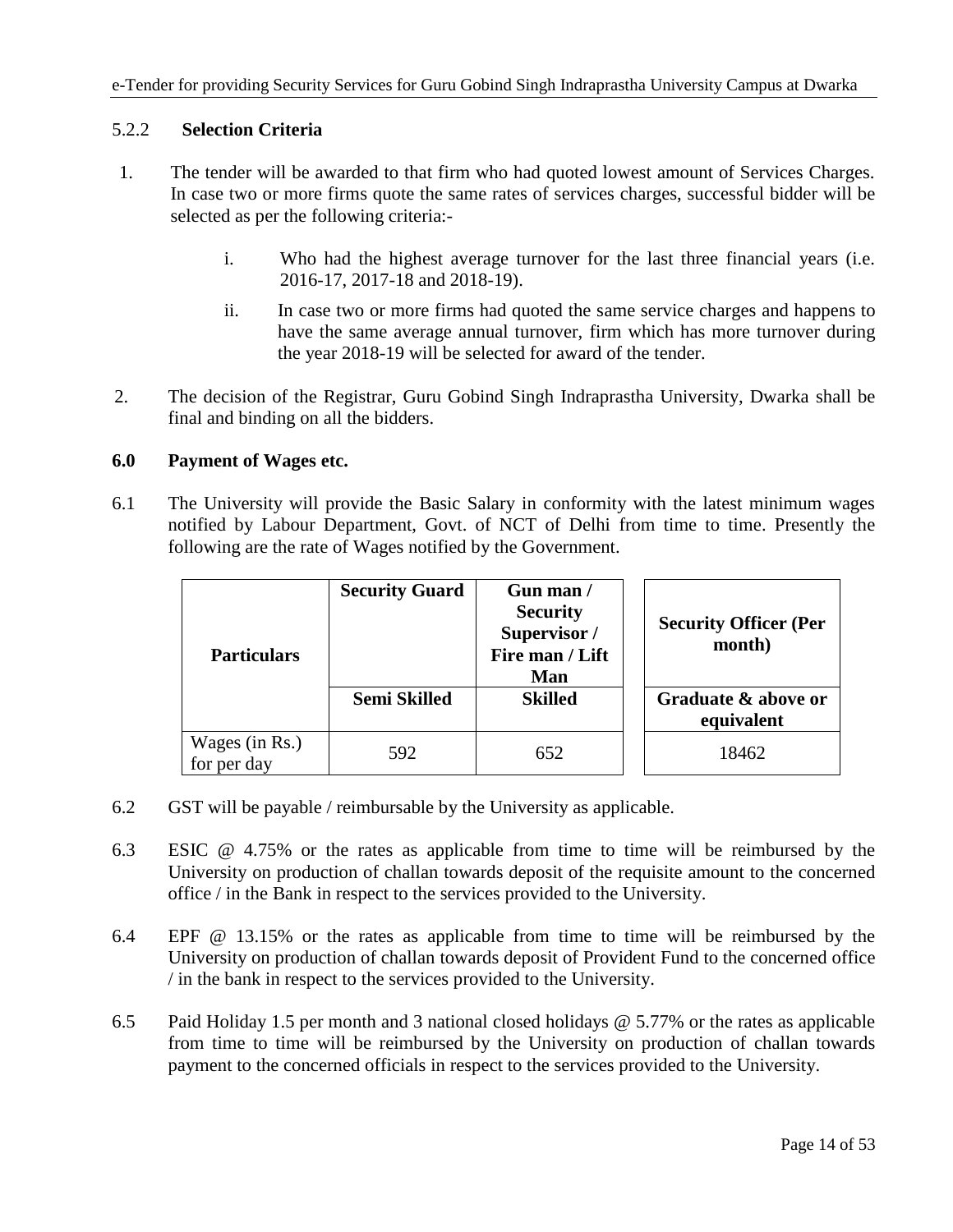- 6.6. As per Minimum Wages Act, bonus is not applicable to the educational institutions. Therefore the University will not pay any bonus.
- 6.7. These wages are minimum wages for different categories of Security Personnel. Any payment made by the Agency over and above these minimum wages owing to market factors deemed to be included in the service charges quoted by the Agency in the Financial Bid. Nothing extra shall be paid on this account.
- 6.8. The payment to the Security Personnel shall be under Electronic Fund Transfer **/** as per Govt. directives from time to time by the Contactor.
- 6.9. Rates of the security personnel shall be revised as and when minimum wage rates and other applicable allowances are revised by Government. This shall be applicable from the date revised wages become applicable as per Govt./ Guru Gobind Singh Indraprastha University notification.
- 6.10. The University shall pay weekly off relieving charges to the security personnel deployed on those days.
- 6.11 Agency to quote service charges which shall be paid in addition to the details mentioned in para 6.1.- 6.10 and shall include all expenses towards overhead, uniform, identity card, motorcycle, communication System, re-filling / replacement / maintenance of Fire extinguishers including spare parts, if any (assessment of work to be made on "as is where is" basis, quantity/location/type of fire extinguishers have been indicated at **"Annexure- M"** for ready reference) or any other service / equipment / item defined in this document including profit and all incidental expenses related to this work. The service charge shall be calculated on the basic wages as defined in 6.1 and shall not include all reimbursable.

### **7.0 Tentative requirement of Security Personnel**

The tentative requirement of the security personnel for the University at present works out to about 184 comprising 163 Security guards, 06 gunman, 05 lift man(rescue), 12 fire man, 03 security supervisors, 01 Security officer.

Out of above:

- (i) 75% of security guards / fireman are required to be met from the age group between 21- 40 only, in respect of non-ex-servicemen.
- (ii) At least 10 Security Guards deployed at any instance (per shift) should be well trained for lift rescue operations so as to carry our lift rescue operations.
- (iii) At least, 10 security guards deployed at any instance (per shift) should be well trained to operate the central control room for fire fighting and lift rescue / communication.

These security guards should be able to operate the various equipments like electronic / Security installed in control room and act as control room operator for fire fighting and lift rescue operations, CCTV operations etc.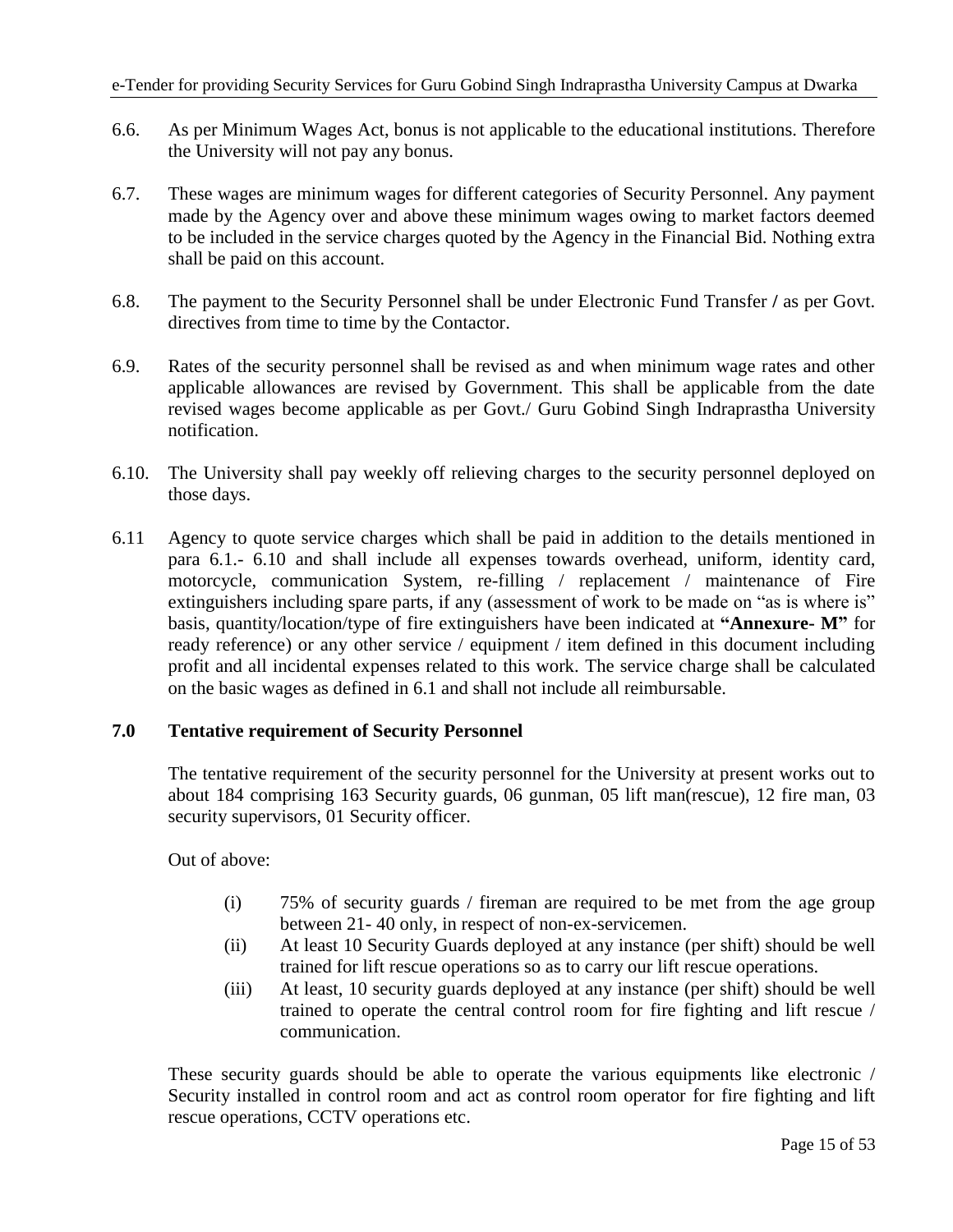The location-wise deployment will be provided by the University as per its requirement from time to time. The requirement can be increased or decreased at the sole discretion of the University.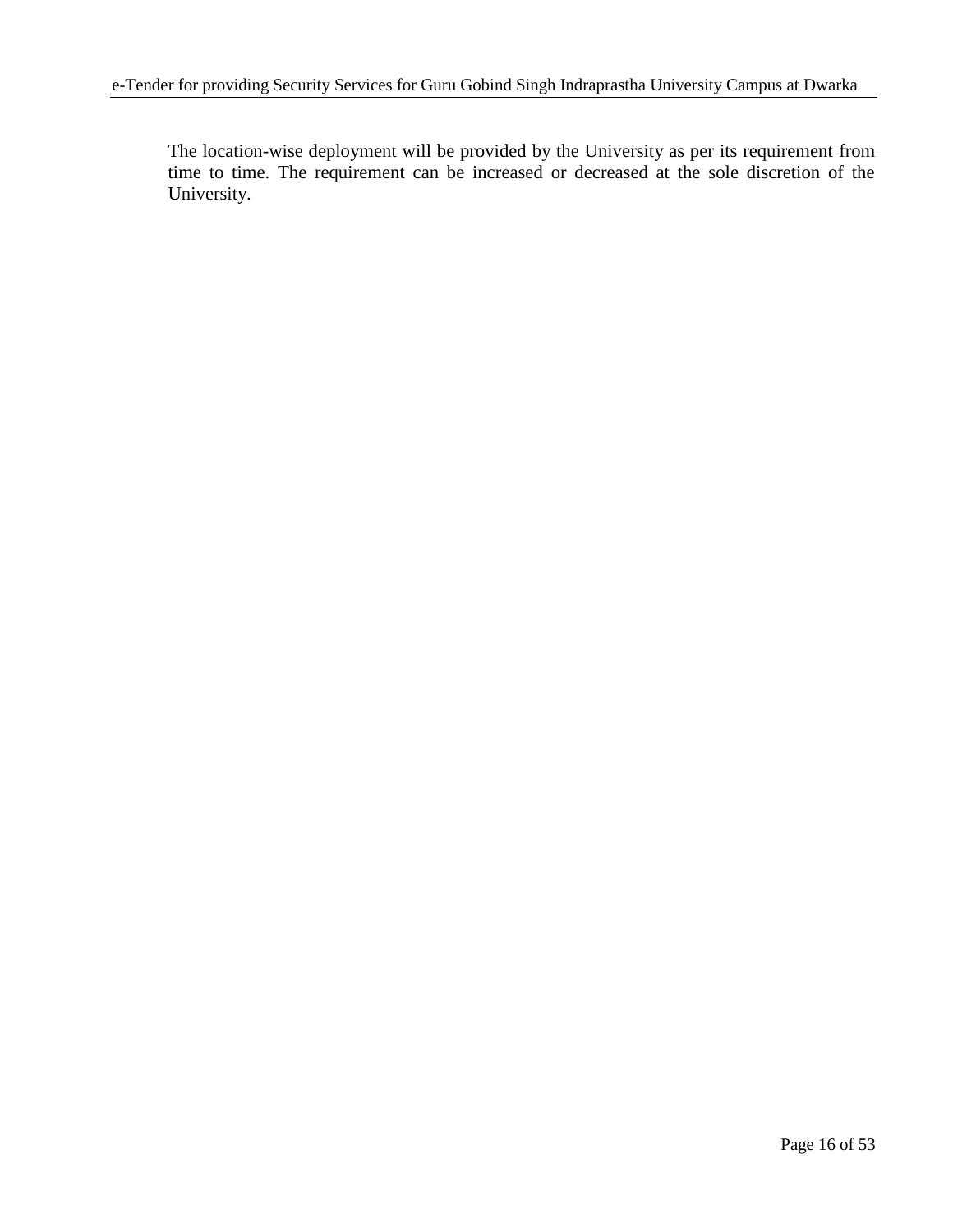### 8.0 **Liability of Security Agency**

- 8.1 The Agency shall compensate in full the loss sustained by the University from time to time on account of any theft, burglary and tampering with the locks of the premises. The amount of loss to be compensated shall be determined by the University and the same shall be binding on the Agency. In addition to this, Agency shall also be liable to pay a penalty, in each case, for theft in the Campus (see clause 18).
- 8.2 The agency shall also be fully responsible for any loss of office equipment, Fixtures and Articles installed on the campus. All losses suffered by the University on this accounts shall be compensated in full by the Agency. The Agency can suggest any practical proposal to have an effective vigilance/surveillance to check pilferage. They will be considered on merit by the University and acceded to if deemed fit. The decision of University shall be binding on the Agency.
- 8.3 The agency shall be required to update / maintain the validity of all the applicable certificates / statutory clearances, during the currency of the contract.
- 8.4 The various category of security personnel shall be as under:
	- i. 50% of the security personnel amongst the security guards shall be Ex-Servicemen/Ex-Para Military Forces Personnel.
	- ii. The Security Officer/Supervisors/ Gunman should be Ex-Servicemen/Ex-Para Military Forces Personnel aged below 55 years having minimum ten years of experience to handle security arrangement. Security Supervisor should be able to supervise fire fighting operations and lift rescue operations.
	- iii. The personnel deployed must be medically fit for the job and free from any contagious disease.

|               | Ex-Servicemen          | Others                     |
|---------------|------------------------|----------------------------|
| Age           | Minimum 33 years       | Minimum 21 years           |
|               | Maximum 55 years       | Maximum 50 years           |
|               |                        | [also see clause- $7(i)$ ] |
| Height        | $5^{\circ}6^{\circ}$   | 5' 6" $(5'4'')$ for lady   |
|               |                        | guards)                    |
| Educational   | Matric $/10^{th}$ pass | Matric/ $10^{th}$ pass     |
| Qualification |                        |                            |
| Experience    | Minimum 15 years       | Minimum three years        |

#### **Educational Qualification & Experience for Security Guards:**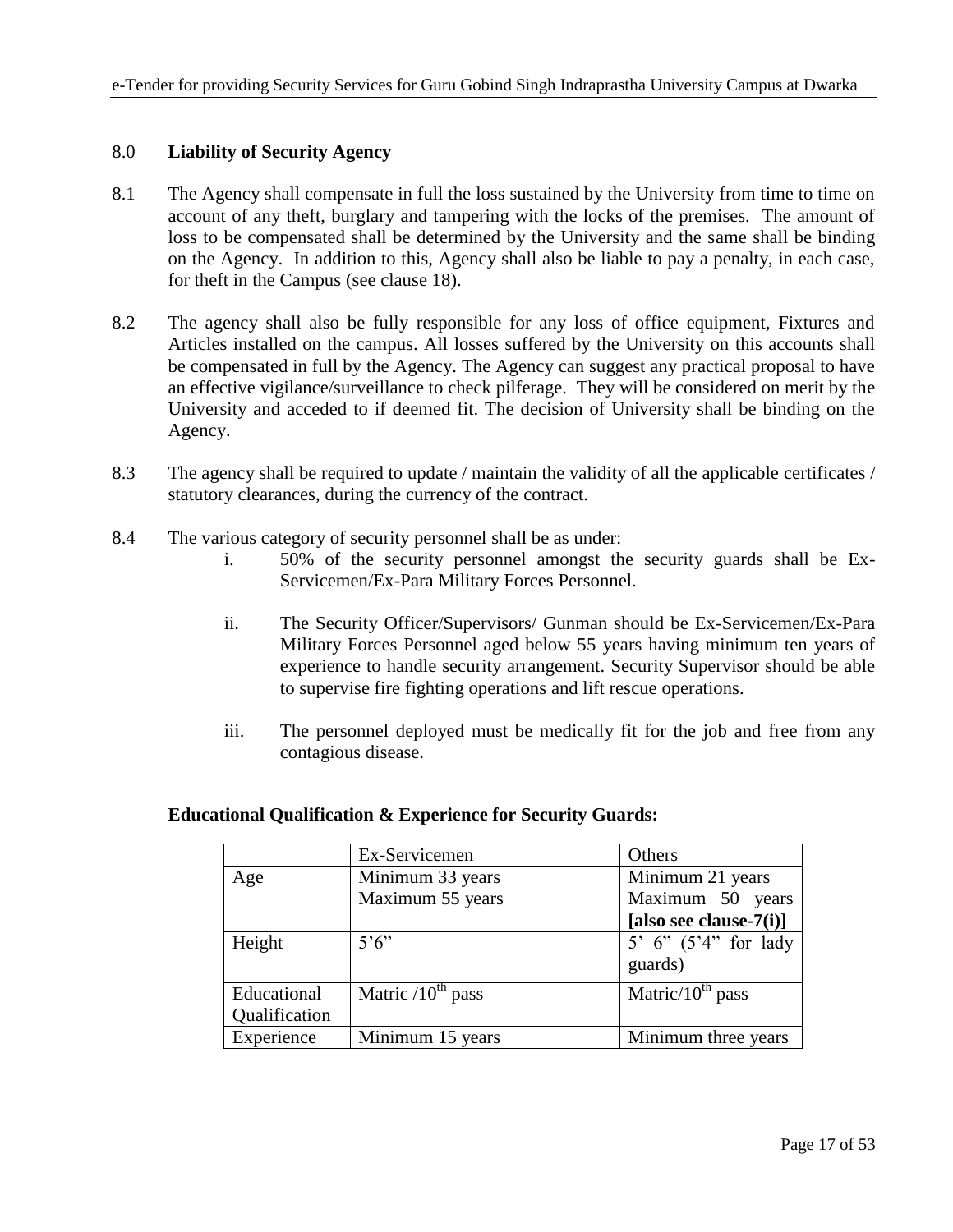|               | Security               | Security             | Fire Man                  | Gun Man                     | Lift                        |
|---------------|------------------------|----------------------|---------------------------|-----------------------------|-----------------------------|
|               | Officer                | Supervisor           |                           |                             | Man(rescue)                 |
| Age           | Minimum                | Minimum              | Minimum 21 years          | Minimum<br>21               | Minimum 21                  |
|               | 33 years               | 33 years             | Maximum<br>50             | years                       | years                       |
|               | Maximum                | Maximum              | [also<br>years<br>see     | Maximum<br>50               | Maximum 50                  |
|               | 55 years               | 55 years             | clause- $7(i)$ ]          | years                       | years                       |
| Height        | $5^\circ 6$            | $5^{\circ}6^{\circ}$ | 5'6''                     | 5'6''                       | 5'6'                        |
|               |                        |                      |                           |                             |                             |
| Educational   | Graduate               | $12^{th}$ or Ex-     | Matric/ $10^{th}$<br>pass | $10^{\text{th}}$<br>Matric/ | $10^{\text{th}}$<br>Matric/ |
| Qualification | $Ex-$<br><sub>or</sub> | Service              | <b>Months</b><br>with 06  | pass with Gun               | pass                        |
|               | Service                | Man                  | Certificate               | License                     |                             |
|               | Man                    |                      |                           |                             |                             |
| Experience    | Minimum                | Minimum              | Minimum<br>three          | Minimum                     | Minimum                     |
|               | Eight                  | five years           | years                     | three years                 | five years in               |
|               | years                  |                      |                           |                             | Rescue<br>Lift              |
|               |                        |                      |                           |                             | Operation                   |

iv. Educational Qualification & Experience for Others Security Personnel"s:

- 8.5 A complete list of the Security personnel to be engaged by the Agency for deployment at the campus, shall be furnished by the Agency along with complete address and other antecedents after acceptance of tender. The agency should deploy only those personnel whose antecedents have been verified by the Delhi Police. The agency should submit an indemnity bond in support of having Police verification for all deployed personnel to the University and the agency will be solely responsible to the deployed personnel to the University.
- 8.6 The agency shall have to submit the weekly duty chart prior to the commencement of the week and the daily attendance sheet of all the security personnel deployed to the University or Authorized officer of the University, failure to do so will result in non-payment for the day/days for which the duty chart/attendance sheet is not furnished.
- 8.7 The Agency shall not replace the Security personnel at random. This shall be done with the prior approval of the officer in charge of the Security in the University and full particulars of the Security personnel shall be given to officer in charge. In case any of the security personnel is found to be posted without the previous knowledge of the University, then the University shall not be liable to pay for such security personnel deployed, besides, the agency will have to withdraw the said security personnel(s) immediately.
- 8.8 If any security personnel deployed / deputed by the security agency does not report at the University Campuses, the agency will depute / deploy alternate security personnel and no payment shall be made by the University in this regard, The agency shall man all the Security points /posts and other locations as specified by University on all days of the week. No short leave or meal relief shall be permitted to the security personnel unless the Agency provides suitable substitute without any extra payment. The agency has to keep sufficient number of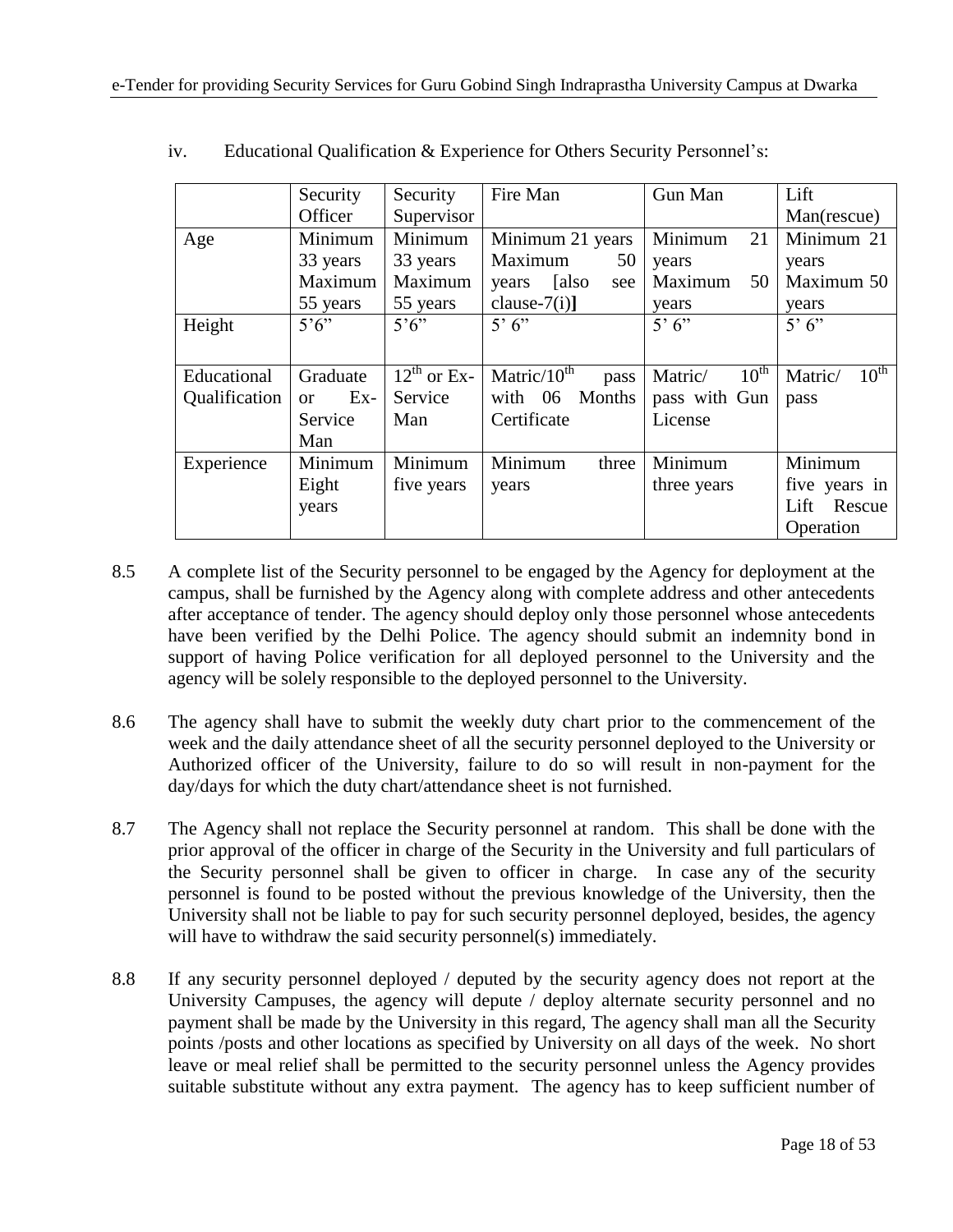leave reserve. The security agency shall arrange the meal relief of the security guards in such manner that post/guard hour/deployment area remains attended always.

- 8.9 The agency shall ensure that at no time, any security point is left unmanned. A register shall be maintained by the Agency at every gate / point where round the clock duty is performed.
- 8.10 The University will arrange to provide lock/seal for stores, godowns and offices etc. to the satisfactions of the Agency, wherever possible.
- 8.11 The University will be authorized to fix timing of the various duty shifts, including extension in duty hours where required. A single duty shift will have normal duration of eight hours.
- 8.12 The Agency shall arrange Uniform for all on duty security personnel smartly and neatly on Security Forces pattern according to season i.e. summer uniform during summer and winter uniform during winter and a badge bearing his name and designation. The dress shall be of uniform colour and design.
- 8.13 The agency shall provide Fire uniform / equipment such as Gumboot, Helmet, Gloves, Extension Ladder, Rope, Safety belt, tool kits & other related equipments etc for the fire safety in the campus.
- 8.14 The agency has to also ensure good behavior of security personnel with officials of University and visitors to the University.
- 8.15 The agency shall ensure that the Security Personnel always abstains from taking part in any staff union and associations activities.
- 8.16 The Agency will ensure that unauthorized entry is not permitted and the Security personnel at the entry points will be able to recognize the legitimate visitors without causing unnecessary embarrassment to the visitors.
- 8.17 The Security personnel should ensure that the entry of visitors (Pedestrians, Scooterist, Motor Cyclist or Motorist) be allowed only after recording identity details as may be necessary in the register at the entrance to check entry of any vehicles should be regulated as per the directions of the officer concerned, of the University.
- 8.18 The Agency must provide hand held metal detector (at least 02), hand held search lights (at least 05) and portable radios / Walky –Talky (at least 12 sets). The portable radios / Walky – Talky and similar / such instruments should be under license issued as per the rules / provisions of Indian Telegraph Act & Rules / Indian Wireless Telegraph Act Rules, if required.
- 8.19 If any security personnel is found absent from the place of duty, the University will deduct double of the amount which is payable for the duty.
- 8.20 The quality and disciplines of the Security personnel should be ensured regularly (daily, weekly, fortnightly or monthly). Daily reports will be prepared by the Agency and the same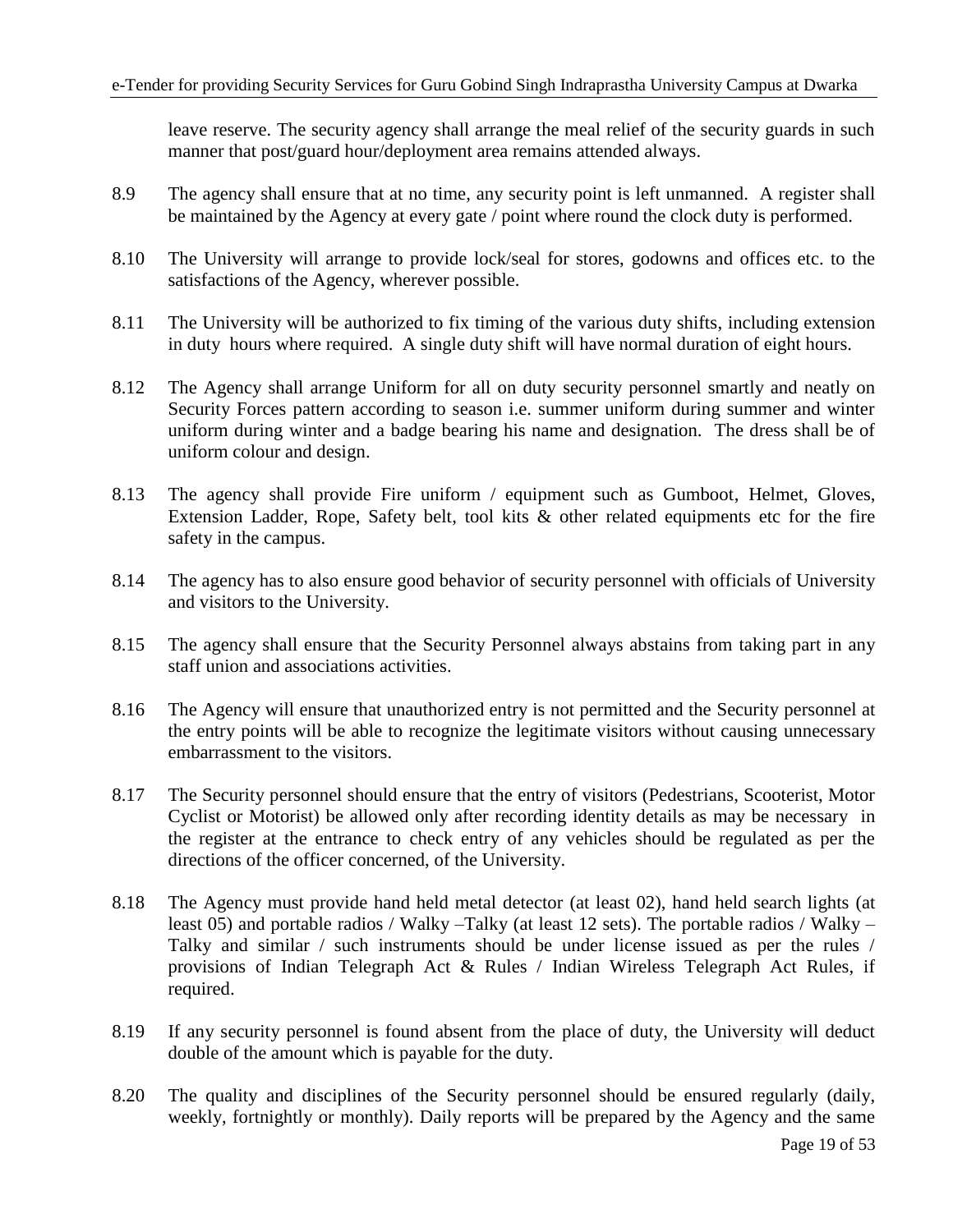should be submitted to the University. Appropriate records in reference to above shall be maintained by the Agency at its own cost.

- 8.21 The University will provide no stationary and other allied items for the maintenance of Records.
- 8.22 As and when the University requires additional security personnel on temporary or emergency basis, the agency will depute such security personnel under the same terms and conditions.
- 8.23 The agency shall also provide following items/articles at its own cost :
	- a. Torches and cells to the security personnel on night duty.
	- b. Duty charts at specified locations for inspection
	- c. Raincoats to their security personnel for rainy season
	- d. Stationary & allied items for the keeping of records.
	- e. Uniform for the personnel on Duty
	- f. Bent Rod (Lathi) to guards
	- g. Unique ID Card issue by the security agency to every security personnel.
	- h. Bio-metric machine with software duly approved by the University. Maintenance/upkeep of above items/articles to be ensured by the security agency. Nothing extra shall be paid by the University on this accounts.
- 8.23 The agency will ensure the presence of its entire personnel in their full strength on all working days, and reduce numbers on such other days as may be required and notified from time to time. If personnel of the Agency are on leave/absent, the Agency will be duty bound to provide alternate arrangements with equally trained and qualified personnel without fail. No personnel shall make himself unavailable without alternative arrangements having been made and due notice given to University.
- 8.24 Any liability arising out of any litigation (including those in consumer courts) due to any act of contractor"s personnel shall be directly borne by the contractor including all expenses/fines. The concerned contractor"s personnel shall attend the court as and when required.
- 8.25 Security personnel shall be hired by the security agency. Security agency shall have full control and supervision on the acts of its security personnel including their employment. Agency shall indemnify the University regarding any claim of the personnel w.r.t. employment or anything else, whatsoever. University shall have no role in the employment of Security personnel.

#### 9.0 **Duty Hours (For all rank except Security Officer) on all the seven days of week**

- 1. First Shift 06:00 hrs to 14:00 hrs
- 2. Second shift 14:00 hrs to 22:00 hrs
- 3. Third shift 22:00 hrs to 06:00hrs
- 4. General shift 09:00 hrs to 18:00 hrs (with staggered Lunch Break with appropriate arrangement to be made by the agency)
- 5. Duty timing shall be changed by the University as per requirement and necessity.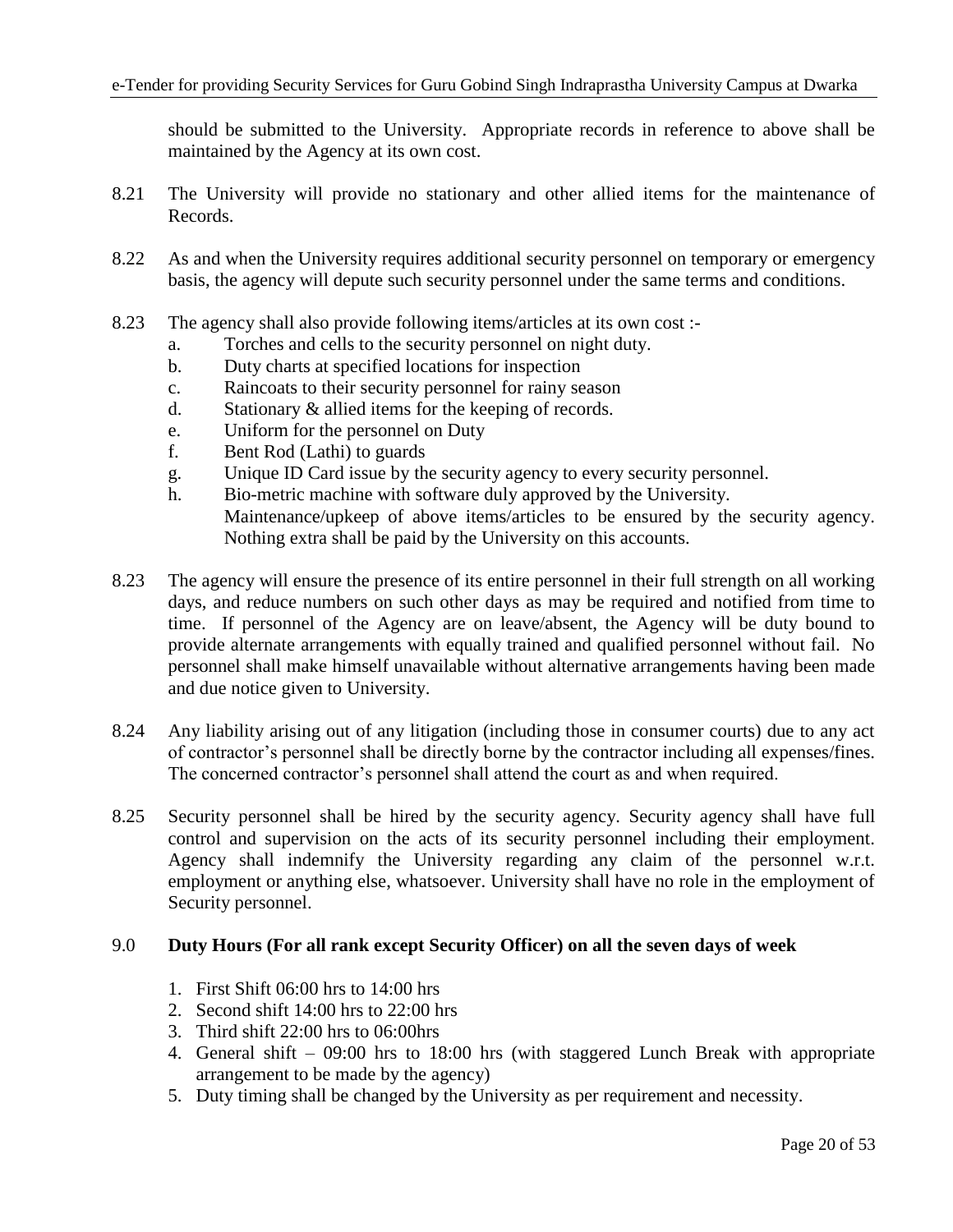The personnel will have to report to the University"s security office at least 15 minutes in advance of the commencement of the shift for collecting necessary documents/instructions, and to complete all other required formalities as approved by the University.

#### 10.0 **Duties and responsibilities of the Security Agency**

- 10.1 The agency will be responsible for overall Security arrangements of the University as per the scope of the tender document.
- 10.2 The Security Officer will ensure that all the instructions of the University are strictly followed and there is no lapse of any kind.
- 10.3 Requirement of posting of Security Personnel /Security Supervisors will be reviewed and monitored by the University from time to time.
- 10.4 Security personnel deployed in the premises on holiday and Sunday will be assessed as per actual requirement and the number of personnel will be suitably reduced/increased (if required).
- 10.5 The security personnel will also take round of all the important sensitive points regularly at the interval of one hour and the duty report will be prepared at the interval of every shift and submitted to the Security Incharge of the University.
- 10.6 The security personnel will be on duty for twenty four hours (round the clock in three shifts of eight hours each) as per deployment schedule and will take care of all the store(s), vehicle/car parking, substations, pump house, STP etc. in the campus.
- 10.7 The Security personnel are required to keep the keys of all the rooms of the respective wing, where they are deployed and open and close the same as  $\&$  when required by the authorized officials.
- 10.8 The Security personnel deployed at the Entry and Exit Gates are required to open and close the gates, whenever an authorized car enter/exits through the gates.
- 10.9 It will be the duty of the Security personnel to open the locks to enable cleaning operations in the campus. They are also required to be present and vigilant in the campus during the entire work of the cleaning operations. Moreover, they will also open the premises as and when required for Civil & Electrical maintenance works by authorized officials on holidays. Authentic Records of all maintenance activity in the campus will be maintained, in consultation with the University, which should be made available for any later date investigation, if required.
- 10.10 The Security personnel shall carry out such other duties as are entrusted to them from time to time by the University.
- 10.11 Entry of street Dogs and cattle"s etc. into the campus is to be prevented by the Security personnel.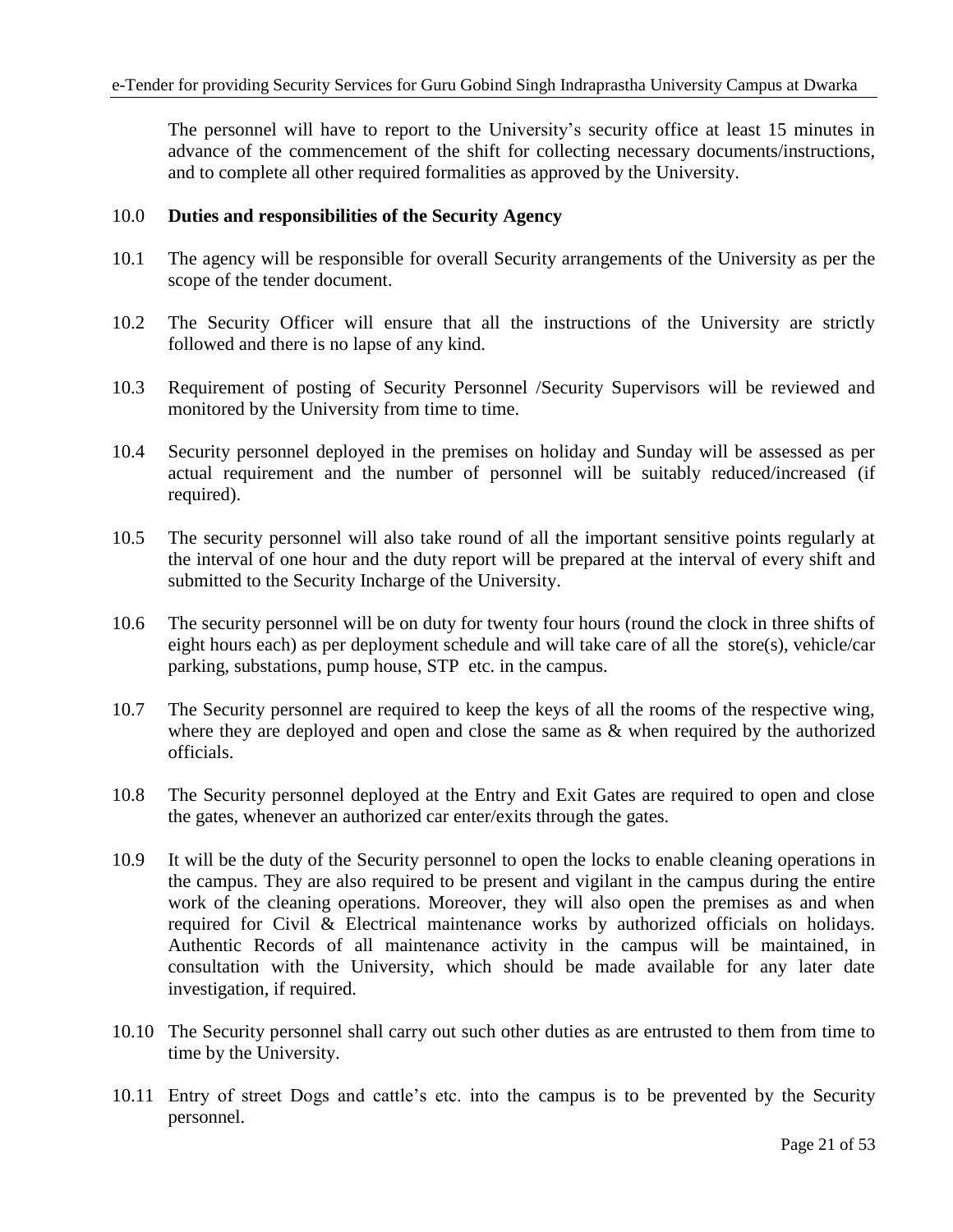- 10.12 The Security personnel on patrol duty should take care and immediately inform about the leakage in the water taps, valves and water hydrants installed in the open area and other parts of premises.
- 10.13 The Security personnel should ensure that flowers, plants, trees and grassy lawns are not damaged by the staff or students or by the outsiders.
- 10.14 The Security personnel will also help the fire fighting staff in extinguishing / controlling the fire, or meeting any exigency, if there is a fire or any other natural calamities at the site. The Security personnel deployed should be well trained and conversant with the fire fighting procedure and apparatus at the site. A certificate to the effect that the personnel deployed on site are conversant with Basic Fire Fighting Techniques and conversant with the Evacuation procedure of the campus, shall be furnished by the Agency within one month of commencement of providing service. In case of change in staff it will have to be resubmitted along with notification of change, well in advance.
- 10.15 The security personnel will be trained and conversant with the lift rescue operation and should also operate the lifts as may be required.
- 10.16 That the Security personnel shall be available all the time as per their duty roaster and they shall not leave their place of duty without the prior permission of the University, or they are duly relieved, even if it results in extended duty hours.

### **11.0 Period of Tendered Work**

The tender will be awarded for initially One year which can be extended in the mode of 1+1+1(years). The extension of contract shall however be solely at the discretion of University, with the consent of the Agency, depending upon the review of services by the Competent Authority, at the same terms and conditions. The decision of Competent Authority shall be final & binding upon the security service provider.

### 12.0 **Payments of Bills**

- 12.1 The agency shall be required to disburse wages, to the security personnel, latest by  $7<sup>th</sup>$  of every month and raise a detailed bill thereafter.
- 12.2 Payment against the said bill shall be released by the University with respect to wages in the first instance and on account of the remaining portion, i.e. EPF, ESI, GST deposits etc, subsequently.
- 12.3 Payment will be done by University within 30 Working days from the date of receipt of the bill. The bills shall be submitted in triplicate along with requisite document i.e. Attendance record through Bio-metric system installed and maintained by the security branch with programming/format duly approved by the University, duly verified on daily and shift basis by the officials deputed/designated by the Competent Authority of the University and detailed calculation of the bill in respect of each person deployed by the agency and any other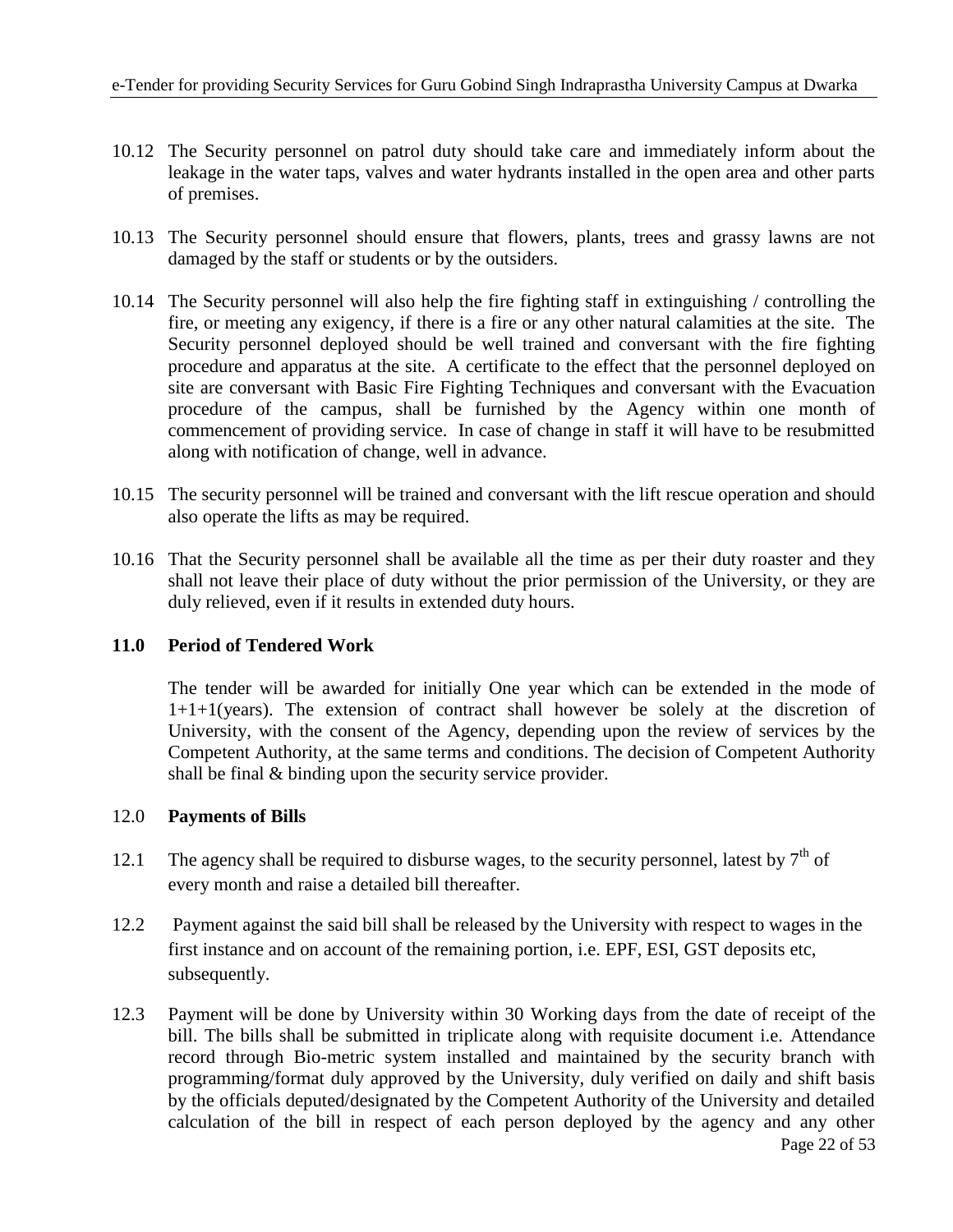document/details specified by the University from time to time in compliance of clause 6. The disbursement of wages will be made by ECS (Electronic Clearance Services) **/** as per Govt. directives from time to time by the Contractor awarded the contract and a copy of the same shall be submitted by the Contractor to the office of Assistant Registrar(Security) for record and necessary action. The reimbursement of EPF, ESI deposits, shall be made by the University on production of relevant challan/paper submitted by the security agency.

- 12.4 Wherever any over payment comes to the notice of University the same shall be deducted by University from any sum due or which at any time thereafter may become due to the Agency under this tender/agreement/contract and failing that under any other tender/contract/agreement with University or from the Security deposit of the tenderer.
- 12.5 University reserves the right to carry out post payment audit and/or technical examination of the final bill including all supporting vouchers, abstract etc. University further reserves the right to enforce recovery of any overpayment whenever detected.
- 12.6 If as a result of such audit and technical examination, any overpayment is discovered in respect of any work done by the Agency or alleged to have been done by the Agency under the tender/agreement/contract, it shall be recovered by University from the Agency by any or all the methods prescribed above or through a Court of law as the situation warrants.
- 12.7 If any underpayment is discovered, the amount will be duly paid to the Agency by the University as and when pointed out and found justified.
- 12.8 University reserves the right to make payment of only such persons who actually worked during the period of bill.
- 12.9 Last payment of the agency will be cleared only after ascertaining clearance of any liability pending with the Agency.

### 13.0 **Notice of University**

Subject to as otherwise provided in this Tender, all notices to be given on behalf of University and all other actions to be taken on its behalf may be given or taken by the Registrar or any other official authorized by the University.

### 14.0 **Legal Liability and Responsibility of Agency**

- 14.1 It will be the responsibility of the Agency to get all the related clearances as applicable under the Indian Laws and complete the necessary formalities as required under relevant statutes, rules and regulations, including Private Security Agencies (Regulation) Act, 2005 (29 of 2005) and Delhi Private Security Agencies (Regulation)Rules, 2009.
- 14.2 The agency shall comply with all the statutory provisions as laid down under various Labour Laws/Act/Rules like Gratuity, Contract Labour (R&A) Act, Delhi Works Contract Act and other Labour Laws/Acts/Rules in force from time to time at its own cost (from within the rate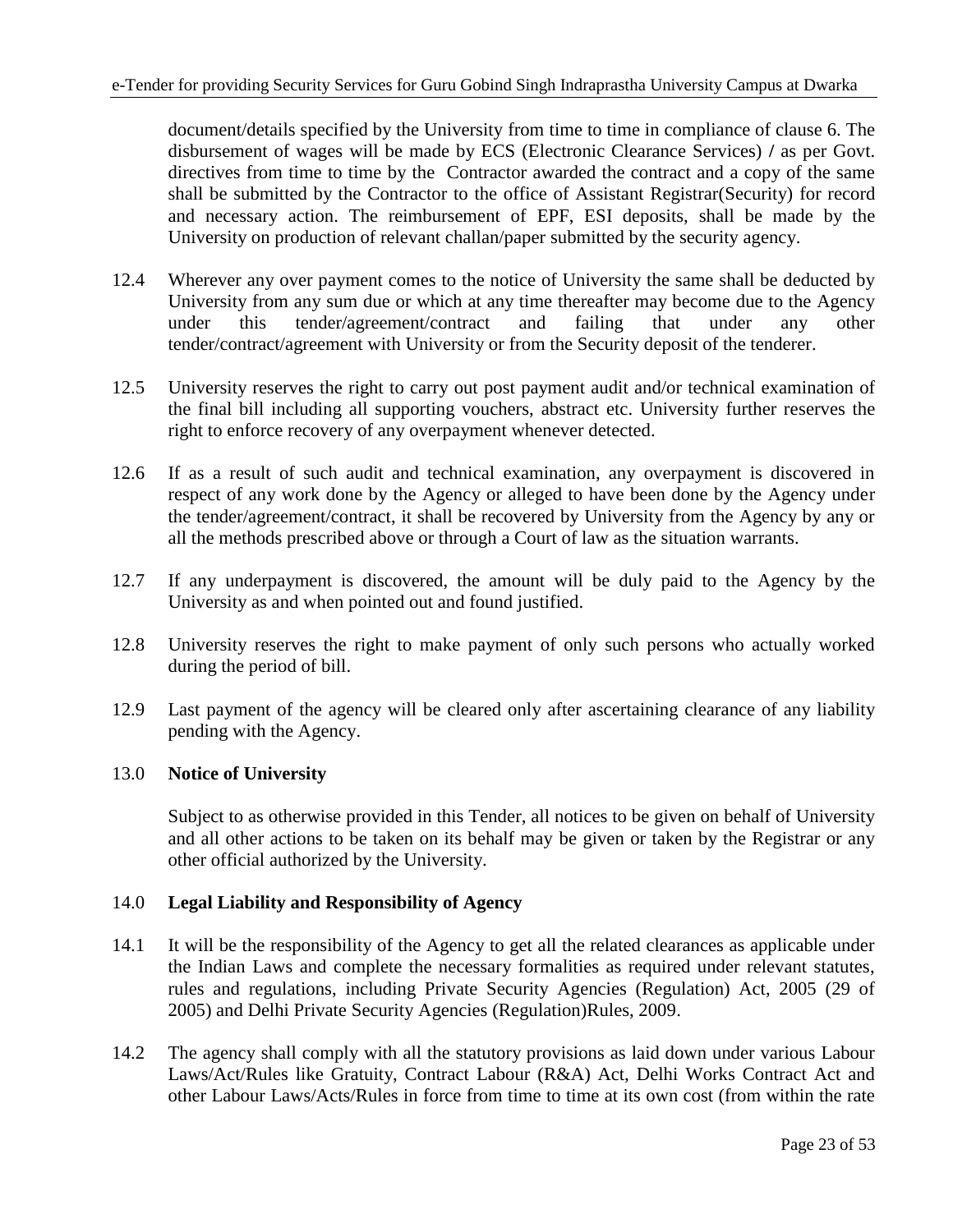quoted). In case of violation of such statutory provisions under Labour Laws and/or any other law applicable, by the Agency, there will not be any liability on part of University.

- 14.3 In every case in which by virtue of the provisions of the Works man"s Compensation Act or any other Act, the University is obliged to pay compensation to such person employed by the agency in execution of the work, then the University will be entitled to recover from the Agency the amount of compensation so paid from the next bill of the agency. If the amount of compensation exceeds the bill, the same will be deducted from subsequent bills of the agency till full amount is recovered.
- 14.4 The agency has to maintain all the relevant records, register and documents as required by the Labour Department, Regional Provident Funds Commissioner and Employees State Insurance Corporation or other local bodies as per the existing rules and/or regulations as amended from time to time.
- 14.5 The agency shall indemnify to the University against any payments to be made under and for the observance of the above mentioned various laws and rules.
- 14.6 The Agency will be liable to provide the Security service within one week from the date of issue of letter of acceptance. Any delay in executing the work beyond this period shall attract penalty as defined under clause 20.2 and any other clause as applicable.
- 14.7 The contractor shall ensure that its personnel shall not at any time, without the consent of the University in writing, divulge or make known any trust, accounts matter or transaction undertaken or handled by the University and shall not disclose any information about the affairs of University. This clause does not apply to the information, which becomes public knowledge.
- 14.8 During the course of contract, if any contractor's personnel are found to be indulging in any corrupt practices causing any loss of revenue to the University shall be entitled to terminate the contract forthwith and forfeit the contractor"s Performance Guarantee.
- 14.9 In the event of default being made in the payment of any money in respect of wages of any person deployed by the contractor for carrying out work of this contract and if a claim thereof is filed in the office of the Labour Authorities, and proof thereof is furnished to the satisfaction of the Labour Authorities, the University may, failing payment of the said money by the contractor, make payment of such claim on behalf of the contractor to the said Labour Authorities and any sums so paid shall be recoverable by the University from the contractor.
- 14.10 If any money shall, as the result of any instructions from the Labour Authorities or claim or application made under any of the Labour laws, or Regulations, be directed to be paid by the University, such money shall be deemed to be payable by the contractor to the University within seven days. The University shall be entitled to recover the amount from the contractor by deduction from money due to the contractor or from the Performance Security.
- 14.11 The contractor shall not engage any sub contractor or transfer the contract to any other person in any manner.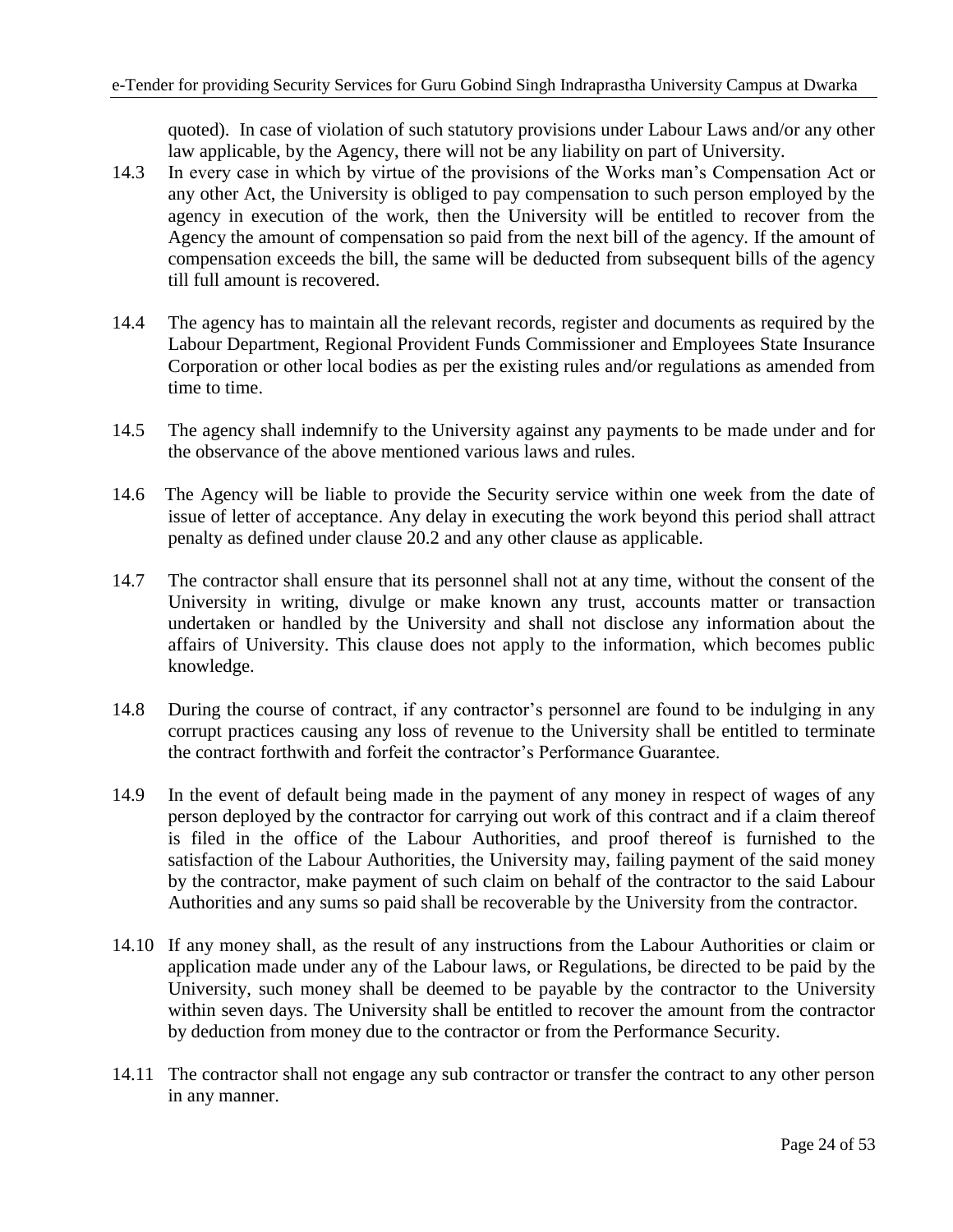14.12 The contractor shall provide the copies of relevant records during the period of contract or otherwise even after the contract is over whenever required by the University.

### 15.0 **The University shall not be under any obligation to:**

- 15.1 Provide any residential accommodation to the Security personnel employed by the Agency. No cooking or lodging shall be allowed in the University for the personnel engaged by the Agency.
- 15.2 Provide employment to any personnel of the Agency after expiry of tender/agreement/contract period and the University recognizes no employer-employee relationship between University and the personnel deployed by the Agency.
- 15.3 Bear any financial responsibility or otherwise for any injury to the security personnel in the course of performing the Security duties as per this tender.

#### 16.0 **Termination of Tender**

- 16.1 If the agency at any time makes default in executing security services with due diligence and continue to do so, and / or the Agency commits defaults in complying with any of the terms and conditions of tender and does not remodify it or does not take effective steps to remedy it, or fails to complete the work as per terms and conditions of the tender and does not complete them within the period specified in the notice given to him in writing or made itself liable for full penalty of 10% under clause 20.2, the University may without prejudice to any other right or remedy, which shall have accrued or shall accrue thereafter to the Agency, cancel the tender/contract/agreement, after one month"s notice. University on such cancellation shall have powers to carry out/execute the work through other agencies by any means at the risk and cost of the Agency.
- 16.2 The University reserves the right to terminate the contract without assigning any reason by giving to the tenderer one month"s notice of its intention to do so and on the expiry of the said period of notice; the tender/contract/agreement shall come to an end.
- 16.3 If any information furnished by the tenderer is found to be incorrect at any time, the tender/contract/agreement is liable to be terminated and the security deposit will be forfeited by the University.
- 16.4 In case the Agency wants to terminate the contract/agreement, it shall have to give three month's notice in advance to this effect to the University.

### 17.0 **Arbitration**

Any disputes arising out of and in relation to this agreement shall be resolved through Arbitration in terms of Arbitration & Conciliation Act,1996. Any party may approach the Hon"ble Vice Chancellor in writing with copy to other party for appointment of Sole Arbitrator. The Hon"ble Vice Chancellor may appoint any person as Sole Arbitrator and refer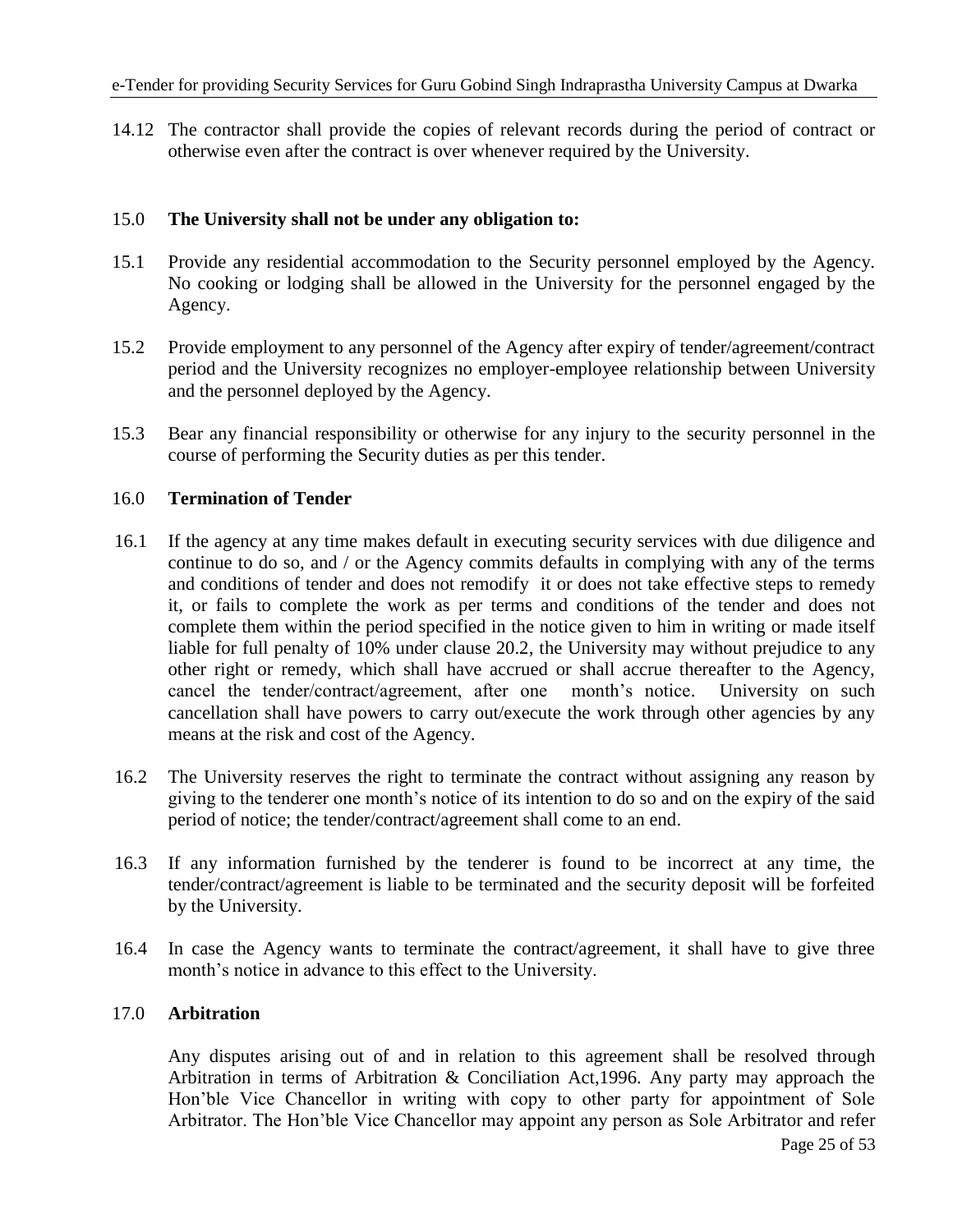the dispute(s) for Arbitration. It shall be NO OBJECTION that Arbitrator is employee of the University. The decision of the Sole Arbitrator, so appointed shall be final and binding upon the parties.

#### 18.0 **Other Condition of the Tender**

- 18.1 The tender form should be legibly filled in ink or typed.
- 18.2 Change in the name of the tenderer shall not be allowed under any circumstances.
- 18.3 Every paper of the tender should be signed by the authorized signatory of tenderer with seal of Agency/Firm/company. In case any person signing the tender/contract/agreement on behalf of Limited Company or Firm, he will produce letter of authority/resolution passed by the company/firm empowering him to sign the tender/agreement/contract on behalf of the company or firm.
- 18.4 No change in constitution/share holding of the successful tenderer will be done under any circumstances without the prior approval of the University in writing.
- 18.5 The University will deduct Income Tax at source as applicable from time to time.
- 18.6 The tender shall remain valid and open for acceptance for a period of 120 days from the last date of Submission of tender.
- 18.7 The Agency submitting the tender would be presumed to have considered and accepted all the terms and conditions of this tender. No enquiry, verbal or written, shall be entertained in respect of acceptance /rejection of the tender.
- 18.8 The Agency shall indemnify the University against all damages/charges and expenses for which the University is held liable or pays on account of the negligence of the Agency or its servants or any persons under its control, whether in respect of accident, injury to the person or damages to the property of any member of the public or any persons or in executing the work or otherwise and against all claims and demands thereof.
- 18.9 Any person who is in Government Service or an employee of the University should not be made a partner to the tender by the Agency directly or indirectly in any manner whatsoever.
- 18.10 The agency shall not transfer the tender to any other person in any manner. The Agency shall not be permitted to sub-contract the work to any other person/firm/agency.
- 18.11 Any other provisions as advised by the University shall be incorporated in the agreement to be executed by the Agency and the same shall be binding on the Agency.
- 18.12 That the successful tenderer shall take immediate steps to get a license under Contract Labour (R&A) Act, 1970 and Delhi Works Contract Act (Wherever applicable).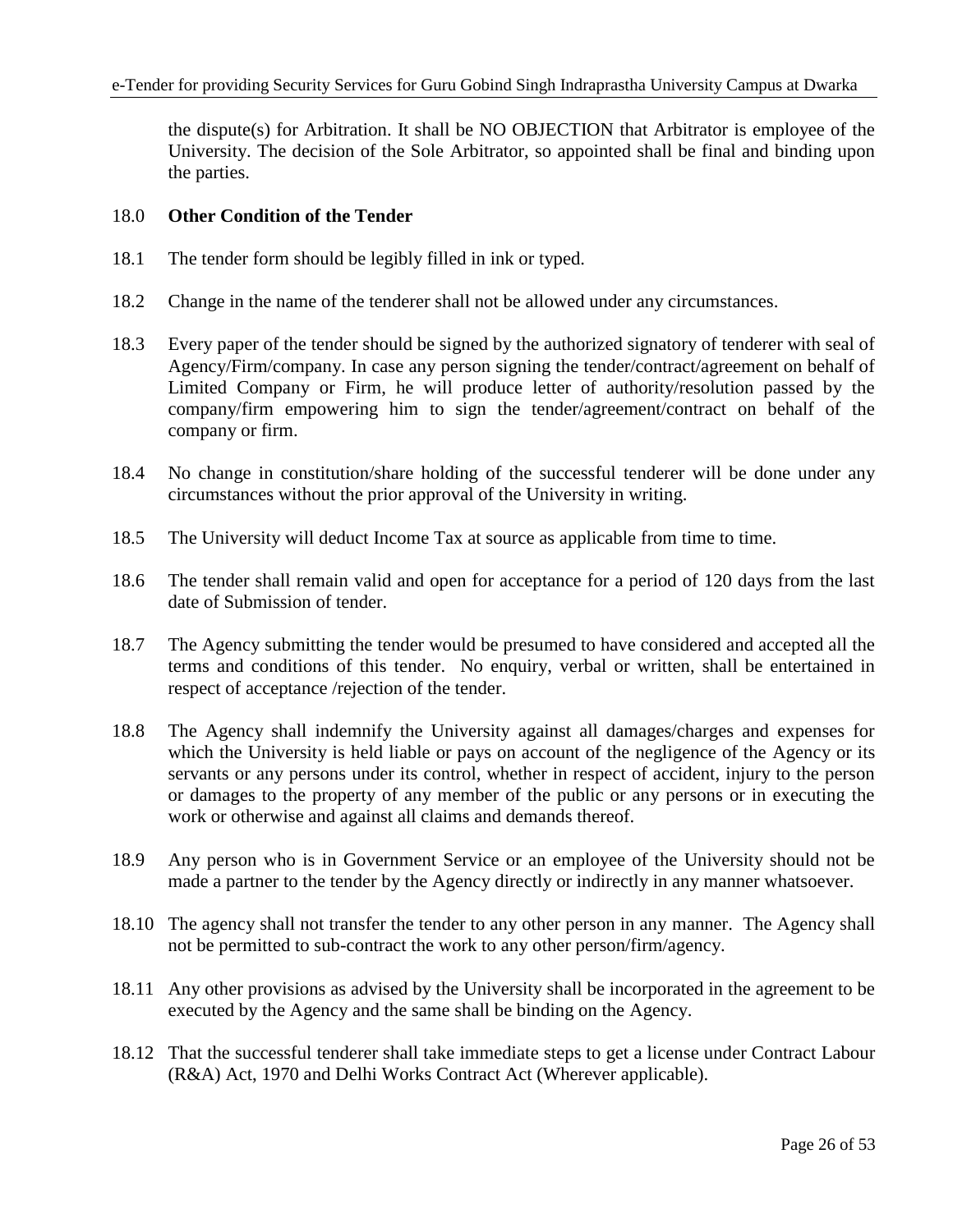- 18.13 The security agency shall provide a non-judicial stamp paper of Rs. 100/- for preparing a contract / agreement. The successful tenderer shall enter into a contract/ agreement with the University as per the terms and conditions of the tender within one month from the issue of letter of acceptance or whenever called upon to do so by the University, whichever is earlier. No payment shall be released without signing of agreement.
- 18.14 The University reserves the right to cancel the tender/contract/agreement or to withhold the payment in the event of non-commencement or unsatisfactory performance of the work. In such eventuality University further reserves the right to get the work done from some other agencies and also shall cancel the tender/agreement/contract at one calendar month's notice. Agency will be black listed by the University for a period of four years from participating in such type of tender of the University and its earnest money/security deposit shall also be forfeited.
- 18.15 University shall be at liberty to direct and to require the Agency to remove from the work, any person employed by the Agency, who in the opinion of University misconducts himself or is incompetent or negligent in the proper performance of his/her duties or is infirm and invalid/or indulges in unlawful activity or the like and such person shall not be again employed on the work of the University without written permission of the University.
- 18.16 All the terms and conditions contained in this tender document will be a part and parcel of the agreement/contract to be executed by the Agency with the University including correspondence leading to award of work.
- 18.17 Canvassing in connection with the tender is strictly prohibited. Tender must be unconditional.
- 18.18 Tender not conforming to the requirement as per the terms and conditions is liable to be rejected and no correspondence shall be entertained whatsoever.
- 18.19 All the intending tenderers are advised to keep a photocopy of the tender documents with them for their future references. All the intending tenderers are further advised to visit the University (to see and to satisfy and understand the scope of work to be executed as per this tender), before participating in the Tender and filling the financial bid, because no subsequent request of the tenderer for additional payment/claim on any account will be entertained by the University under any circumstances.
- 18.20 For any clarification regarding the scope of work and /or any terms and conditions of tender the intending tenderer in person can seek clarification from the office of Assistant Registrar (Security) on any working day during office hours, with prior appointment, before last date of submission of tender. No representation, what so ever, will be entertained after the tenders have been opened and all the decisions taken by the University will be binding on the tenderer.
- 18.21 The Security personnel deployed by the Agency shall not consume liquor or any other intoxicant while on duty otherwise suitable penalty will be imposed as per rules.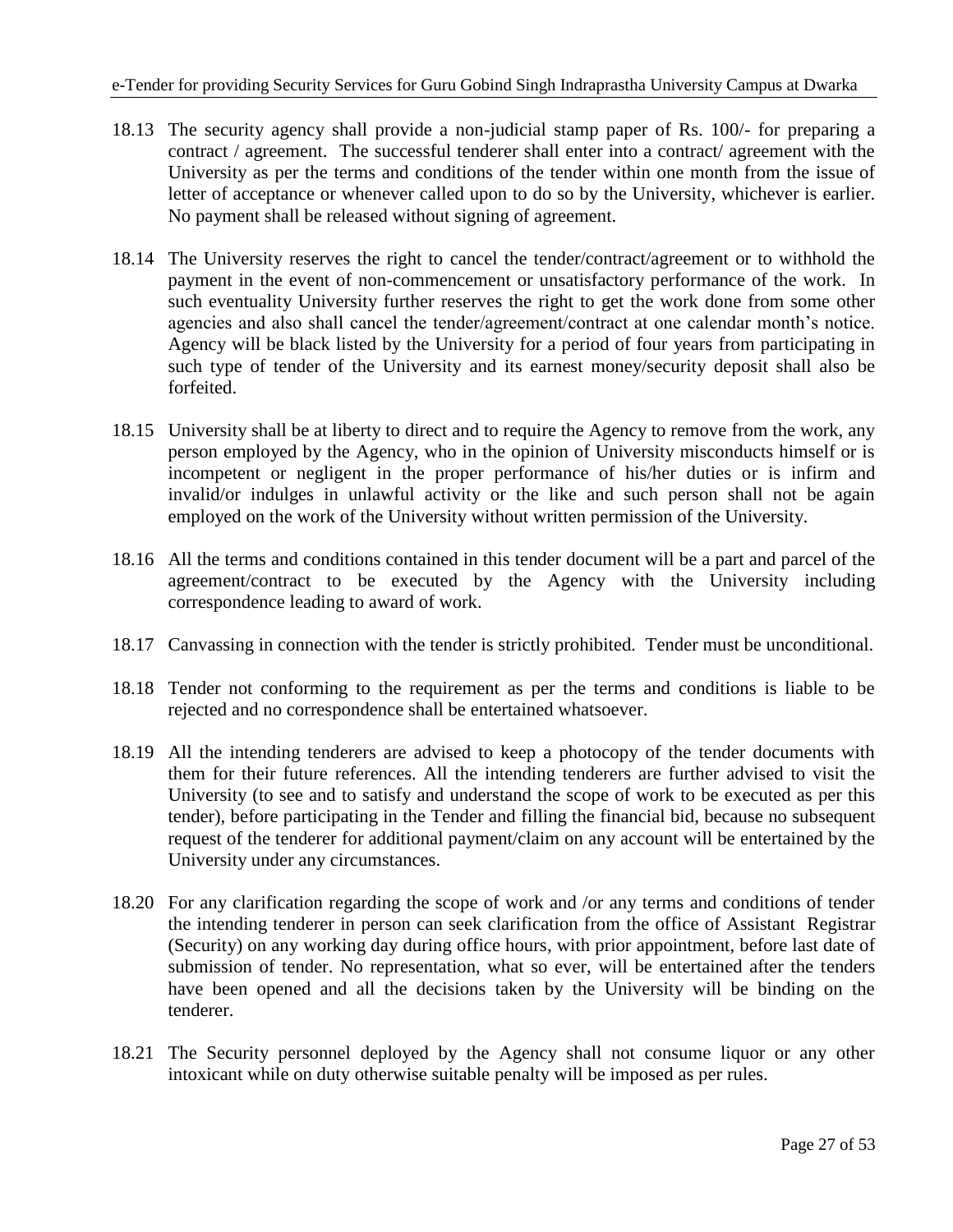- 18.22 The University shall have the right to ask for the removal of any person of the Agency, who is not found to be competent and orderly in the discharge of his duty. The University reserves the right to cancel the tender/contract/agreement or to withhold the payment in the event of non-commencement or unsatisfactory performance of the work. In such eventuality University further reserves the right to get the work done through other agencies. Watch and ward personnel shall be bound to observe all the instructions issued by the University concerning general discipline and behavior. In case any person employed by the agency is inefficient, quarrelsome, infirm and invalid or indulges in unlawful activity or the like, the agency shall replace such person with a suitable substitute at the request of the University.
- 18.23 All the documents pertaining to the Firm / Company submitted by the tenderer should bear the same name and address, as recorded in the Tender Form. In case of any variation, it should be specifically clarified, as to whether the changes have been duly notified to the respective Authority and proof of acceptance by the Authority must be attached with the respective document submitted by the tenderer.
- 18.24 Any act on the part of the tenderer to influence anybody in the University is liable for rejection of his tender.
- 18.25 The staff of the Contractor shall work under overall supervision and directions of Security Branch of Guru Gobind Singh Indraprastha University or as notified by University from time to time.
- 18.26 Each bidder shall submit only one tender either by himself. If a bidder or if any of the partners participate in more than one bid, the bids are liable to be rejected.

### 19.0 **Security Deposit**

- 19.1 The Earnest Money Deposit of the successful bidder shall be refunded on receipt of performance guarantee.
- 19.2 Bid securities of the unsuccessful bidders shall be returned to them after expiry of the final bid validity or before the  $30<sup>th</sup>$  day after the award of the contract, whichever is earlier.
- 19.3 The total Security deposit will be 10% of the total cost of work in the format attached for a total contract period of 01 year. The agency has to deposit the performance security within 15 days after acceptance of award letter in form of FDR pledged in favour of Registrar, Guru Gobind Singh Indraprastha University or irrevocable Bank Guarantee from any of the nationalized bank in the format attached **(as Annexure- K).**
- 19.4 No interest shall be paid by the University on Earnest Money or Security Deposit.
- 19.5 In case of non submission of Performance Security within specified time, the earnest money will be forfeited.
- 20.0 **Penalties (also see clause 3.18)**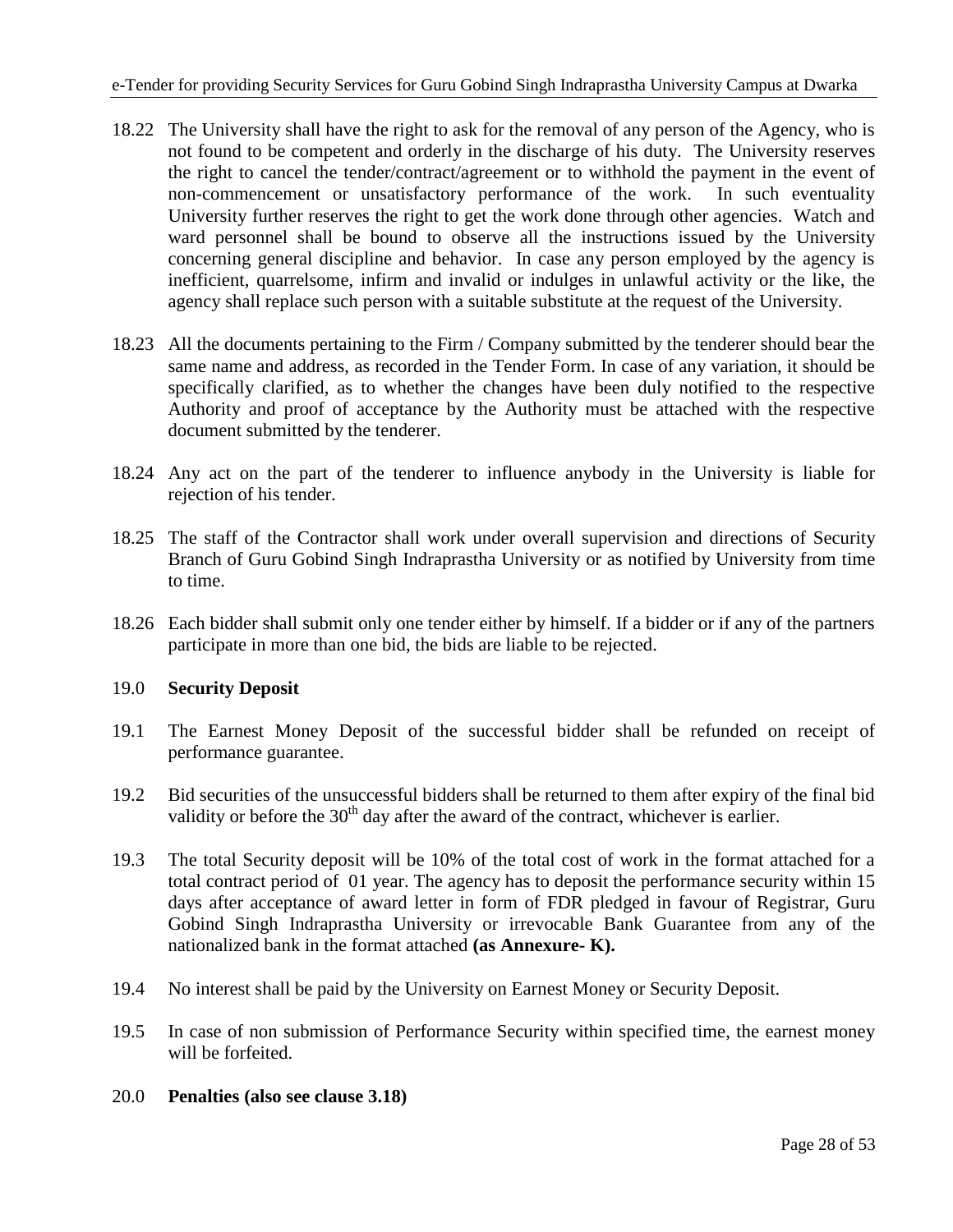- 20.1 In case any public complaint is received attributable to misconduct/misbehavior of contractor"s personnel, a penalty or Rs.2000/- for each such incident shall be levied and the same shall be deducted from contractor's bill. Further the concerned contrator's personnel shall be removed from the University system immediately.
- 20.2 In case the contractor fails to commence/execute the work after expiry of time period in clause 14.6 as stipulated in the agreement, a penalty of 2.5% of the contract value per week beyond seven days shall be imposed subject to maximum of 10%, which shall be made good by forfeiture of security deposit @ 10% of contract amount or any other sum, payable to the agency, available with the University.
- 20.3 For non wearing of uniform and/or identity card Rs.2000/- per default.
- 20.4 For causing nuisance/damage to public property i.e. University"s building at Dwarka 3 times of the market value of such property or Rs. 10000/-, whichever is higher, per default.
- 20.5 For removal of any item(s) for which the agency is not authorized or theft– 3 times of the market value of such property or Rs. 10000/-, whichever is higher, per default.
- 20.6 For violation of any of the condition of the contract, Rs.10000/- per default.
- 20.7 In case the Security Guard is found absent from the duty and if no alternative arrangement is made by the Agency, then a penalty of Rs 1000/- per guard per duty will be imposed.

| S.No | <b>Amount of Loss</b> | Mode of payment                                                       |
|------|-----------------------|-----------------------------------------------------------------------|
|      | Upto Rs One Lakh      | To be recovered directly from the Service<br>Agency                   |
|      | Lakhs                 | Above One Lakh & Upto $10 \mid$ To be recovered from the Monthly Bill |
| 3.   | Beyond Rs 10 Lakhs    | invoking<br>Bank<br>be recovered by<br>To<br>Guarantee/FDR            |

20.8 The mode of recovery will be as under: -

# 21. **Force Majeure**

If at any time during the currency of the contract, either party is subject to force majeure, which can be termed as civil disturbance, riots, strikes, tempest, acts of God etc. Which may prevent either party to discharge his obligations, the affected party shall promptly notify the other party about the happening of such an event. Neither party shall by reason of such event be entitled to terminate the contract in respect of such performance of their obligations. The obligations under the contract shall be resumed as soon as practicable after the event has come to an end or ceased to exist. The performance of any obligations under the contract shall be resumed as soon as practicable after the event has come to an end or ceased to exist. If the performance of any obligation under the contract is prevented or delayed by reason of the event beyond a period mutually agreed to if any or seven days, whichever is more, either party may as its option terminate the contract.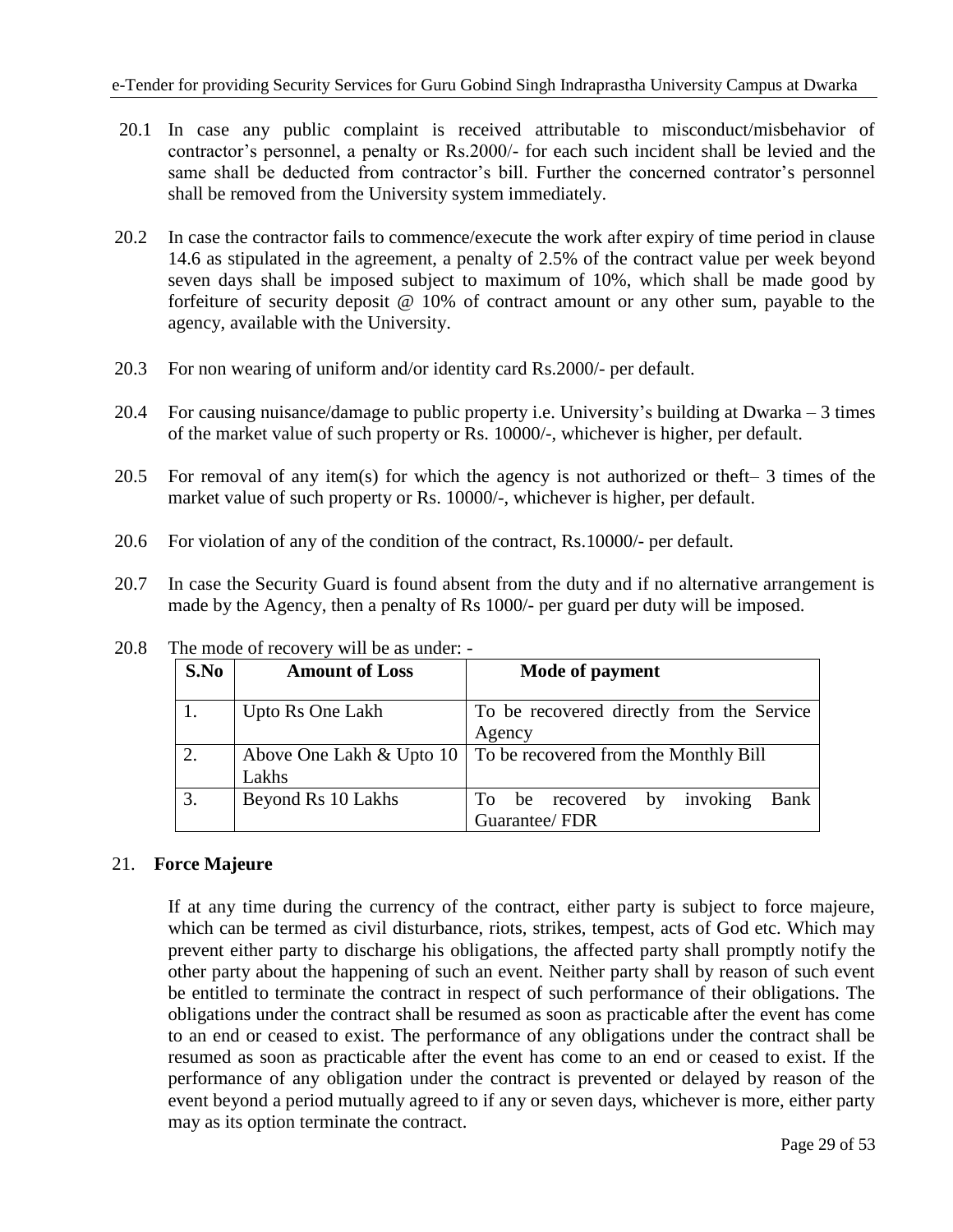# **INTEGRITY PACT**

To,

\_\_\_\_\_\_\_\_\_\_\_\_\_\_\_ \_\_\_\_\_\_\_\_\_\_\_\_\_\_\_\_ \_\_\_\_\_\_\_\_\_\_\_\_\_\_\_\_

Sub: NIT No. \_\_\_\_\_\_\_\_\_\_\_\_\_\_\_\_ for the work of providing security services round the clock in the University Campus at Dwarka.

Dear Sir,

It is here by declared that Guru Gobind Singh Indraprastha University is committed to follow the principle of transparency, equity and competitiveness in public procurement.

The subject Notice Inviting Tender (NIT) is an invitation to offer made on the condition that the Bidder will sign the integrity Agreement, which is an integral part of tender/bid documents, failing which the tenderer/bidder will stand disqualified from the tendering process and the bid of the bidder would be summarily rejected.

This declaration shall form part and parcel of the Integrity Agreement and signing of the same shall be deemed as acceptance and signing of the Integrity Agreement on behalf of the Guru Gobind Singh Indraprastha University.

Yours faithfully

Registrar (Guru Gobind Singh Indraprastha University)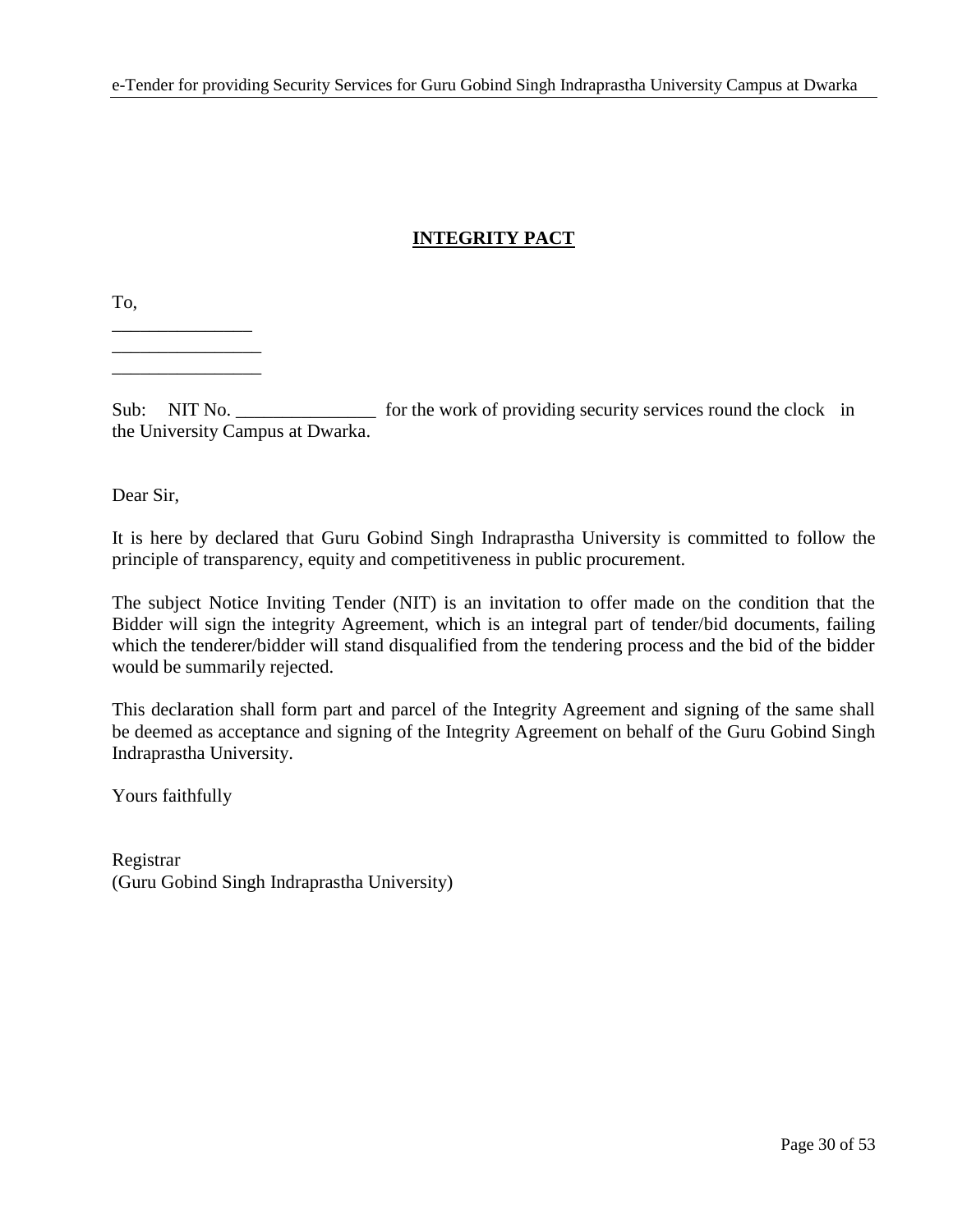# **INTEGRITY PACT**

To,

The Registrar, Guru Gobind Singh Indraprastha University Sector- 16C, Dwarka New Delhi- 110078

Sub: Submission of Tender for the work of providing security services round the clock in the University Campus at Dwarka.

Dear Sir,

I/We acknowledge that Guru Gobind Singh Indraprastha University is committed to follow the principles thereof as enumerated in the Integrity Agreement enclosed with the tender/bid document.

I/We agree that the Notice Inviting Tender (NIT) is an invitation to offer made on the condition that I/We will sign the enclosed Integrity Agreement, which is an integral part of tender documents, failing which I/We will stand disqualified from the tendering process. I/We acknowledge that THE MAKING OF THE BID SHALL BE REGARDED AS AN UNCONDITIONAL AND ABSOLUTE ACCEPTANCE of this condition of the NIT.

I/We confirm acceptance and compliance with the Integrity Agreement in letter and spirit and further agree that execution of the said Integrity Agreement shall be separate and distinct from the main contract, which will come into existence when tender/bid is finally accepted by Guru Gobind Singh Indraprastha University. I/We acknowledge and accept the duration of the Integrity Agreement, which shall be in the line with Article 1 of the enclosed Integrity Agreement.

I/We acknowledge that in the event of my/our failure to sign and accept the Integrity Agreement, while submitting the tender/bid, Guru Gobind Singh Indraprastha University shall have unqualified, absolute and unfettered right to disqualify the tenderer/bidder and reject the tender/bid is accordance with terms and conditions of the tender/bid.

Yours Faithfully

(Duly authorized signatory of the Bidder) **INTEGRITY PACT**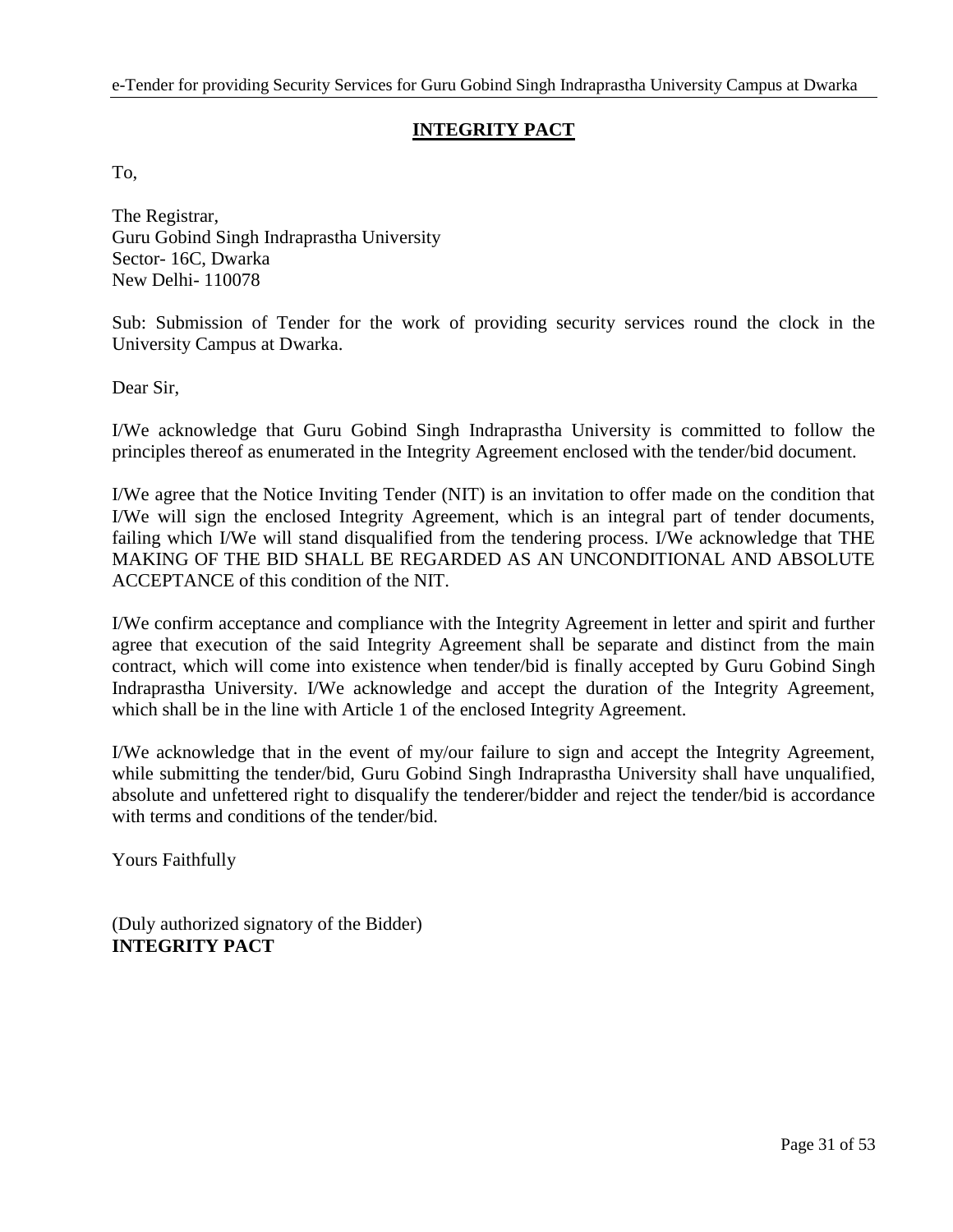# **INTEGRITY AGREEMENT**

THIS Integrity Agreement is made at  $\qquad \qquad$  on this  $\qquad \qquad$  day of  $\qquad \qquad$  20

### **BETWEEN**

Guru Gobind Singh Indraprastha University represented through Registrar, (Hereinafter referred as the **"Principal/Owner"**, which expression shall unless repugnant to the meaning or context hereof include its successors and permitted assigns)

#### **AND**

\_\_\_\_\_\_\_\_\_\_\_\_\_\_\_\_\_\_\_\_\_\_\_\_\_\_\_\_\_\_\_\_\_\_\_\_\_\_\_\_\_\_\_\_\_\_\_\_\_\_\_\_\_\_\_\_\_\_\_\_\_\_\_\_\_\_\_\_\_\_\_\_\_\_\_\_\_\_

through\_\_\_\_\_\_\_\_\_\_\_\_\_\_\_\_\_\_\_\_\_\_\_\_\_\_\_\_ (Hereinafter referred as the "Bidder/Contractor" and which expression shall unless repugnant to the meaning or context hereof include its successors and permitted assigns)

#### **Preamble**

WHEREAS the Principal/Owner has floated the Tender (NIT No. ) (hereinafter referred to as "Tender/Bid") and intends to award, under laid down organizational procedure, contract for Providing Security services round the clock in the Guru Gobind Singh Indraprastha University Campus at Dwarka hereinafter referred to as the "Contract".

And WHEREAS the Principal/Owner values full compliance with all relevant laws of the land, rules, regulations, economic use of resources and of fairness/transparency in its relation with its Bidder(s) and Contractor(s).

AND WHEREAS to meet the purpose aforesaid both the parties have agreed to enter into this Integrity Agreement(hereinafter referred to as **"Integrity Pact"** or **"Pact"**), the terms and conditions of which shall also be read as integral part and parcel of the Tender/Bid documents and Contract between the parties.

NOW, THEREFORE, in consideration of mutual covenants in this pact, the parties hereby agree as follows and this pact witnesses as under:

### **Article 1: Commitment of the Principal/Owner**

- 1) The Principal/Owner commits itself to take all measures necessary to prevent corruption and to observe the following principles:
	- a) No employee of the Principal/Owner, personally or through any of his/her family members, will in connection with the Tender, or the execution of the Contract,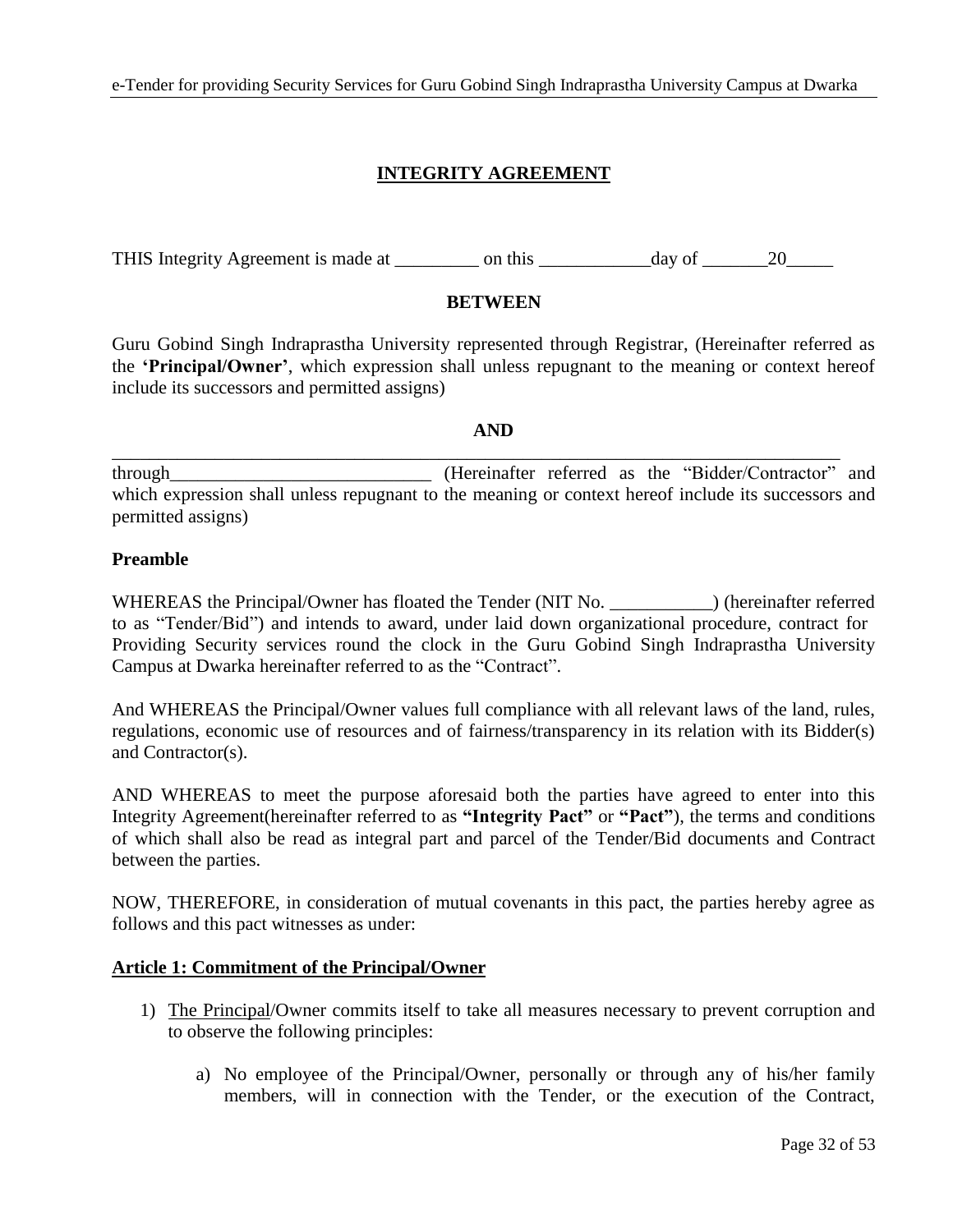demand, take a promise for or accept, for self or third person, any material or immaterial benefit which the person is not legally entitled to.

- b) The Principal/Owner will, during the Tender process, treat all Bidder(s) with equity and reason. The Principal/Owner will, in particular, before and during the Tender process, provide to all Bidder(s) the same information and will not provide to any Bidder(s) confidential/additional information through which the Bidder(s) could obtain an advantage in relation to the Tender process or the Contract execution.
- c) The Principal/Owner shall Endeavour to exclude from the Tender process any person, whose conduct in the past has been of biased nature.
- 2) If the Principal/Owner obtains information on the conduct of any of its employees which is a criminal offence under the Indian Penal code (IPC)/Prevention of Corruption Act, 1988 (PC Act) or is in violation of the principles herein mentioned or if there be a substantive suspicion in this regard, the Principal/Owner will inform the Chief Vigilance Officer and in addition can also initiate disciplinary actions as per its internal laid down policies and procedures.

### **Article 2: Commitment of the Bidder(s)/Contractor(s)**

- 1) It is required that each Bidder/Contractor (including their respective officers, employees and agents) adhere to the highest ethical standards, and report to the Government/University all suspected acts of **fraud or corruption or Coercion or Collusion** of which it has knowledge or becomes aware, during the tendering process and throughout the negotiation or award of a contract.
- 2) The bidder(s)/Contractor(s) commits himself to take all measures necessary to prevent corruption. He commits himself to observe the following principles during his participation in the Tender process and during the Contract execution:
	- a) The bidder(s)/Contractor(s) will not, directly or through any other person or firm, offer, promise or give to any of the Principal/Owner"s employees involved in the Tender process or execution of the Contract or to any third person any material or other benefit which he/she is not legally entitled to, in order to obtain in exchange any advantage of any kind whatsoever during the Tender process or during the execution of the Contract.
	- b) The Bidder(s)/Contractor(s) will not enter with other Bidder(s) into any undisclosed agreement or understanding, whether formal or informal. This applies in particular to prices, specifications, certifications, subsidiary contracts, submission or nonsubmission of bids or any other actions to restrict competitiveness or to cartelize in the bidding process.
	- c) The Bidder(s)/Contractor(s) will not commit any offence under the relevant IPC/PC Act. Further the Bidder(s)/Contractor(s) will not use improperly ( for the purpose of competition or personal gain), or pass on to others, any information or documents provided by the Principal/Owner as part of the business relationship, regarding plans,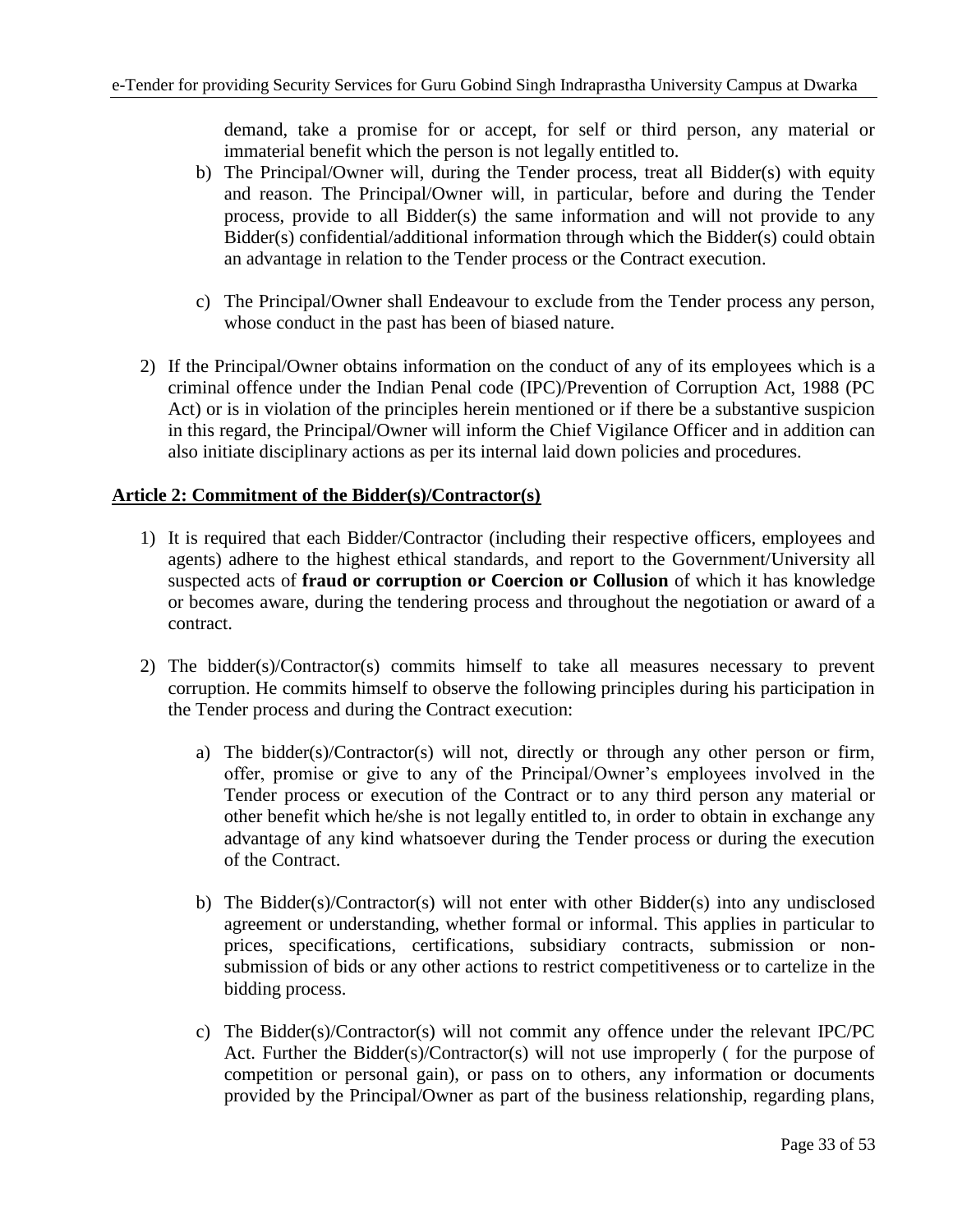technical proposals and business details, including information contained or transmitted electronically.

- d) The Bidder(s)/Contractor(s) of foreign origin shall disclose the names and addresses of agents/representatives in India, if any. Similarly Bidder(s)/Contractor(s) of Indian Nationality shall disclose names and addresses of foreign agents/representatives, if any. Either the Indian agent on behalf of the foreign principal or the foreign principal directly could bid in a tender but not both. Further, in cases where an agent participates in a tender on behalf of one manufacturer, he shall not be allowed to quote on behalf of another manufacturer along with the first manufacturer in a subsequent/parallel tender for the same item.
- e) The Bidder(s)/Contractor(s) will, when presenting his bid, disclose any and all payments he has made or is committed to or intends to make to agents, brokers or any other intermediaries in connection with the award of the Contract.
- 3) The Bidder(s)/Contractor(s) will not instigate third persons to commit offences outlined above or be an accessory to such offences.
- 4) The Bidder(s)/Contractor(s) will not, directly or through any other person or firm indulge in fraudulent practice **means a willful misrepresentation or omission of facts or submission of fake/forged documents in order to induce public official to act in reliance thereof, with the purpose of obtaining unjust advantage by or causing damage to justified interest of other and/or to influence the procurement process to the detriment of the Government interests.**
- 5) The Bidder(s)/Contractor(s) will not, directly or through any other person or firm use Coercive Practices (means the act of obtaining something, compelling an action or influencing a decision through intimidation, threat or the use of force directly or indirectly, where potential or actual injury may befall upon a person, his/her reputation or property to influence their participation in the tendering process).

### **Article 3: Consequences of Breach**

Without prejudice to any rights that may be available to the Principal/Owner under law or the Contract or its established policies and laid down procedures, the Principal/Owner shall have the following rights in case of breach or this Integrity Pact by the Bidder(s)/Contractor(s) and the Bidder/Contractor accepts and undertakes to respect and uphold the Principal/Owner's absolute right:

1) If the Bidder(s)/Contractor(s), either before award or during execution of Contract has committed a transgression through a violation of Article 2 above or in any other form, such as to put his reliability or credibility in question, the Principal/Owner after giving 14 days notice to the contractor shall have powers to disqualify the Bidder(s)/Contractor(s) from the Tender process or terminate/determine the Contract, if already executed or exclude the Bidder/Contractor from future contract award processes. The imposition and duration of the exclusion will be determined by the severity of transgression and determined by the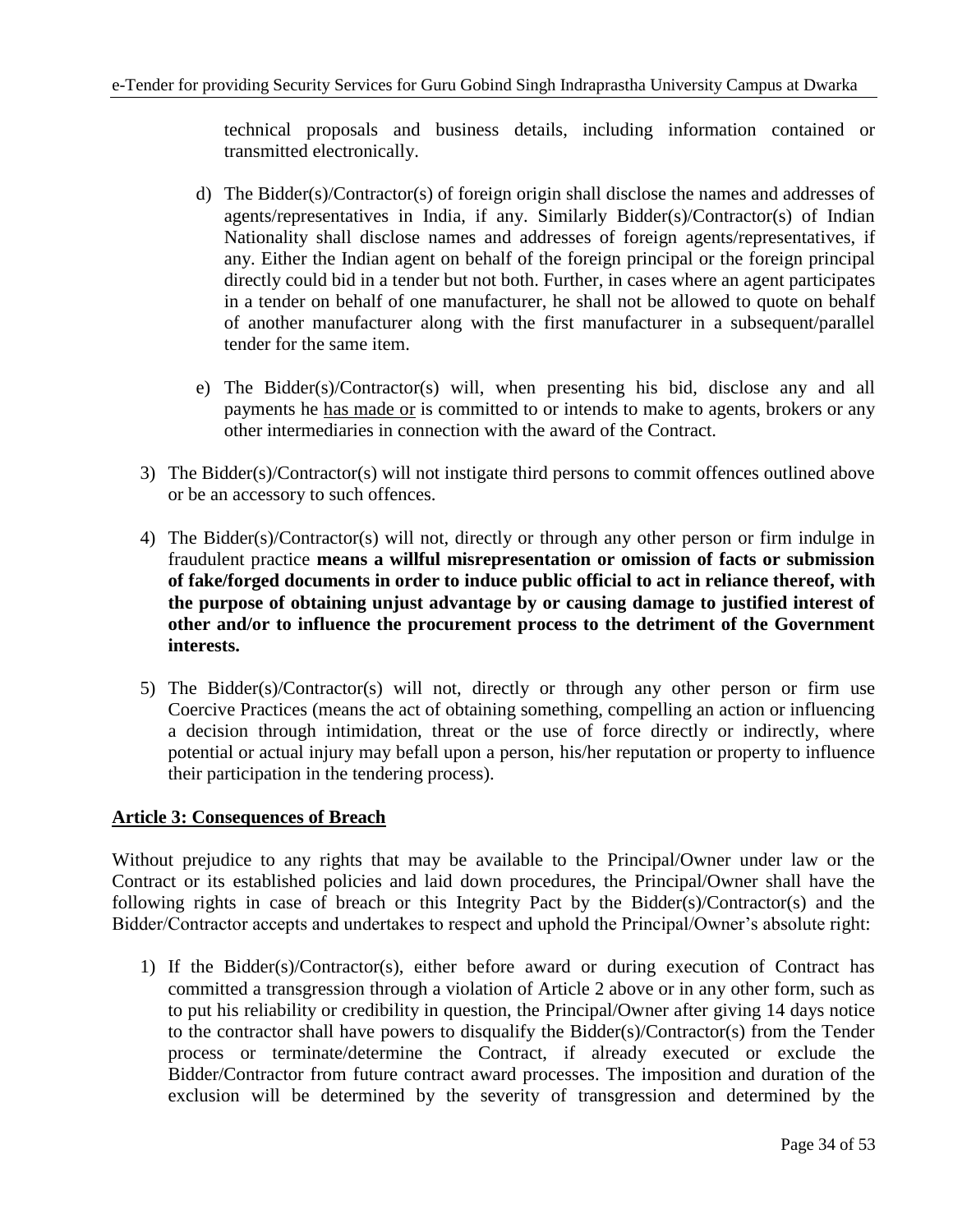Principal/Owner. Such exclusion may be forever or for a limited period as decided by the Principal/Owner.

- 2) **Forfeiture of EMD/Performance Bank Guarantee/Security Deposit:** If the Principal/Owner has disqualified the Bidder(s) from the Tender process prior to the award of the Contract or terminated/determined the Contract or has accrued the right to terminate/determine the Contract according to Article 3(1) the principal/owner apart from exercising any legal right that may have accrued to the Principal/Owner, may in its considered opinion forfeit the entire amount of Earnest Money Deposit, Performance Bank Guarantee and Security Deposit of the Bidder/Contractor.
- 3) **Criminal Liability:** If the Principal/Owner obtains knowledge of conduct of a Bidder or Contractor, or of an employee or a representative or an associate of a Bidder or Contractor which constitutes corruption within the meaning of IPC Act, or if the Principal/Owner has substantive suspicion in this regard, the Principal/Owner will inform the same to law enforcing agencies for further investigation.

### **Article 4: Previous Transgression**

- 1) The bidder declares that no previous transgressions occurred in the last 5 year with any other Company in any country confirming to the anticorruption approach or with Central Government or State Government or any other Central/State Public Sector Enterprises in India that could justify his exclusion from the Tender process.
- 2) If the Bidder makes incorrect statement on this subject, he can be disqualified from the Tender process or action can be taken for banning of business dealings/holiday listing of the Bidder/Contractor as deemed fit by the Principal/Owner.
- 3) If the Bidder/Contractor can prove that he has resorted/recouped the damage caused by him and has installed a suitable corruption prevention system, the Principal/Owner may, at its own discretion, revoke the exclusion prematurely.

### **Article 5: Equal Treatment of all Bidders/Contractors/Subcontractors**

- 1) The Bidder(s)/Contractor(s) undertake(s) to demand from all subcontractors a commitment in conformity with this Integrity Pact. The Bidder/Contractor shall be responsible for any violation (s) of the principles laid down in this agreement/Pact by any of its Subcontractor/Sub-vendors.
- 2) The Principal/Owner will enter into Pacts on identical terms as this one with all Bidders and Contractors.
- 3) The Principal/Owner will disqualify Bidders, who do not submit, the duly signed Pact between the Principal/Owner and the bidder, along with the Tender or violate its provisions at any stage of the Tender process, from the Tender process.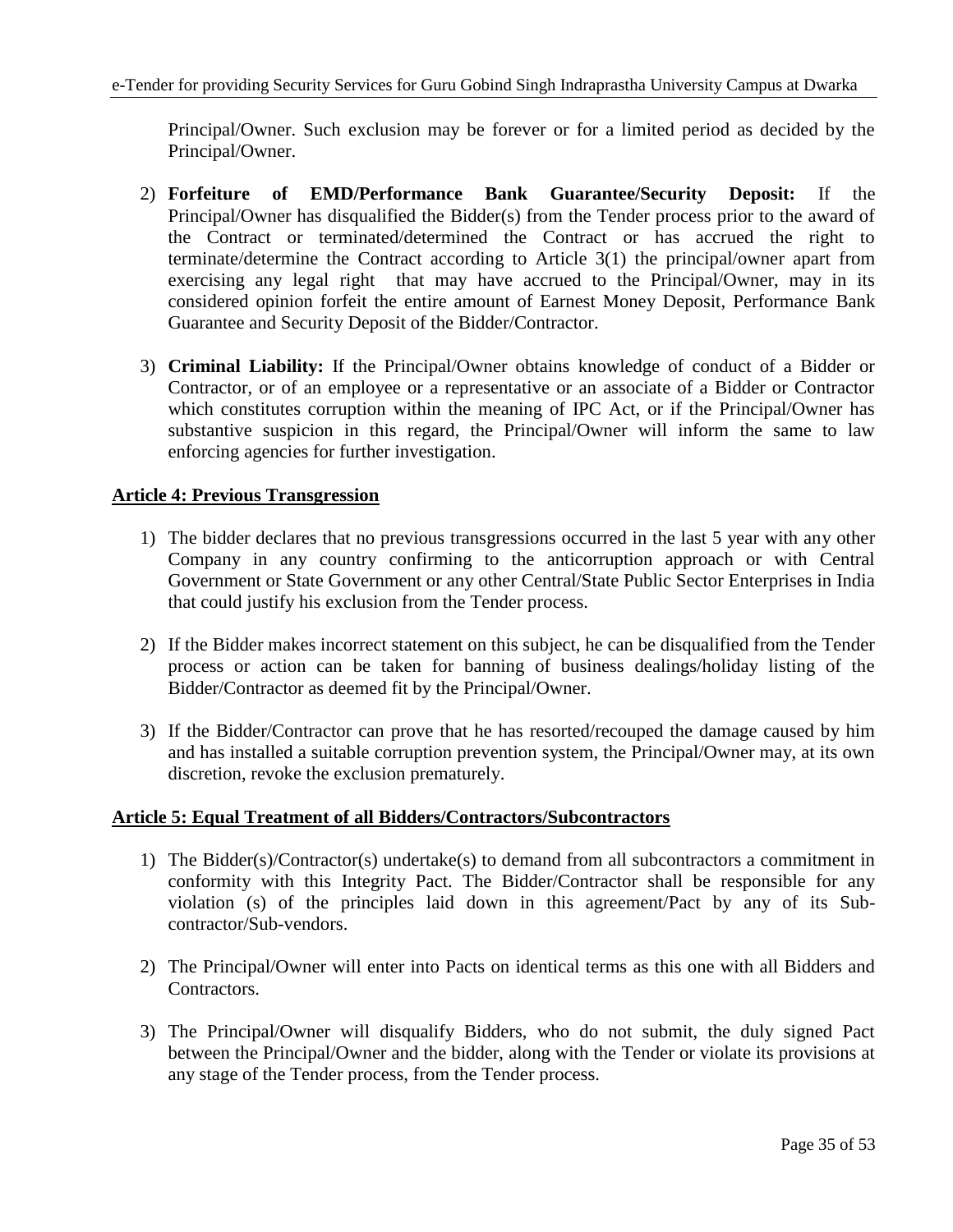### **Article 6: Duration of the Pact**

This Pact begins when both the parties have legally signed it. It expires for the Contractor/Vendor 12 months after the completion of work under the contract or till the continuation of defect liability period, whichever is more and for all other bidders, till the Contract has been awarded.

If any claim is made/lodged during the time, the same shall be binding and continue to be valid despite the lapse of this Pacts as specified above, unless it is discharged/determined by the Competent Authority, Guru Gobind Singh Indraprastha University.

#### **Article 7: Other Provisions**

- 1) This pact is subject to Indian Law, place of performance and jurisdiction is the **Head quarters of the Division** of the Principal/Owner, who has floated the Tender.
- 2) Changes and supplements need to be made in writing. Side agreements have not been made.
- 3) If the Contractor is a partnership or a consortium, this Pact must be signed by all the partners or by one or more partner holding power of attorney signed by all partners and consortium members. In case of a Company, the Pact must be signed by a representative duly authorized by board resolution.
- 4) Should one or several provisions of this pact turn out to be invalid; the remainder of this Pact remains valid. In this case, the parties will strive to come to an agreement to their original intensions.
- **5)** It is agreed term and condition that any dispute or difference arising between the parties with regard to the terms of this Integrity Agreement/Pact or any action taken by the Owner/Principal in accordance with this **Integrity agreement /pact interpretation thereof shall not be subject to arbitration.**

#### **Article 8: Legal and Prior Rights**

All rights and remedies of the parties hereto shall be in addition to all the other legal rights and remedies belonging to such parties under the Contract and/or law and the same shall be deemed to be cumulative and not alternative to such legal rights and remedies aforesaid. For the sake of brevity, both the Parties agree that this Integrity Pact will have precedence over the Tender/Contract documents with regard any of the provisions covered under this Integrity Pact.

IN WITNESS WHERE OF the parties have signed and executed this Integrity Pact at the place and date first above mentioned in the presence of following witnesses:

(For and on behalf of Principal/Owner)

\_\_\_\_\_\_\_\_\_\_\_\_\_\_\_\_\_\_\_\_\_\_\_\_\_\_\_\_\_\_\_\_\_\_\_

\_\_\_\_\_\_\_\_\_\_\_\_\_\_\_\_\_\_\_\_\_\_\_\_\_\_\_\_\_\_\_\_\_ (For and on behalf of Bidder/Contractor)

WITNESSES:

1. 2. Place: Dated: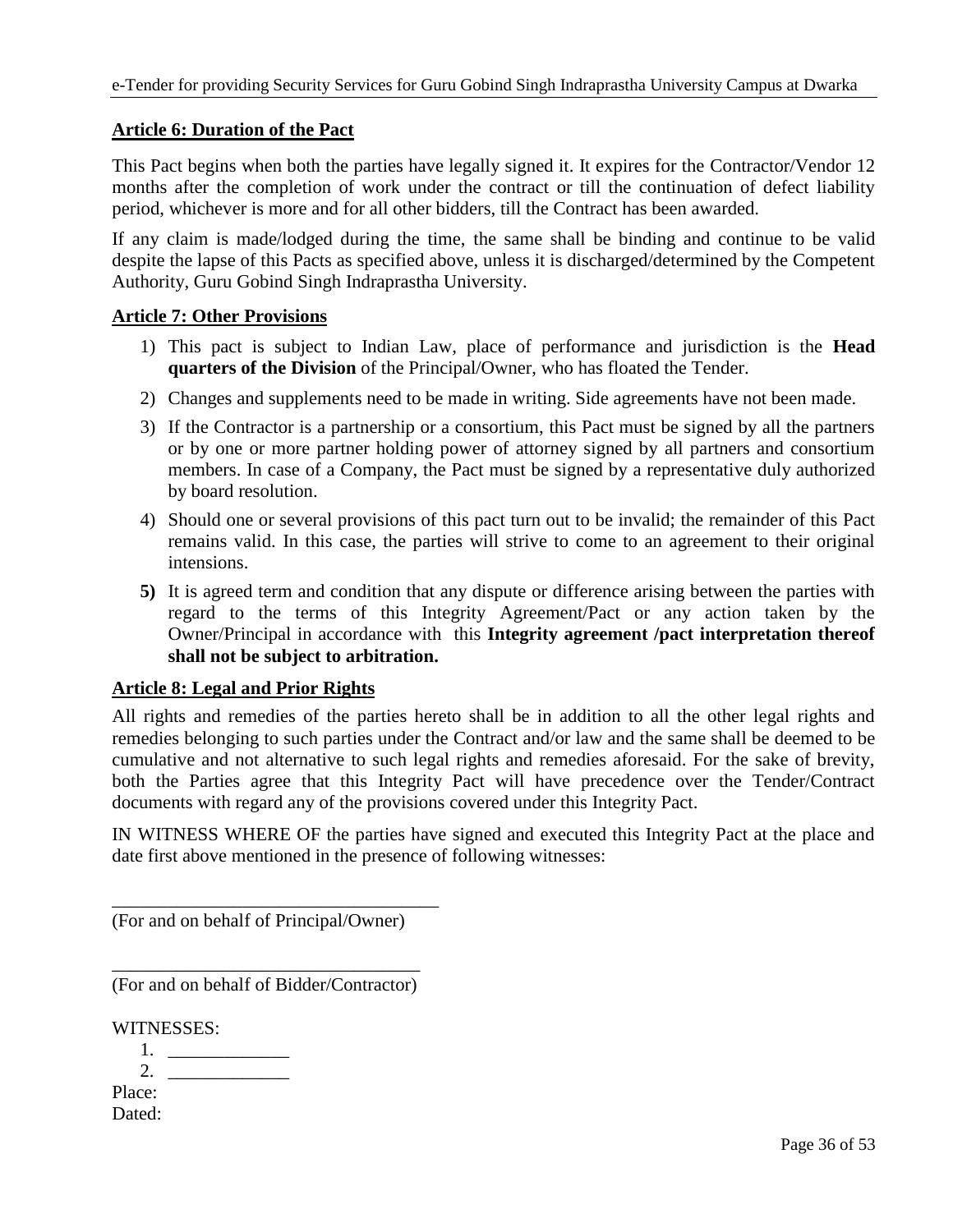### **Annexure - A**

To,

GURU GOBIND SINGH INDRAPRASTHA UNIVERSITY, SECTOR 16-C, DWARKA, NEW DELHI – 110 078

Affix duly attested P.P. size photograph of the tenderer/ authorized signatory

# **Tender form for providing Security Services at Guru Gobind Singh Indraprastha University Campus at Dwarka**

| Sl.                      | <b>Particulars of Service Provider</b>             | <b>Details</b> |
|--------------------------|----------------------------------------------------|----------------|
| No.                      |                                                    |                |
| $\mathbf{1}$             | Name of the tenderer (in block letters)            |                |
| $\overline{2}$           | Status of the Agency whether public Ltd./          |                |
|                          | Pvt Ltd./Partnership Firm/Proprietorship Firm      |                |
|                          |                                                    |                |
| 3                        | Registration Number and Year of Establishment of   |                |
|                          | Firm / Company, as per PSARA, 2005                 |                |
| $\overline{4}$           | Valid License detail under Delhi Private Security  |                |
|                          | Agencies (Regulation) Rules, 2009                  |                |
| 5                        | Name and Designation of the authorized signatory   |                |
|                          | of the tenderer                                    |                |
| 6                        | Name of Father/Husband of the authorized           |                |
|                          | signatory of the tenderer                          |                |
| $\overline{7}$           | Full Residential address of the authorized         |                |
|                          | Signatory                                          |                |
|                          |                                                    |                |
| 8                        | Tenderer's Registered office address               |                |
|                          |                                                    |                |
|                          |                                                    |                |
| 9                        | Tenderers address for correspondence:              |                |
|                          |                                                    |                |
|                          |                                                    |                |
| 10                       | Details of Earnest money / valid certificate under |                |
|                          | MSME Act for the purpose of claiming EMD           |                |
|                          | exemption                                          |                |
| 11                       | <b>Bank Guarantee/ FDR</b>                         |                |
|                          |                                                    |                |
| $\mathbf{i}$             | Dated                                              |                |
|                          |                                                    |                |
| $\overline{\textbf{ii}}$ | <b>Bank</b>                                        |                |
|                          |                                                    |                |
| $\overline{iii}$         | Amount (Rs. In words)                              |                |
|                          |                                                    |                |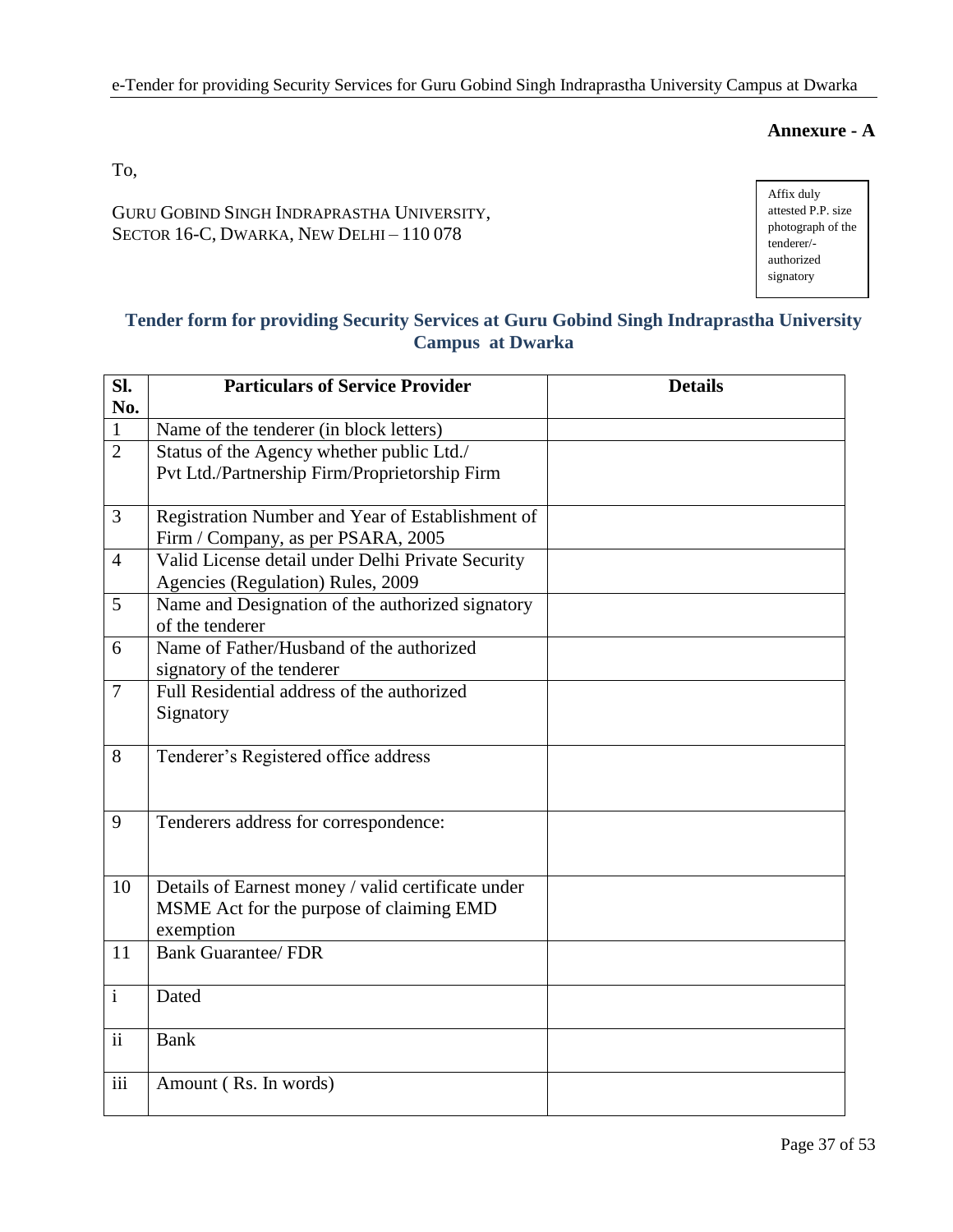| 1 <sub>1</sub> | Guarantee/FDR<br>Due Date of Bank 0 |  |
|----------------|-------------------------------------|--|
|                |                                     |  |

I/We the undersigned being the tenderer as mentioned above, hereby apply to the University for **providing Security Services at Guru Gobind Singh Indraprastha University Campus at Dwarka**  as described above in accordance with the terms and conditions of the tender. I/We have read and understood the terms and conditions of the tender and hereby unequivocally accept the same.

The terms and conditions of the tender and the Notice Inviting Tender are also signed and being submitted with the tender Form

> (Signature of the Authorized Signatory) with Name and Seal)

Place:…………….

Date:………………

- Any correction in the application form should be fully signed by the authorized signatory of the tenderer.
- All pages of the tender application form should be fully signed by the authorized signatory of the tenderer.
- Strikeout item whichever is not applicable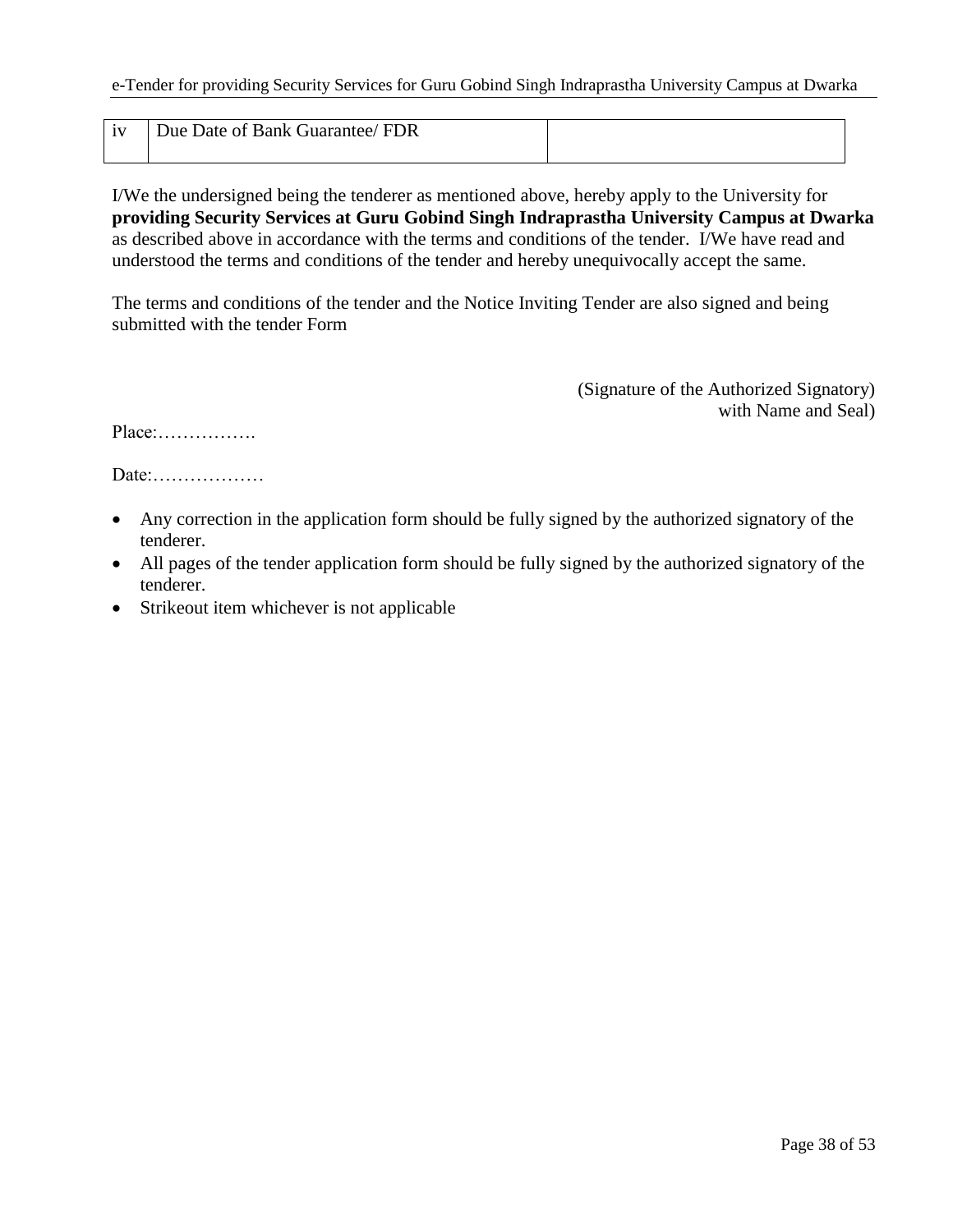#### **Annexure – B**

### **LETTER OF TRANSMITTAL**

From:

\_\_\_\_\_\_\_\_\_\_\_\_\_\_\_\_ \_\_\_\_\_\_\_\_\_\_\_\_\_\_\_\_

To

**The Registrar** Guru Gobind Singh Indraprastha University Sector 16-C, Dwarka New Delhi - 110078

### **Sub: Submission of Tender for Providing Security Services for Guru Gobind Singh Indraprastha University Campus at Dwarka.**

Having examined the details given in Tender document for the above work, I/we hereby submit the relevant information.

- 1. I/We hereby certify that all the statement made and information supplied in the enclosed Annexures / Forms accompanying statement are true and correct.
- 2. I/we have furnished all information and details necessary for eligibility and have no further pertinent information to supply.
- 3. **I/We submit the requisite Affidavit / certificate and authorize the Registrar, Guru Gobind Singh Indraprastha University to approach Bank issuing the solvency certificate to confirm the correctness thereof. I/we also authorize the Guru Gobind Singh Indraprastha University to approach individuals, employers, firms and corporation to verify our competence and general reputation.**

Signature(s) of Bidder(s) with seal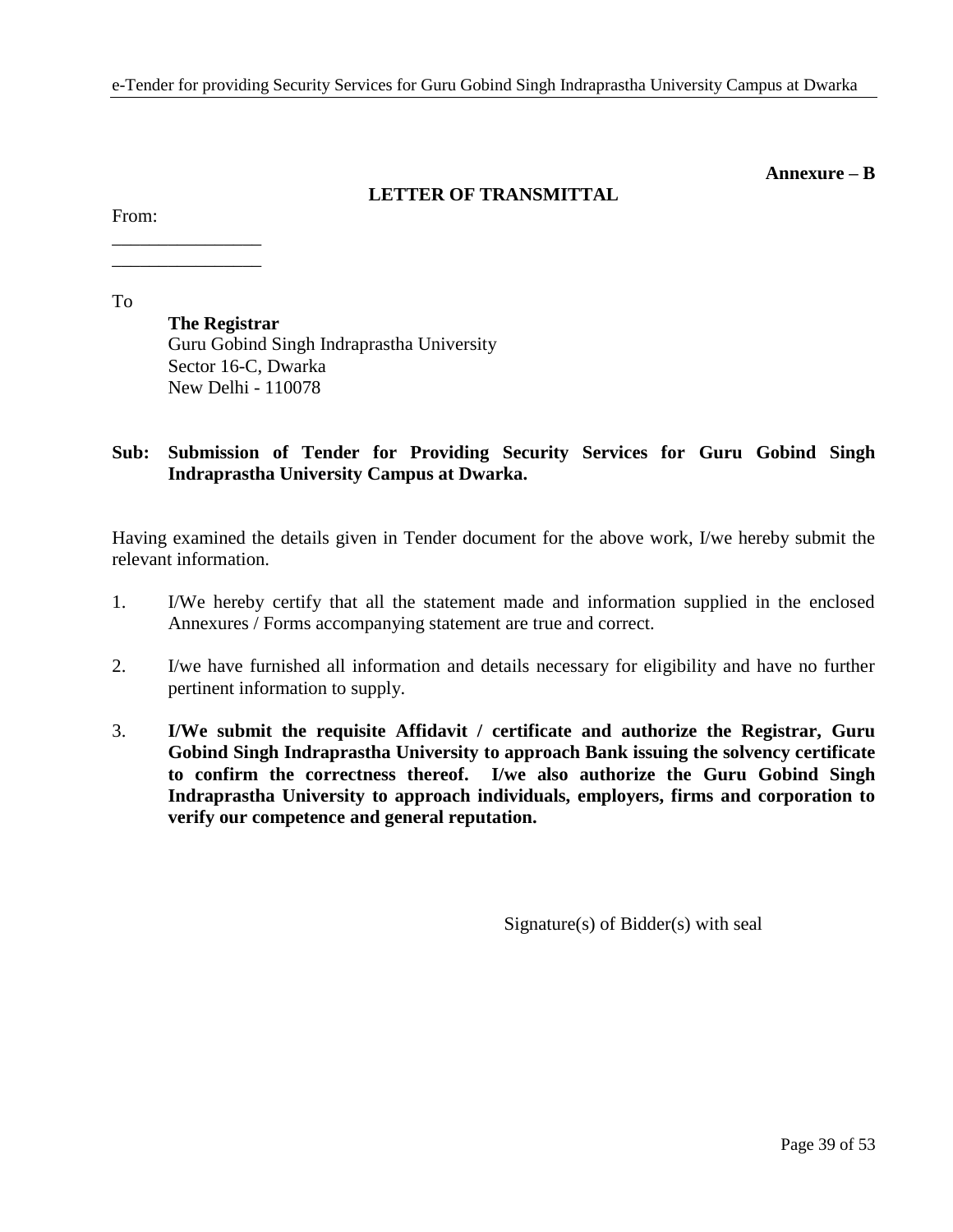### **Annexure -C**

(This should be mentioned on the letter head of the agency)

| <b>Nam</b><br>e of<br>Wor<br>$\bf k$ | period of<br><b>Contract</b> | <b>Starti</b><br>ng<br><b>Date</b> | Comp<br>letion<br><b>Date</b> | <b>Name</b><br>of<br><b>Client</b><br>and<br><b>Addre</b><br><b>SS</b> | <b>Contact</b><br>person with<br>designation<br>and telephone<br>number<br>(Performance<br>certificate<br>issuing<br>authority) | Financia<br>compone<br>nt<br>(Value of<br>work) |       | <b>No of Security</b><br>personnel<br>deployed<br>category wise<br>per shift |
|--------------------------------------|------------------------------|------------------------------------|-------------------------------|------------------------------------------------------------------------|---------------------------------------------------------------------------------------------------------------------------------|-------------------------------------------------|-------|------------------------------------------------------------------------------|
|                                      |                              |                                    |                               |                                                                        |                                                                                                                                 |                                                 | Per   | Per                                                                          |
|                                      |                              |                                    |                               |                                                                        |                                                                                                                                 |                                                 | Shift | Day                                                                          |
|                                      |                              |                                    |                               |                                                                        |                                                                                                                                 |                                                 |       |                                                                              |
|                                      |                              |                                    |                               |                                                                        |                                                                                                                                 |                                                 |       |                                                                              |
|                                      |                              |                                    |                               |                                                                        |                                                                                                                                 |                                                 |       |                                                                              |
|                                      |                              |                                    |                               |                                                                        |                                                                                                                                 |                                                 |       |                                                                              |
|                                      |                              |                                    |                               |                                                                        |                                                                                                                                 |                                                 |       |                                                                              |

## **Details of Similar Works**

## **Details of Similar Works in Education Institutions / Universities**

| S.No | Name of<br>University/  | <b>Contact</b><br><b>Person</b> | <b>Value of</b><br>the | <b>Completed</b><br><b>Value</b> | Date of<br>Completion | No of<br>security           |     | <b>Remarks</b><br>(if any) |
|------|-------------------------|---------------------------------|------------------------|----------------------------------|-----------------------|-----------------------------|-----|----------------------------|
|      | <b>Institute</b><br>and |                                 | <b>Contract</b>        |                                  | of services           | <b>Personal</b><br>provided |     |                            |
|      | <b>Address</b>          |                                 |                        |                                  |                       |                             |     |                            |
|      |                         |                                 |                        |                                  |                       | Per                         | Per |                            |
|      |                         |                                 |                        |                                  |                       | Shift                       | Day |                            |
|      |                         |                                 |                        |                                  |                       |                             |     |                            |
|      |                         |                                 |                        |                                  |                       |                             |     |                            |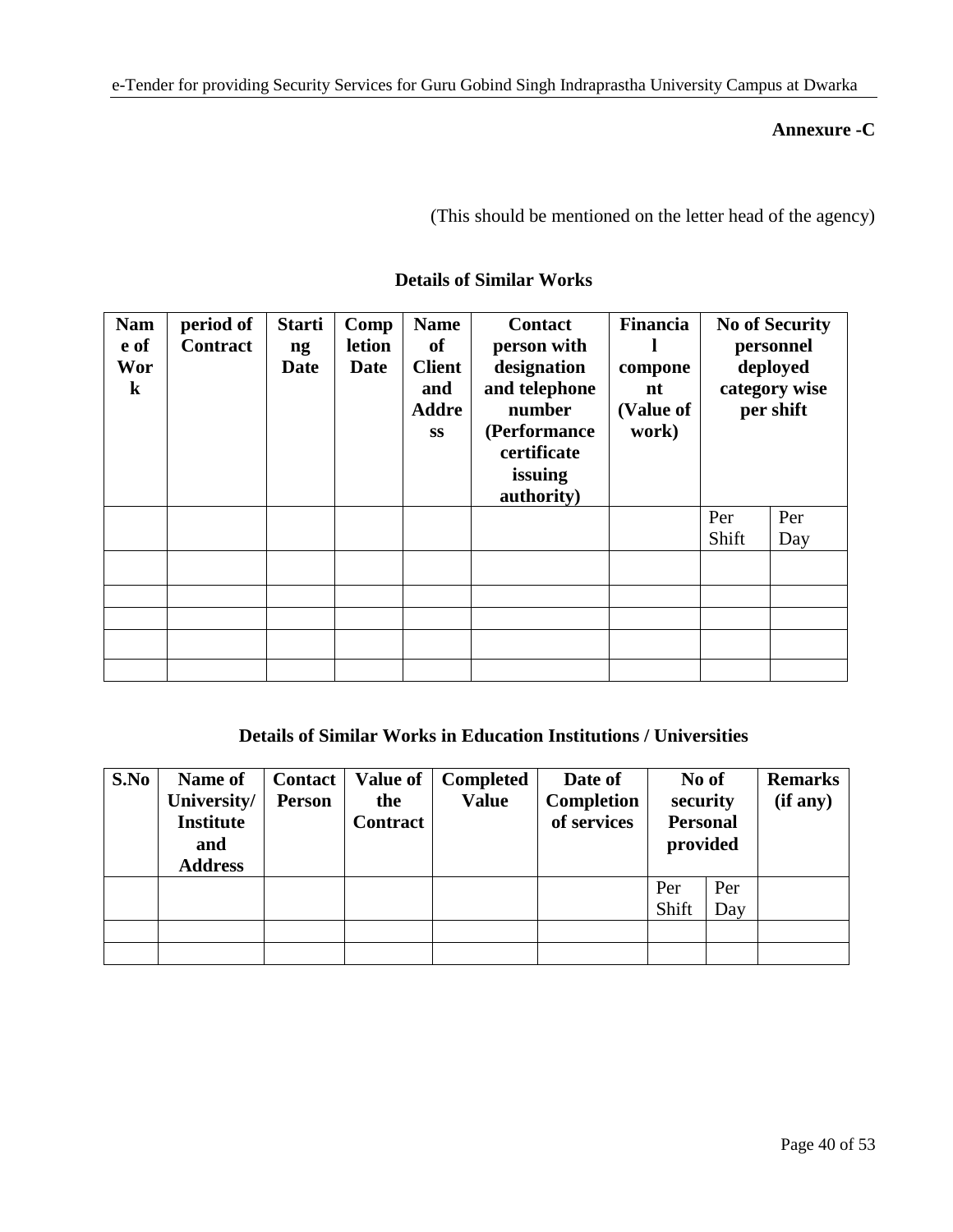#### **Annexure -D**

(This should be mentioned on the letter head of the agency)

### **Details of Security Guards**

| Details                                     | Nos |
|---------------------------------------------|-----|
| <b>Total Nos of Security Guards on roll</b> |     |

### **Nos of Security guards at one location**

| <b>Name of Work</b> | <b>Client</b> | <b>Address of</b><br><b>Client</b> | <b>Contact Person</b><br>with<br><b>Designation and</b><br><b>Contact No.</b> | <b>No of Guards</b><br>per day |
|---------------------|---------------|------------------------------------|-------------------------------------------------------------------------------|--------------------------------|
|                     |               |                                    |                                                                               |                                |
|                     |               |                                    |                                                                               |                                |
|                     |               |                                    |                                                                               |                                |
|                     |               |                                    |                                                                               |                                |

Note:

- 1. Copy of EPF /ESIC challan indicating no of Guard on roll to be submitted.
- 2. Certificate from client regarding deployment of Guards per day to be submitted.
- 3. Copy of labour license to certify deployment at single location.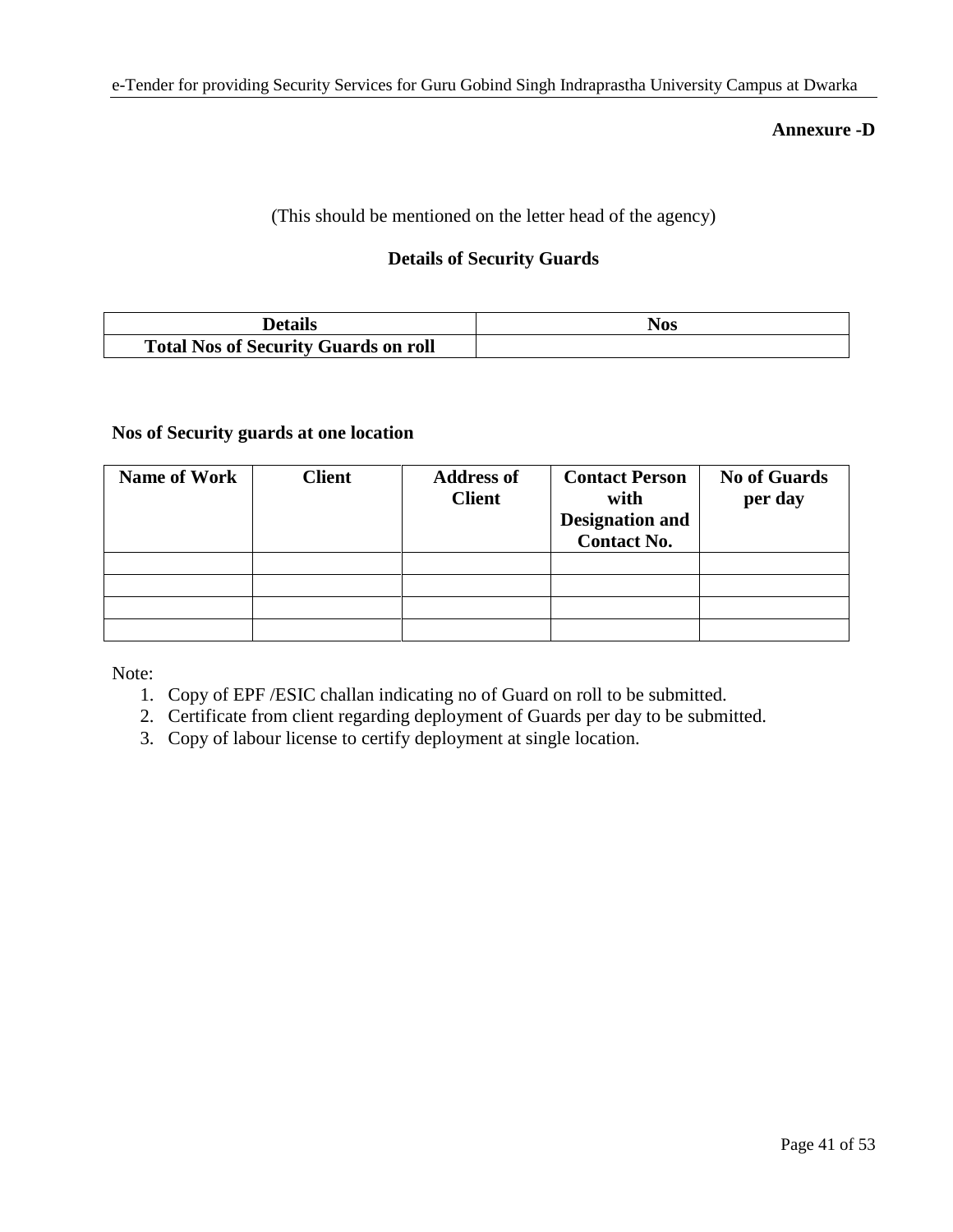#### **Annexure -E**

[Letter Head of the Organization]

### **PERFORMANCE CERTIFICATE**

| 1. | Name of work/Project & Location  |     |
|----|----------------------------------|-----|
| 2. | Name of Client and Address with  |     |
|    | Contact details                  |     |
| 3. | Agreement No./ Work Order No.    |     |
| 4. | Value of work as per             |     |
|    | work order/Award                 | Rs. |
| 5. | Total value of actual work done  | Rs. |
| 7. | Date of start                    |     |
| 8. | Date of completion               |     |
| 9. | Performance Report (Outstanding/ |     |
|    | Very Good/Good/Satisfactory)     |     |

(Signature & Stamp of Director/Registrar/Admin. Officer/Ex. Engineer or Equivalent) with Phone No./ Mob. No. & E-mail address

Dated :

Note:

(Stamp & Signature of Bidder)

- 1. This Annexure should be submitted separately for each work completed by the Bidder and the works indicated in **Annexure-C.**
- 2. This ANNEXURE shall be signed & stamped by the Bidder"s Client not below the rank of Manager/Asst. Registrar/Admn. Officer or equivalent.
- 3. The Name, Address, Contact details (Mobile, Fax, E-mail, and Landline Phones) of Client should be indicated to facilitate confirmation of work.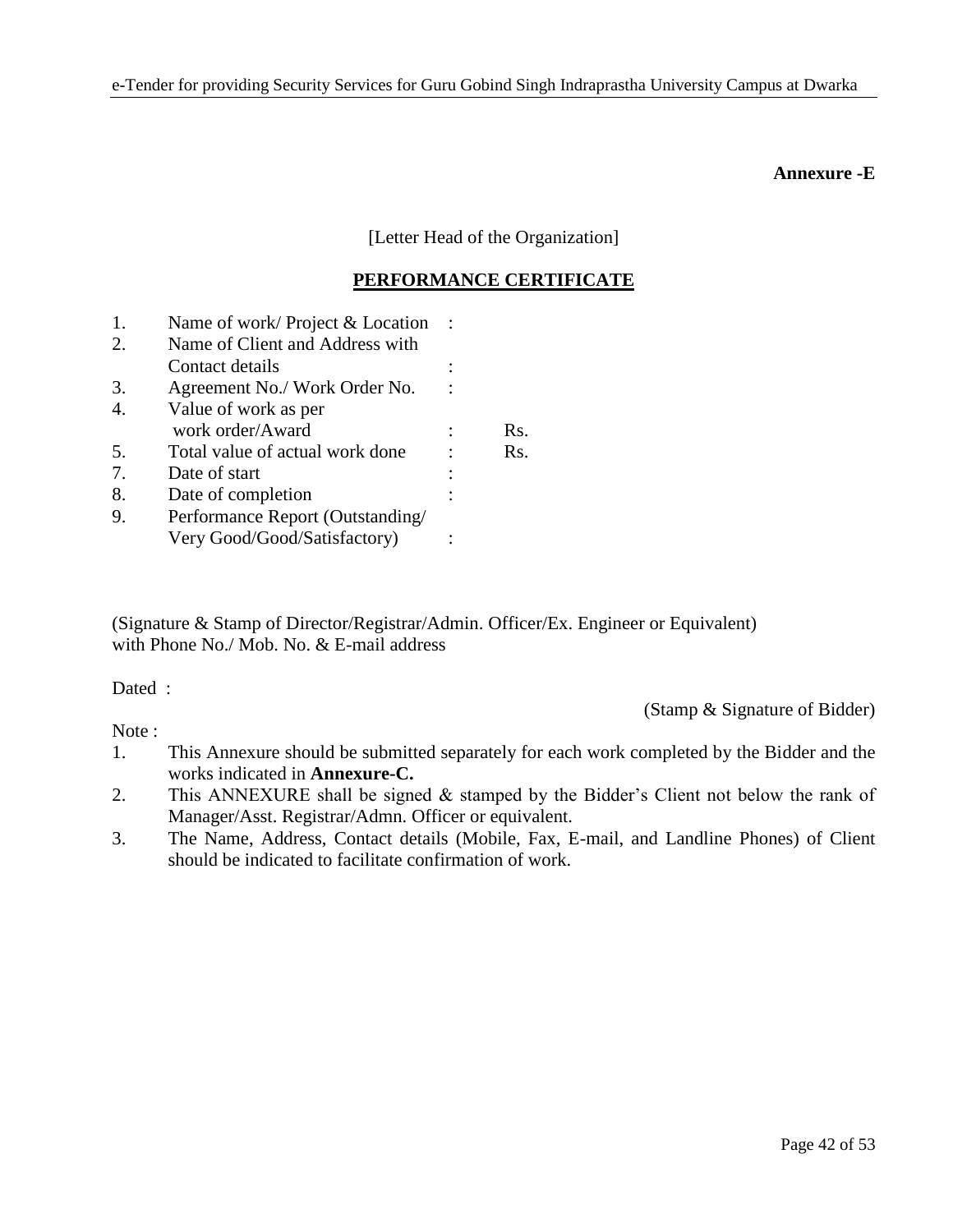**Annexure-F**

# **DECLARATION REGARDING BLACKLISTING AND/ OR DEBARRING FOR TAKING PART IN TENDER.**

(To be executed & attested by Public Notary / Executive Magistrate on Rs.10/- non judicial Stamp paper by the Tenderer)

I / We \_\_\_\_\_\_\_\_\_\_\_\_\_\_\_\_\_\_\_\_\_\_\_\_ (Tenderer) hereby declare that the firm / agency namely M/s.\_\_\_\_\_\_\_\_\_\_\_\_\_\_\_\_\_\_\_\_\_\_\_\_\_\_\_\_\_\_\_\_\_\_\_\_\_\_\_\_\_\_\_\_\_\_\_\_\_\_ **is** not blacklisted and/ or debarred by Union / State Government or Union/state Government organizations from taking part in Government tenders either in their own organization or state or Union, as on last date of receipt of tender.

In case the above information found false, I / we are fully aware that the tender/ contract will be rejected / cancelled by the University, and EMD (Earnest Money Deposit)/ SD (Security Deposit) shall be forfeited.

In addition to the above, the University will not be responsible to pay the bills for any completed /partially completed work.

DEPONENT Attested: (Public Notary / Executive Magistrate) with Date

Name

Address \_\_\_\_\_\_\_\_\_\_\_\_\_\_\_\_\_\_\_

\_\_\_\_\_\_\_\_\_\_\_\_\_\_\_\_\_\_\_\_\_\_\_\_\_\_

Page 43 of 53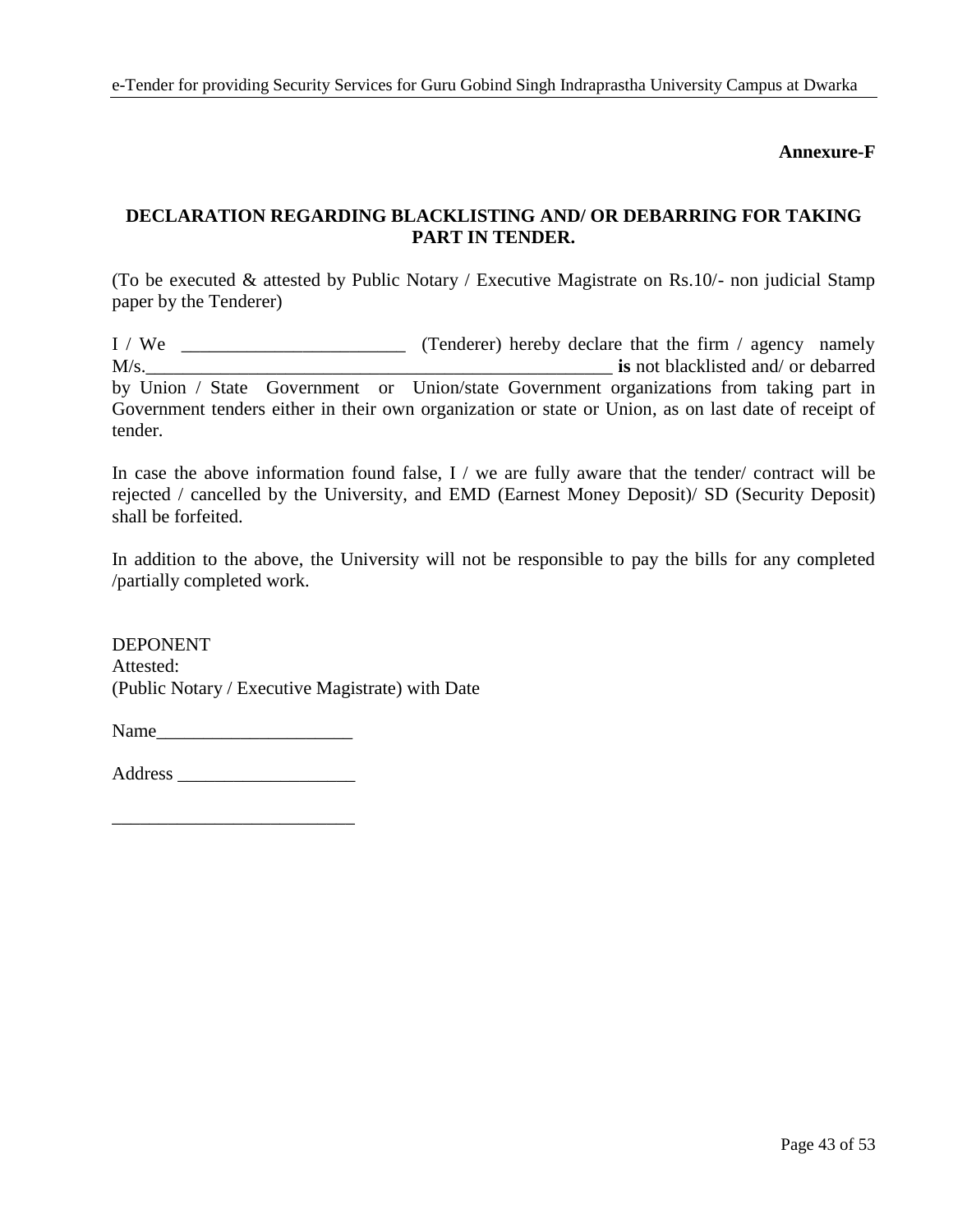### **Annexure G**

### **DECLARATION REGARDING NON PENDING CRIMINAL CASE FOR TAKING PART IN TENDER.**

(To be executed & attested by Public Notary / Executive Magistrate on Rs.10/- non judicial Stamp paper by the Tenderer)

I / We \_\_\_\_\_\_\_\_\_\_\_\_\_\_\_\_\_\_\_\_\_\_\_\_ (Tenderer) hereby declare that the firm / agency namely M/s. against Partners / Proprietor / Others as on last date of receipt of tender.

#### AND

I / We \_\_\_\_\_\_\_\_\_\_\_\_\_\_\_\_\_\_\_\_\_\_\_\_ (Tenderer) hereby further declare that the Firm / agency namely  $M/s$ . not been convicted on grounds of offences involving economic offences or moral turpitude or for violation of laws in force.

In case the above information found false, I / we are fully aware that the tender/ contract will be rejected / cancelled by the University, and EMD (Earnest Money Deposit)/ SD (Security Deposit) shall be forfeited.

In addition to the above, the University will not be responsible to pay the bills for any completed /partially completed work.

DEPONENT Attested: (Public Notary / Executive Magistrate) with Date

Name\_\_\_\_\_\_\_\_\_\_\_\_\_\_\_\_\_\_\_\_\_

Address \_\_\_\_\_\_\_\_\_\_\_\_\_\_\_\_\_\_\_

\_\_\_\_\_\_\_\_\_\_\_\_\_\_\_\_\_\_\_\_\_\_\_\_\_\_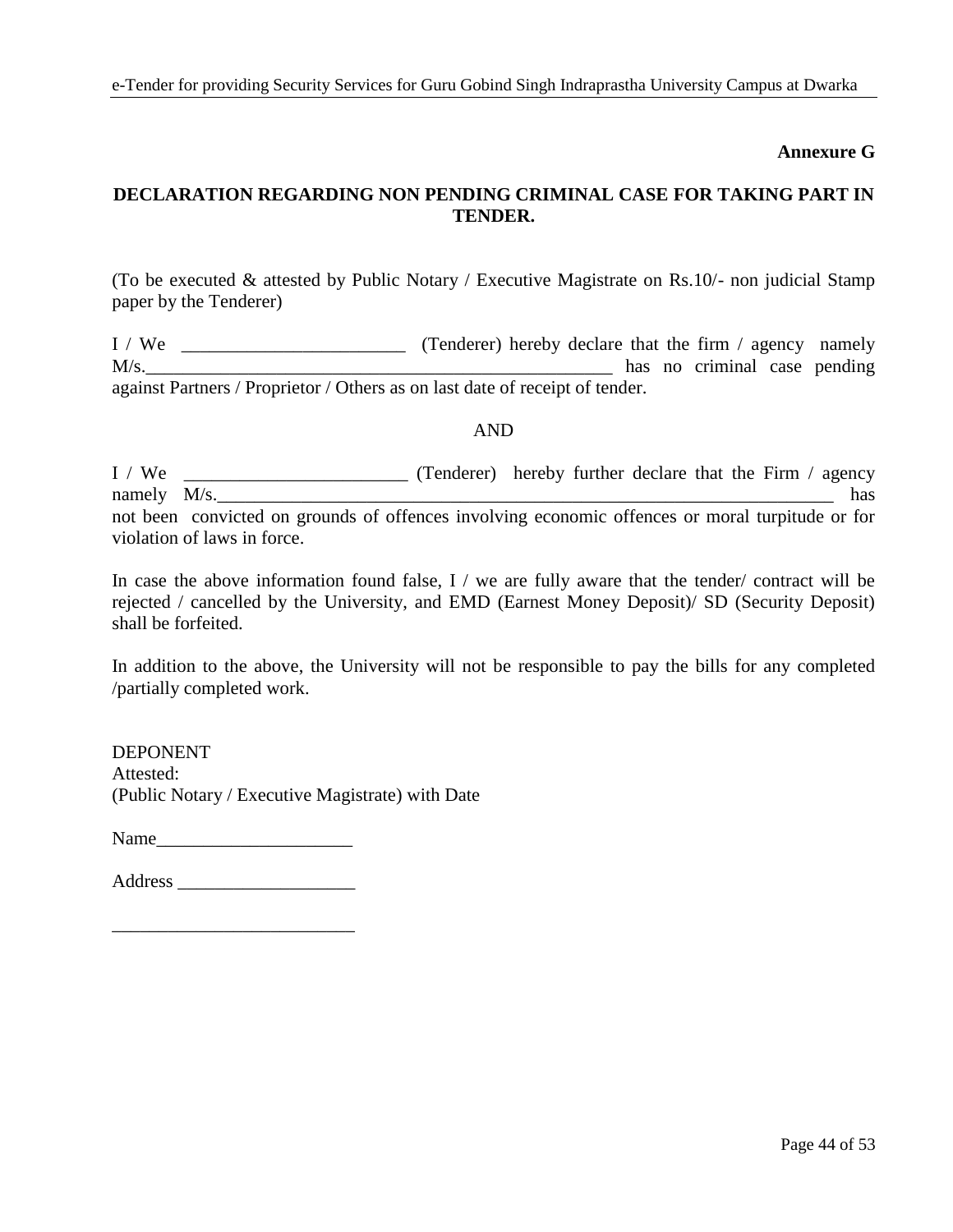#### **Annexure -H**

## **(A) BIDDER PROFILE**

- 1. Name and Address of the bidder
- 2. Telephone no. / Fax no.
- 3. Legal status of the bidder (attach copies of original documents defining the legal status)
- An individual
- A Proprietary Firm
- A Firm in partnership
- A limited Company or Corporation
- 4. Particulars of registration with various Government Bodies
- 5. Year of existence in the field
- 6. Location of Registered Office
- 7. Location of Training Centre

Signature of Bidder(S) with seal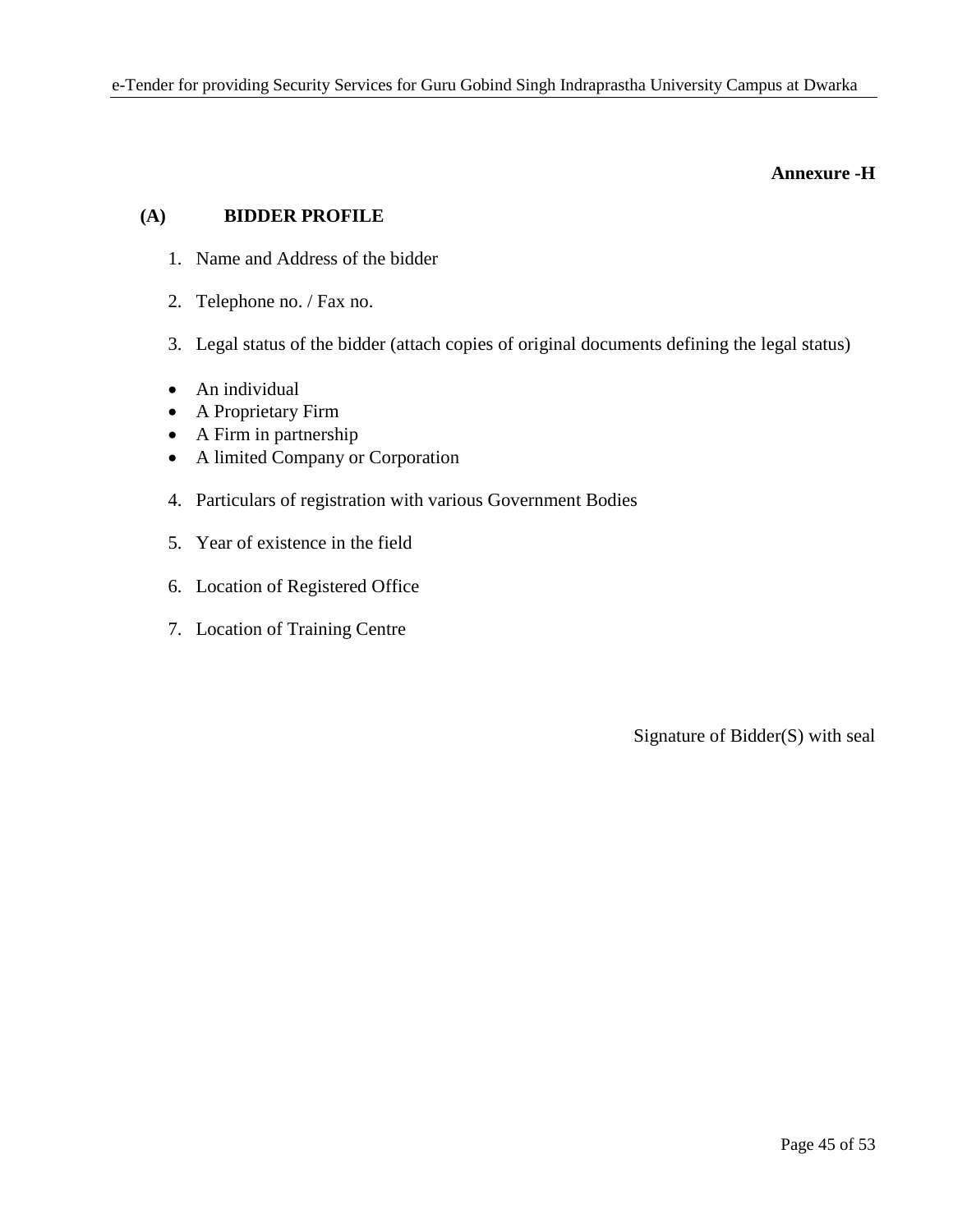### **Annexure -I**

### **FINANCIAL INFORMATION**

1) **Financial Analysis** - Details to be furnished duly supported by figures in balance sheet / profit and loss account for the last three years duly certified by the Chartered Accountant, as submitted by the applicant to the Income Tax Department (Copies to be attached).

| <b>Item</b>                | 2016-17 | 2017-18 | 2018-19 | Average |
|----------------------------|---------|---------|---------|---------|
| Gross<br>Annual            |         |         |         |         |
| turnover*<br><sub>on</sub> |         |         |         |         |
| works                      |         |         |         |         |
| Profit / Loss              |         |         |         |         |
|                            |         |         |         |         |

**\*Turnover shall be exclusively for security services**

2) Proposed Financial arrangements for carrying out the proposed work.

Signature of Chartered Accountant with seal Signature of Bidder(s) with seal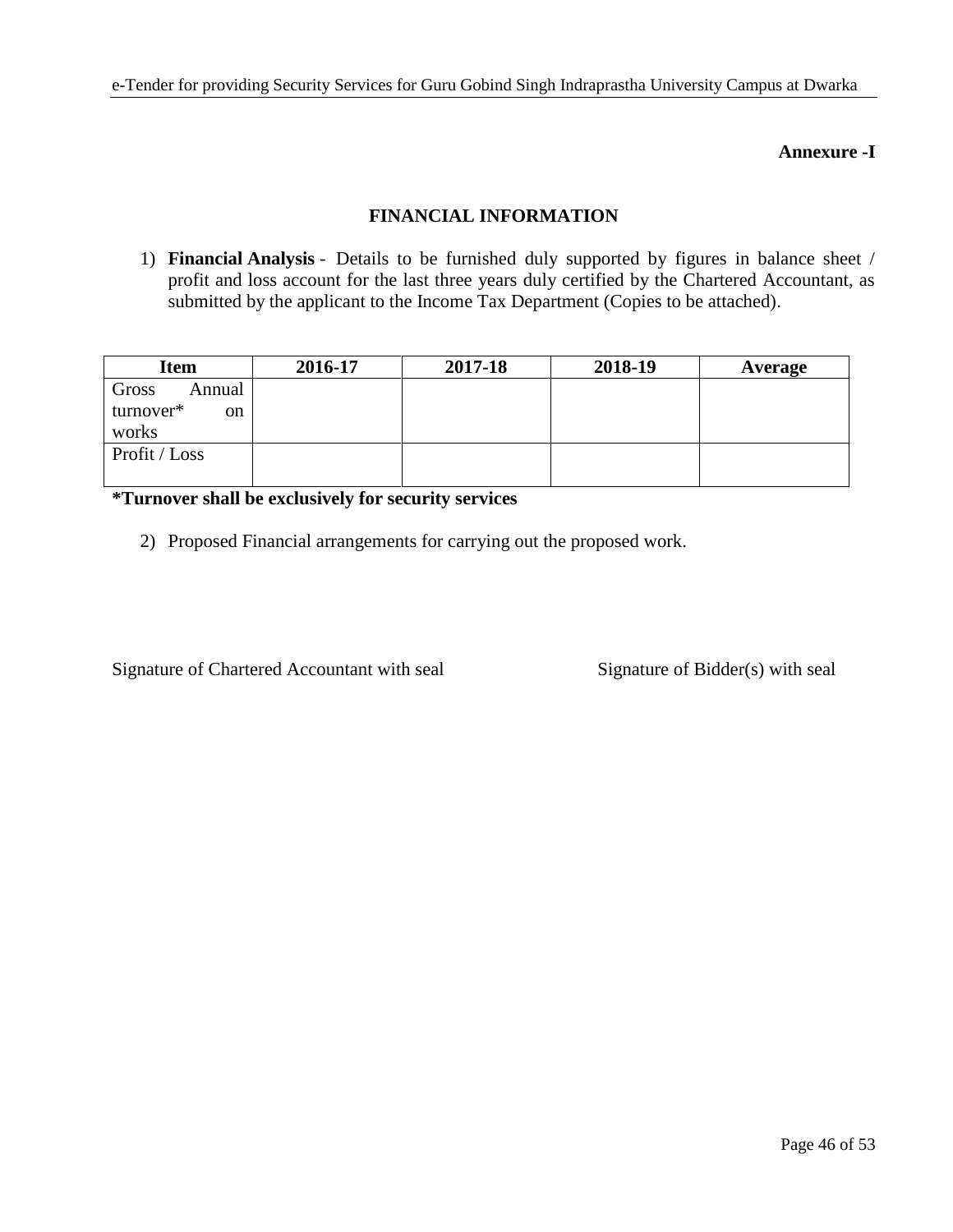#### **Annexure - J**

{To be given on the letter head of the company / firm}

To,

The Registrar Guru Gobind Singh Indraprastha University Sector 16-C, Dwarka New Delhi – 110078

# **Sub: Financial Bid in respect of providing round the clock security services in the University campus at Dwarka.**

Dear Sir,

In response to the above work, I on behalf of \_\_\_\_\_\_\_\_\_\_\_\_\_(name of firm) hereby quoted the Agency overhead and service charges as under:

Agency Services Charges in %\_\_\_\_

Note: Agency to quote considering various terms and conditions of this document.

Signature of the authorized signatory of the Tenderer With Seal of the Firm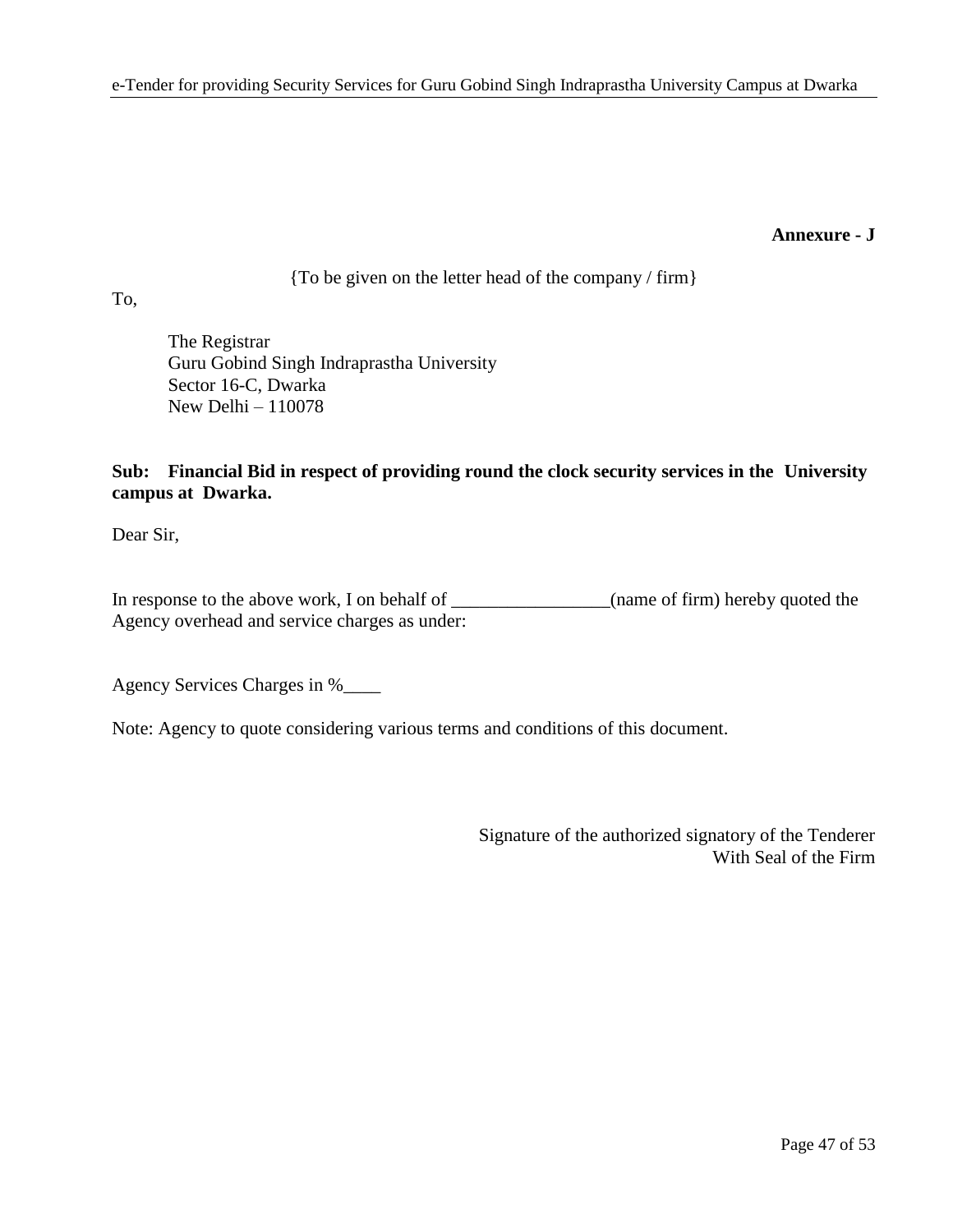### **Checklist**

- 1. Duly complete Tender Form **(Annexure - A)**
- 2. Earnest Money Deposit (demand Draft of Rs. 18,78,000/- (Rupees Eighteen Lacs Seventy Eight Thousand Only) in favour of Registrar, Guru Gobind Singh Indraprastha University, Dwarka, New Delhi-110078
- 3. Letter of Transmittal **(Annexure – B)**
- 4. Details of Works **(Annexure – C)**
- 5. Details of Security Guards **(Annexure – D)**
- 6. Performance Certificate (attested copies) issued by the clients to the tenderer **(Annexure- E).**
- 7. Declaration regarding Blacklisting and/ or Debarment for taking part in Tender **(Annexure – F)**
- 8. Declaration regarding non pending criminal case for taking part in Tender **(Annexure – G)**
- 9. Legal Status of firm with legal proof along with copies of original documents **(Annexure – H)**
- 10. The details of turnover and Profit & Loss Account for last three years duly certified by Chartered Accountant **(Annexure – I)**
- 11. Financial Bid **(Annexure- J)**
- 12. **Proof (i.e. valid recognition certificate) of having own training centre / tie-up with any such training centre as per Delhi Private Security Agencies (Regulation) Rules, 2009. In case of tie-up, MOU with any such recognized training institute to be attached. MOU should be accompanied by confirmation letter from the aforesaid training centre on their letter head signed by authorized signatory.**
- 13. Proof/Details of valid License under Private Security Agencies (Regulation) Act, 2005 (29 of 2005) and Delhi Private Security Agencies (Regulation) Rules, 2009 by PSARA, 2005 (attach attested copy).
- 14. Notice Inviting Tender
- 15. Terms & Conditions of Tender duly signed on each page
- 16. Integrity Pact and Integrity Agreement
- 17. Valid Registration No. of Firm (attach attested copy)
- 18. Valid PAN No. of Firm(attach attested copy)
- 19. Valid Provident Fund Account No. (attach attested copy)
- 20. Valid ESI Registration no. (attach attested copy)
- 21. GST Clearance Certificate (attach attested copy)
- 22. License of VHF / UHF Communication System OR proof of having walky talky under license free frequency band (attach attested copy).
- 23. ISO Certification of the fire /company (attach attested copy)
- 24. Valid certificate issued under MSME Act for the purpose of claiming EMD exemption.
- 25. Page No. should be mentioned on each page.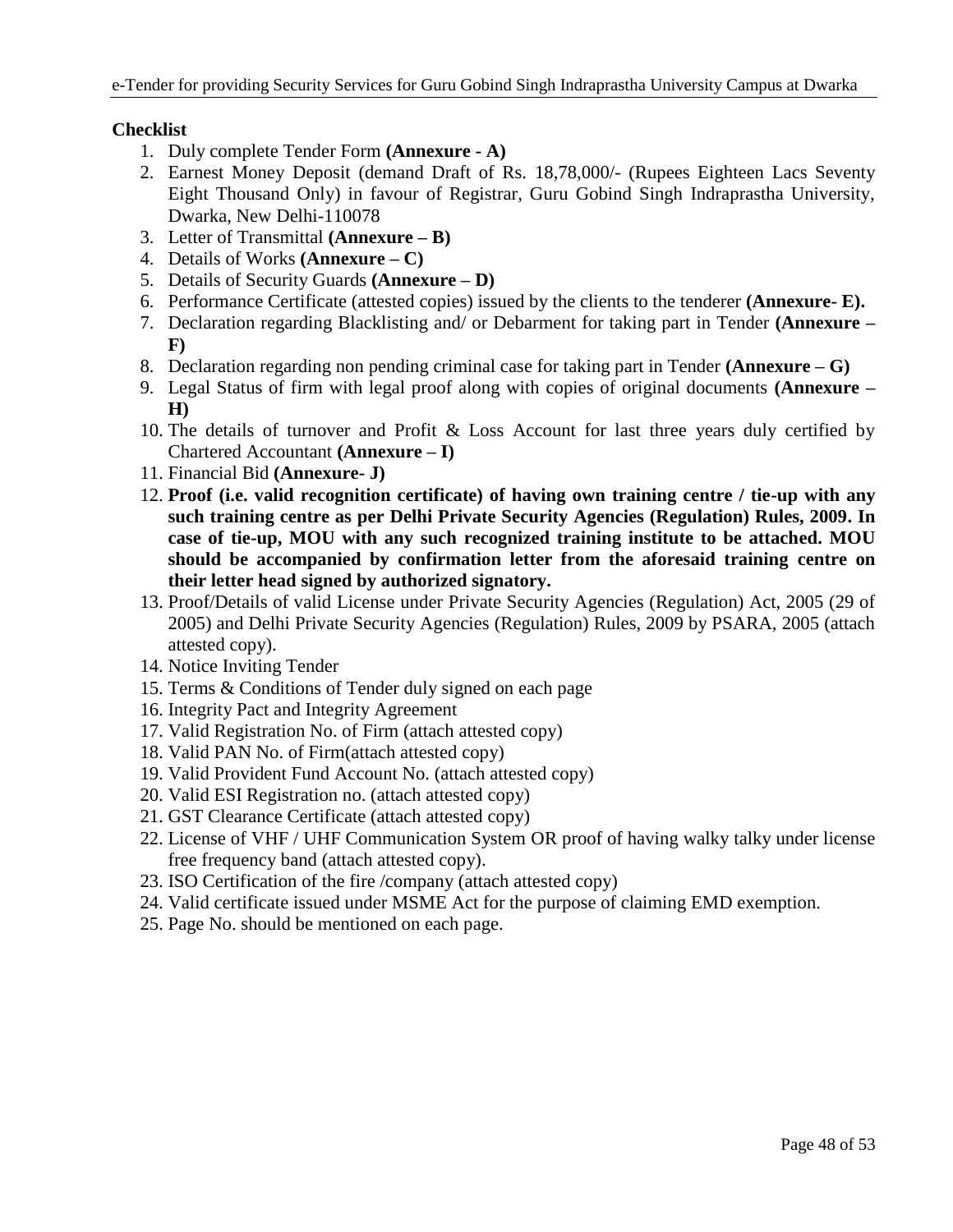### **Annexure - K**

### **Form of Performance Security (Guarantee) Bank Guarantee Bond**

1. In consideration of the Guru Gobind Singh Indraprastha University (hereinafter called "The University")having offered to accept the terms and conditions of the proposed agreement between and and (hereinafter called "The said Tenderer(s)" for the work (hereinafter called "the said agreement") having agreed to production of a irrevocable Bank Guarantee for Rs. (Rupees\_\_\_\_\_\_\_\_\_\_\_\_\_\_\_\_\_\_\_\_\_\_\_\_\_\_\_\_\_\_\_\_\_\_\_\_\_only) as a Performance Security from the Tenderer for compliance of his obligations in accordance with the terms and condition in the said agreement.

We, (Indicate the name of the Bank) \_\_\_\_\_\_\_\_\_\_\_\_\_\_\_\_\_\_\_\_\_\_\_ (hereinafter referred as "the Bank") hereby undertake to pay to the University an amount not exceeding Rs.\_\_\_\_\_\_\_\_\_\_\_\_\_\_\_\_\_\_\_\_ (Rupees\_\_\_\_\_\_\_\_\_\_\_\_\_\_\_\_\_\_\_\_\_\_\_\_\_\_only) on demand by the University.

- 2. We, (Indicate the name of the Bank)\_\_\_\_\_\_\_\_\_\_\_\_\_\_\_\_\_\_\_\_\_\_\_ do hereby undertake to pay the amounts due and payable under this guarantee without any demure, merely on a demand from the University stating that the amount claimed is required to meet the recoveries due or likely to be due from the said Tenderer. Any such demand made on the bank under this Guarantee. However, our liability under this guarantee shall be restricted to an amount not exceeding Rs. (Rupees only)
- 3. We, the said bank further undertake to pay the University any money so demanded not withstanding any dispute or disputes raised by the Tenderer(s) in any suit or proceeding pending before any court or Tribunal relating thereto, our liability under this present being absolute and unequivocal.

The payment so made by us under this bond shall be a valid discharge of our liability for payment there under and the Tenderer (s) shall have no claim against us for making such payment.

4. We, (indicate the name of the Bank) \_\_\_\_\_\_\_\_\_\_\_\_\_\_\_\_\_\_\_\_\_\_further agree that the guarantee herein contained shall remain in full force and effect during the period that would be taken for the performance of the said agreement and that it shall continue to be enforceable till all the dues of the University under or by virtue of the said agreement have been fully paid and its claims satisfied or discharged on behalf of the University certified that the terms and conditions of the said agreement have been fully and properly carried out by the said Tenderer (s) and accordingly discharges this guarantee.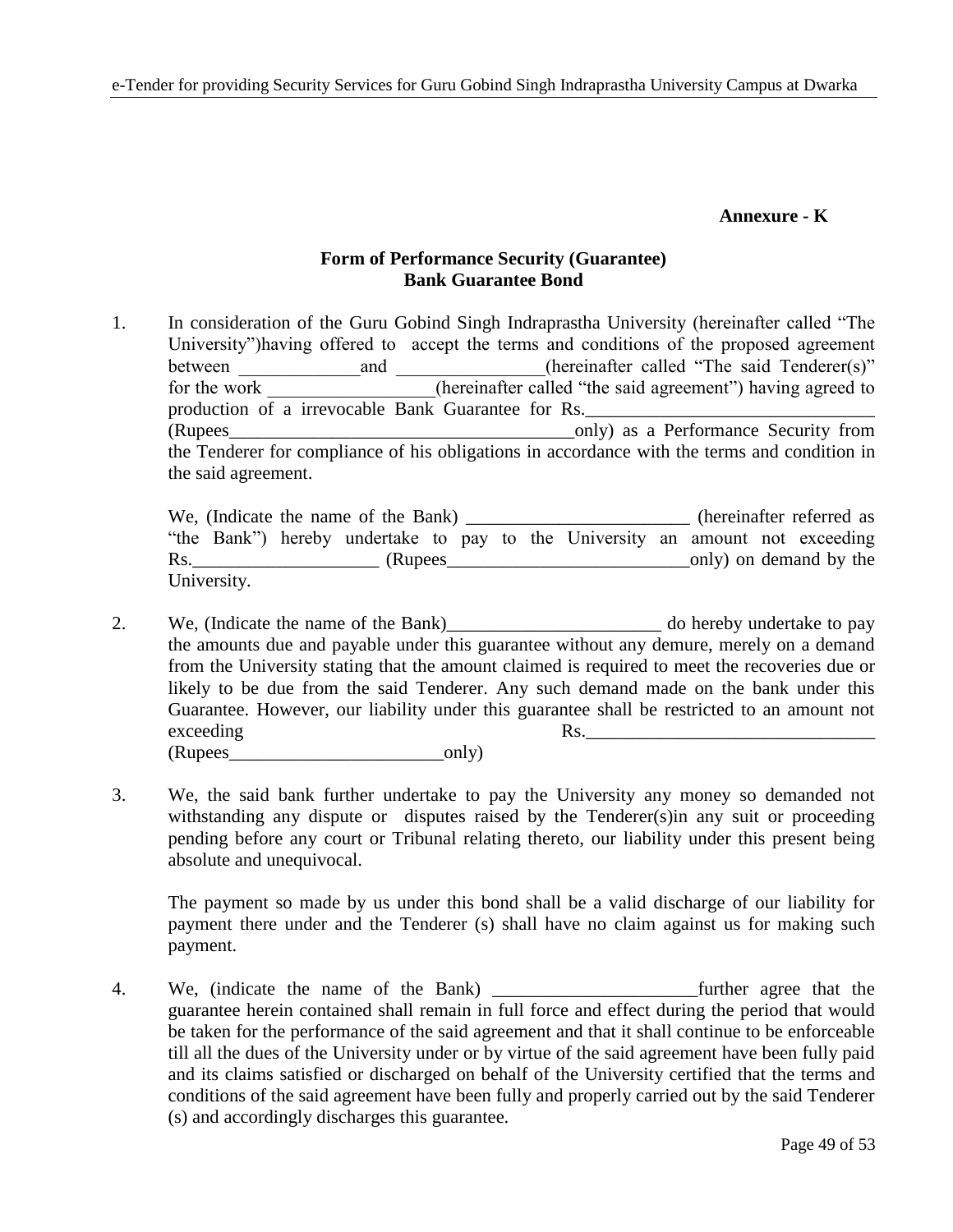- 5. We, (indicate the name of the name)\_\_\_\_\_\_\_\_\_\_\_\_\_\_\_\_\_\_\_\_\_\_\_\_ further agree with the University that the University shall have the fullest liberty without our consent and without affecting in any manner our obligation hereunder to vary any of the terms and conditions of the said agreement or to extend time of performance by the said Tenderer (s) from time to time or to postpone for any time or from time to time any of the powers exercisable by the University against the said Tenderer (s) and to forbear or enforce any of the term and condition relating to the said agreement and we shall not be relieved from our liability by reason of any such variation, or extension being granted to the said Tenderer (s) or for any forbearance , act of omission on the part of the University or any indulgence by the University to the said Tenderer (s) or by any such matter or thing whatsoever which under the law relating to sureties would, but for this provision, have effect of so relieving us.
- 6. This guarantee will not be discharged due to the change in the constitution of the Bank or the Tenderer (s).
- 7. We, (indicate the name of the bank)------------------------- lastly undertake not to revoke this guarantee except with the previous consent of the University in writing.
- 8. This guarantee shall be valid upto --------------- unless extended on demand by the University. Notwithstanding anything mentioned above, our liability against this guarantee is restricted to Rs.------------------ (Rupees -------------------------------------------------------- only) and unless a claim in writing is lodged with us within six months of the date of expiry or the extended date of expiry of this guarantee all our liabilities under this guarantee shall stand discharged.

Dated the ------------ day of ----------------- for------------------------(indicate the name of the Bank)

> Seal(s), Signatures of the Competent / Authorized Bank Officer(s) with their identity numbers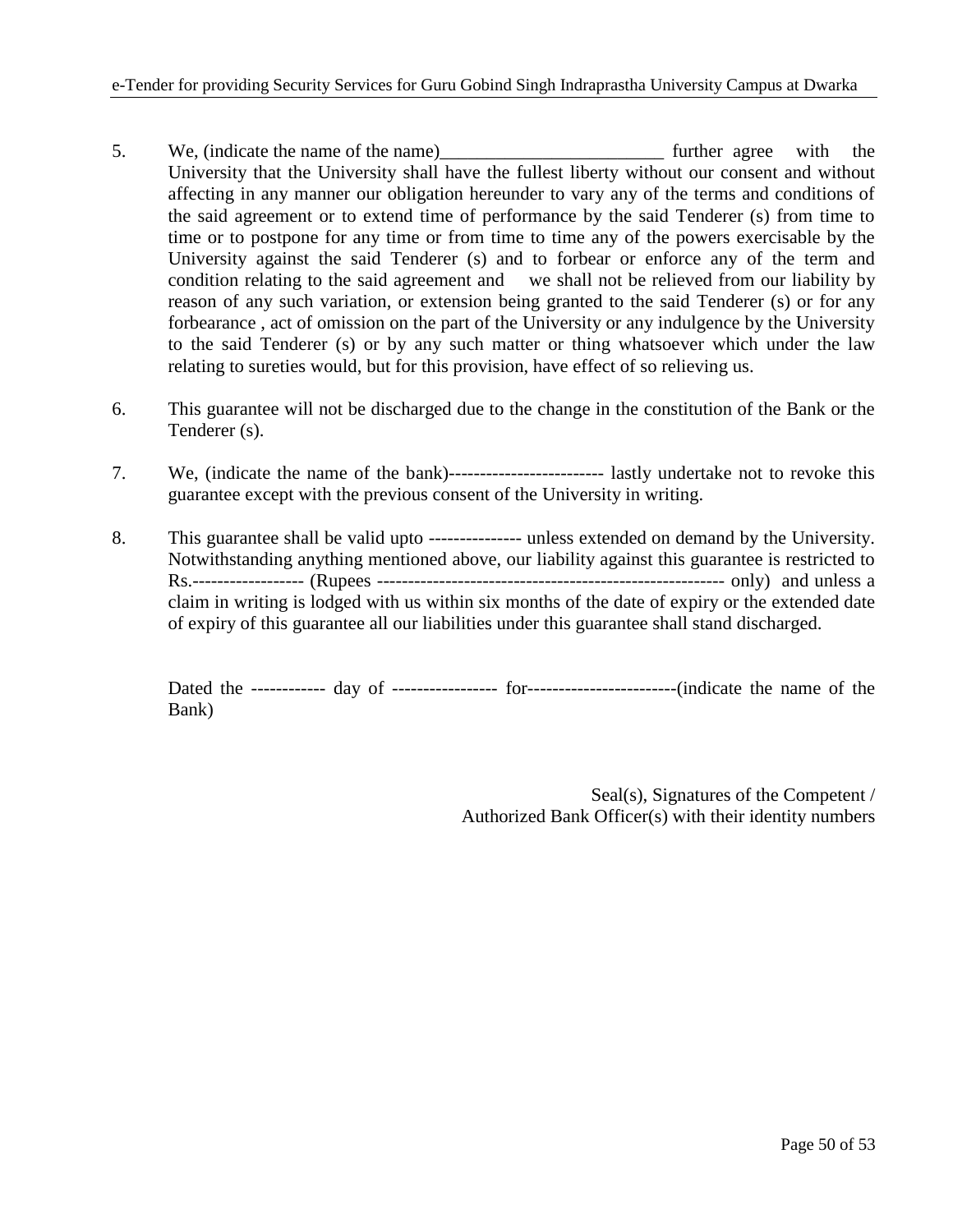### **Annexure- L**

# **Marking System of Technical Bid**

# **1. (a) Turn Over of the bidding Agency**

| Minimum Eligibility as per initial   | 60% of Maximum   |  |  |
|--------------------------------------|------------------|--|--|
| eligibility criteria i.e. 187.8 Lacs | Marks of 15      |  |  |
| 2 times of the minimum eligibility   | 100 % of Maximum |  |  |
| criteria i.e. 375.6 Lacs             | Marks of 15      |  |  |
| In between on pro-rata basis         |                  |  |  |

#### **(b) Solvency**

| ~ , ~ ~ - , ~ - - + ,                       |                  |  |  |
|---------------------------------------------|------------------|--|--|
| Minimum Eligibility as per initial          | 60% of Maximum   |  |  |
| eligibility criteria <i>i.e.</i> 250.4 Lacs | Marks of 5       |  |  |
| 2 times of the minimum eligibility          | 100 % of Maximum |  |  |
| criteria i.e. 500.8 Lacs                    | Marks of 5       |  |  |
| In between on pro-rata basis                |                  |  |  |

#### **2. Availability of Human Resource**

### **i. Available Strength of Staff (Documentary proof in form of EPF/ESIC contribution and any other document in support)**

| Minimum Eligibility as per initial          | 60% of Maximum  |
|---------------------------------------------|-----------------|
| eligibility criteria i.e. 300 personnel     | Marks of 25     |
| 2 times of the minimum eligibility criteria | 100% of Maximum |
| i.e. 600 personnel                          | Marks of 25     |
| In between on pro-rata basis                |                 |

### **ii. Capacity of hire staff (peak Strength in last 3 years) – Documentary Proof**

| up 400 personnel                            | 60% of Maximum  |
|---------------------------------------------|-----------------|
|                                             | Marks of 10     |
| 2 times of the minimum eligibility criteria | 100% of Maximum |
| i.e. 600 personnel                          | Marks of 10     |
| In between on pro-rata basis                |                 |

### **3. Past Experience**

#### i. **Experience of similar project**

| Minimum Eligibility as per initial          | 60% of Maximum   |  |  |
|---------------------------------------------|------------------|--|--|
| eligibility criteria                        | Marks of 25      |  |  |
| 2 times of the minimum eligibility criteria | 100 % of Maximum |  |  |
| Marks of 25                                 |                  |  |  |
| In between on pro-rata basis                |                  |  |  |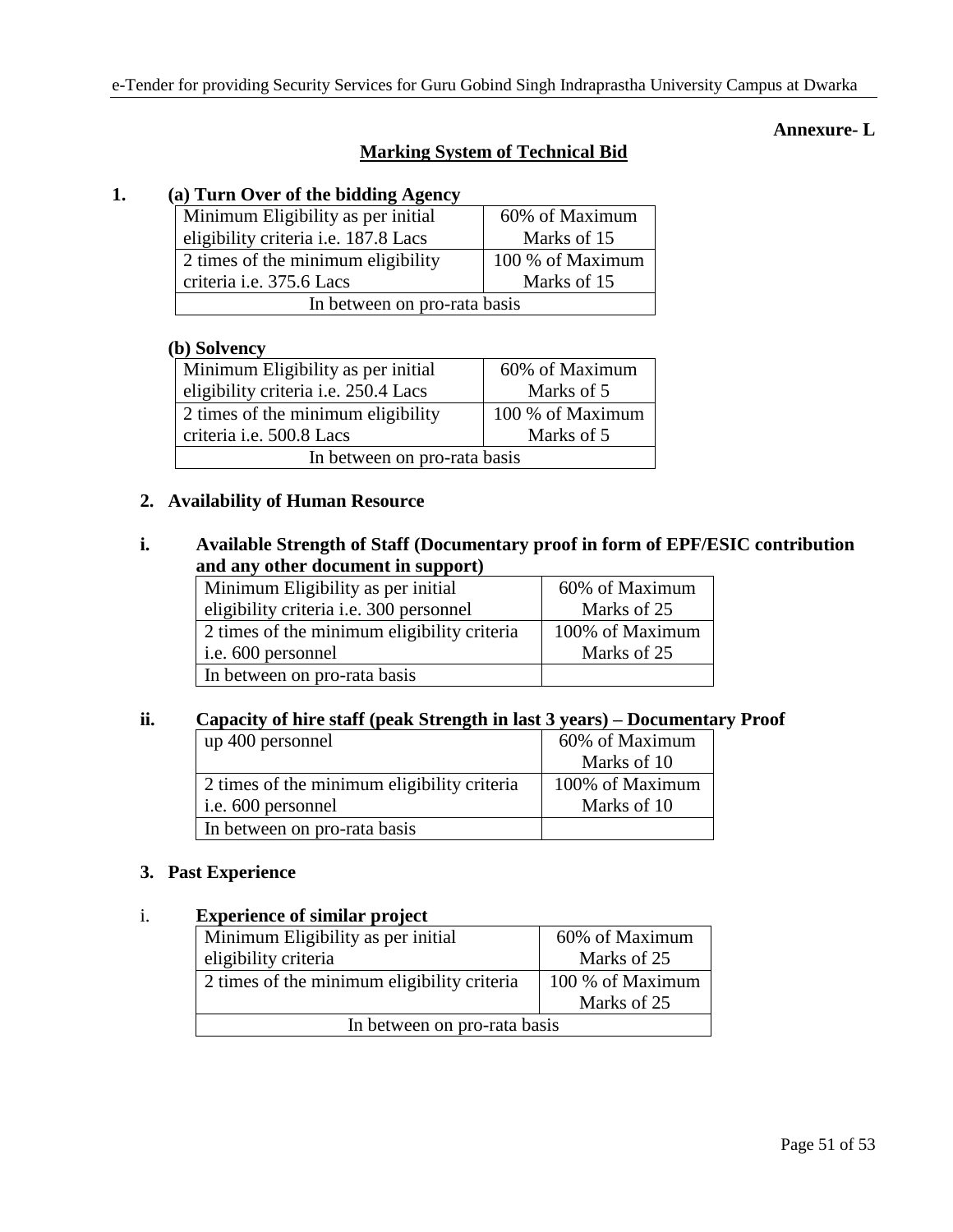# **ii. Client Commendation**

| Grading in 'Client satisfaction Report'    | <b>Marks allotment</b> |
|--------------------------------------------|------------------------|
| Excellent/Outstanding                      |                        |
| Very Good                                  |                        |
| Good                                       |                        |
| Satisfactory / Fair                        |                        |
| Unsatisfactory / Report not submitted/Poor |                        |

### **4. Managerial Capacity**

## **i. Area for Training facility available for Security Guards / Firemen / Liftmen**

|                   | <b>Marks</b>      |             |              |             |
|-------------------|-------------------|-------------|--------------|-------------|
| <b>Grading in</b> | Owned Area $\geq$ | Owned Area< | Lease Area > | Lease Area  |
| <b>Training</b>   | 200 Sqm for       | 200 Sqm for | 200 Sqm for  | 200 Sqm for |
| <b>Report</b>     | Training          | Training    | Training     | Training    |
| <b>Max. Marks</b> |                   |             |              |             |

Note: Enclose photographs and Ownership documents in support of proof .

## **ii. Availability of License for Operation of Communication System & ISO Certification**

|                       | <b>Marks</b>      |               |                          |                          |
|-----------------------|-------------------|---------------|--------------------------|--------------------------|
|                       | <b>License</b>    |               | <b>ISO Certification</b> |                          |
| <b>Grading in</b>     | Owned License,    | Lease License | <b>ISO</b> Available     | <b>ISO</b> not Available |
| <b>License Report</b> | License free band |               |                          |                          |
|                       | frequency         |               |                          |                          |
|                       | equipment         |               |                          |                          |
| <b>Max. Marks</b>     |                   |               |                          |                          |

Note: Enclose documents in support of proof .